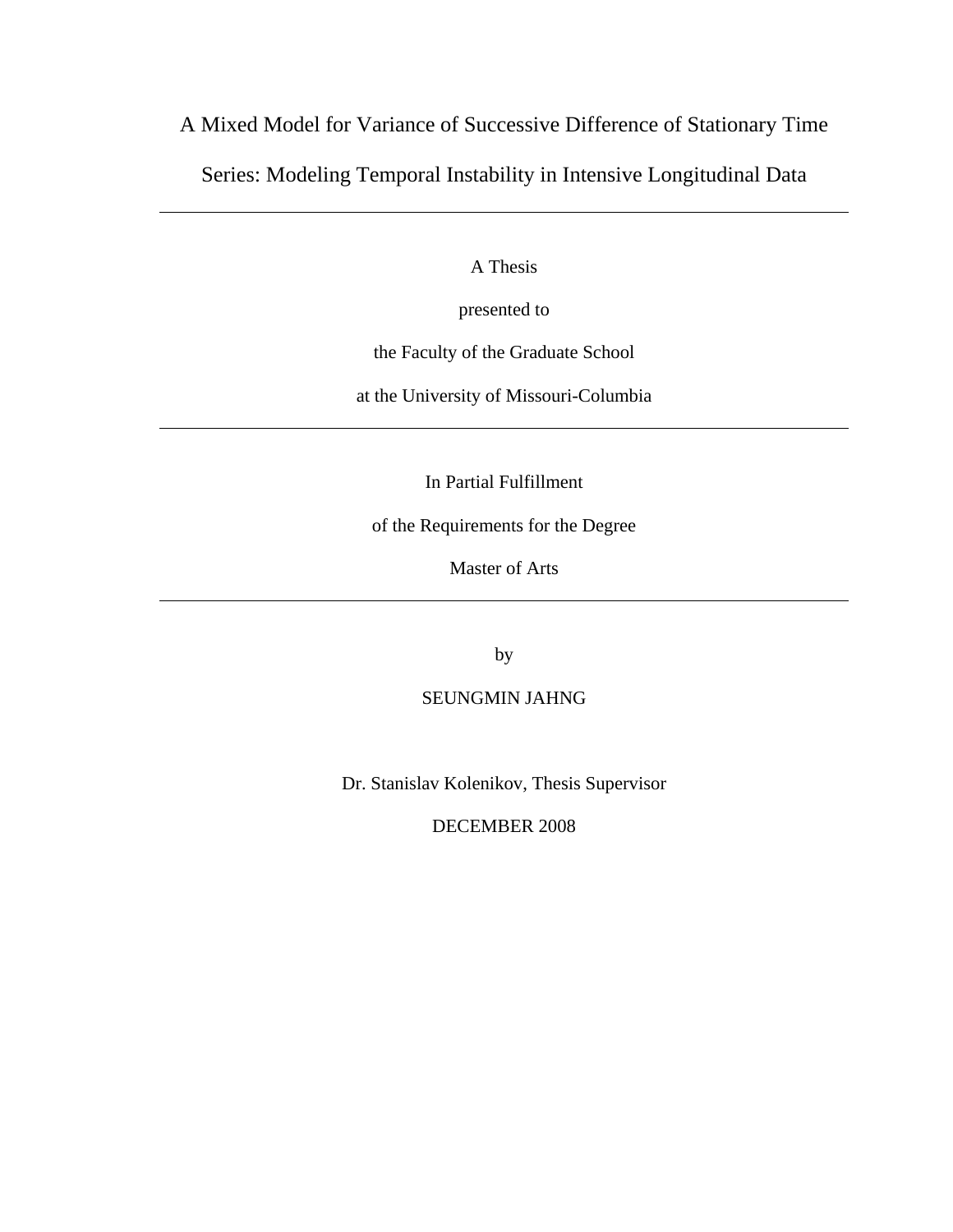The undersigned, appointed by the dean of the Graduate School, have examined the thesis entitled

# A MIXED MODEL FOR VARIANCE OF SUCCESSIVE DIFFERENCE OF STATIONARY TIME SERIES: MODELING TEMPORAL INSTABILITY IN INTENSIVE LONGITUDINAL DATA

presented by Seungmin Jahng,

a candidate for the degree of master of art,

and hereby certify that, in their opinion, it is worthy of acceptance.

Professor Stanislav Kolenikov

Professor Jianguo Sun

Professor Phillip K. Wood

Professor Lori A. Thombs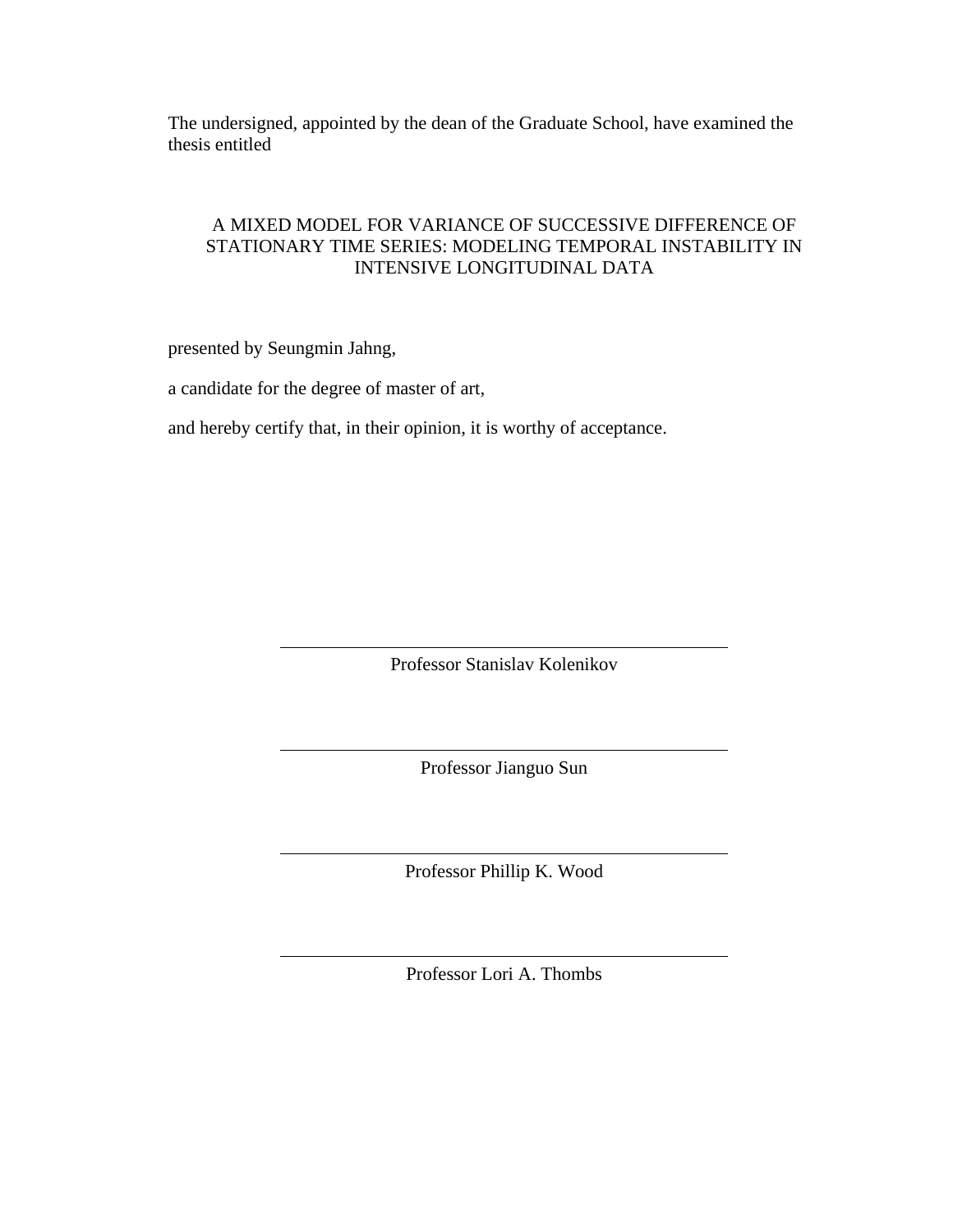#### ACKNOWLEDGEMENTS

I would like to first thank Professor Stanislav Kolenikov for his advising me to work on this thesis in Statistics Master's program. I also would like to thank Professor Phillip Wood for his advising me over the whole period of my study in University of Missouri. Since the first year of my graduate training in quantitative psychology program, he has supported me both academically and psychologically in every aspect of my life. Professor Jianguo Sun has advised me as one of my committee members for both my PhD in quantitative psychology and Master in Statistics. He gave me many precious comments and grateful supports to enhance my study and thesis writings. Professor Lori Thombs has supervised me for my consulting work in Social Science Statistics Center during my first two years in University of Missouri. I could have not completed my thesis successfully without any of them and really appreciate their help.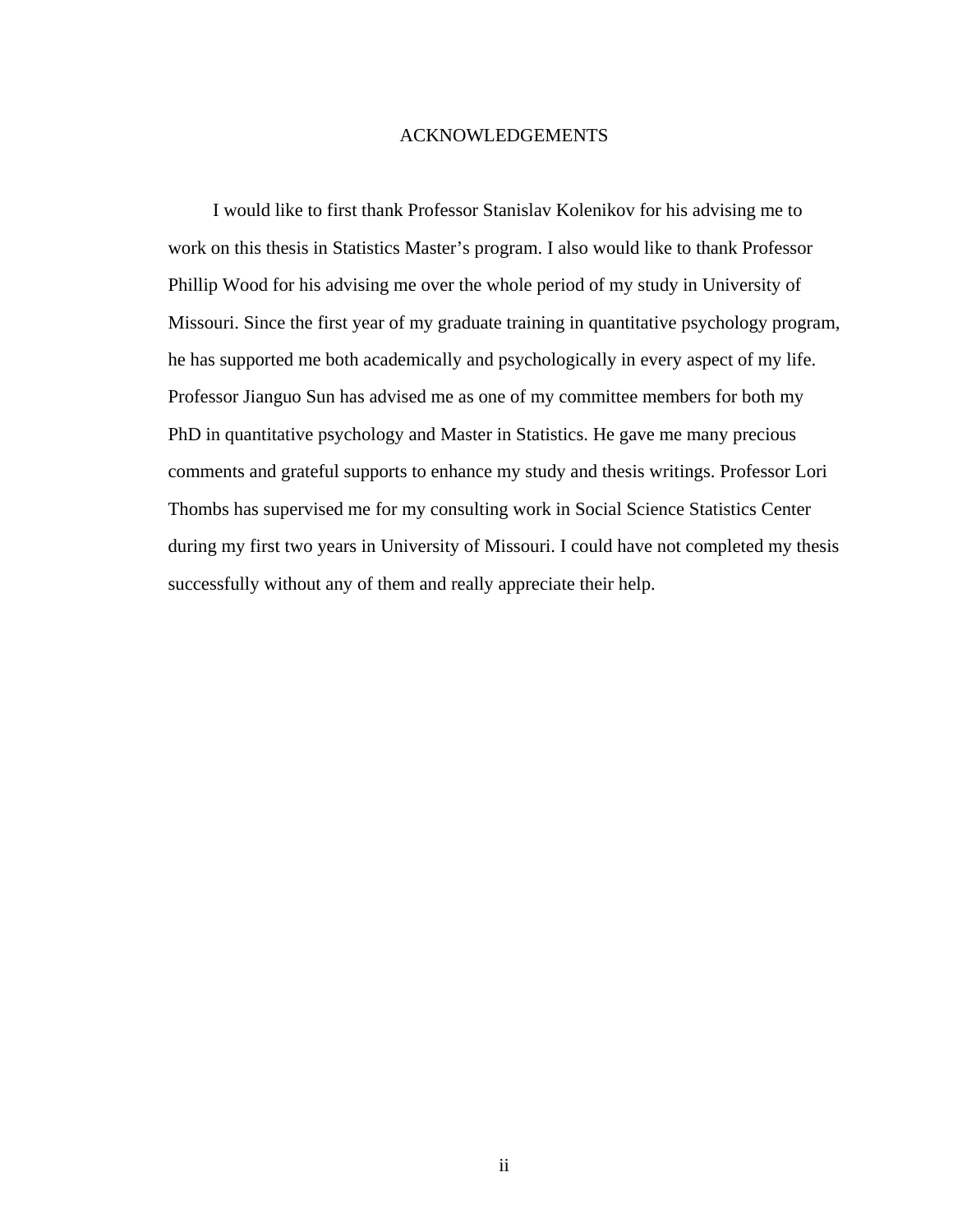# TABLE OF CONTENTS

| Chapter                                                                     |
|-----------------------------------------------------------------------------|
|                                                                             |
| 2. Variance of Successive Difference of Stationary Time Series: A Temporal  |
| Variance and Autocorrelation of Stationary Time Series                      |
| Variance of Successive Difference of Stationary Time Series                 |
| Adjustment of Successive Differences with Random Time Interval              |
| Within-day versus Between-day Instability                                   |
|                                                                             |
| Variance Function Models and the Mixed Variance Model                       |
| Mixed Variance Model of Successive Difference                               |
| 4. Negative Affect Instability in Borderline Personality Disorder and Major |
| Method                                                                      |
| Results                                                                     |
|                                                                             |
|                                                                             |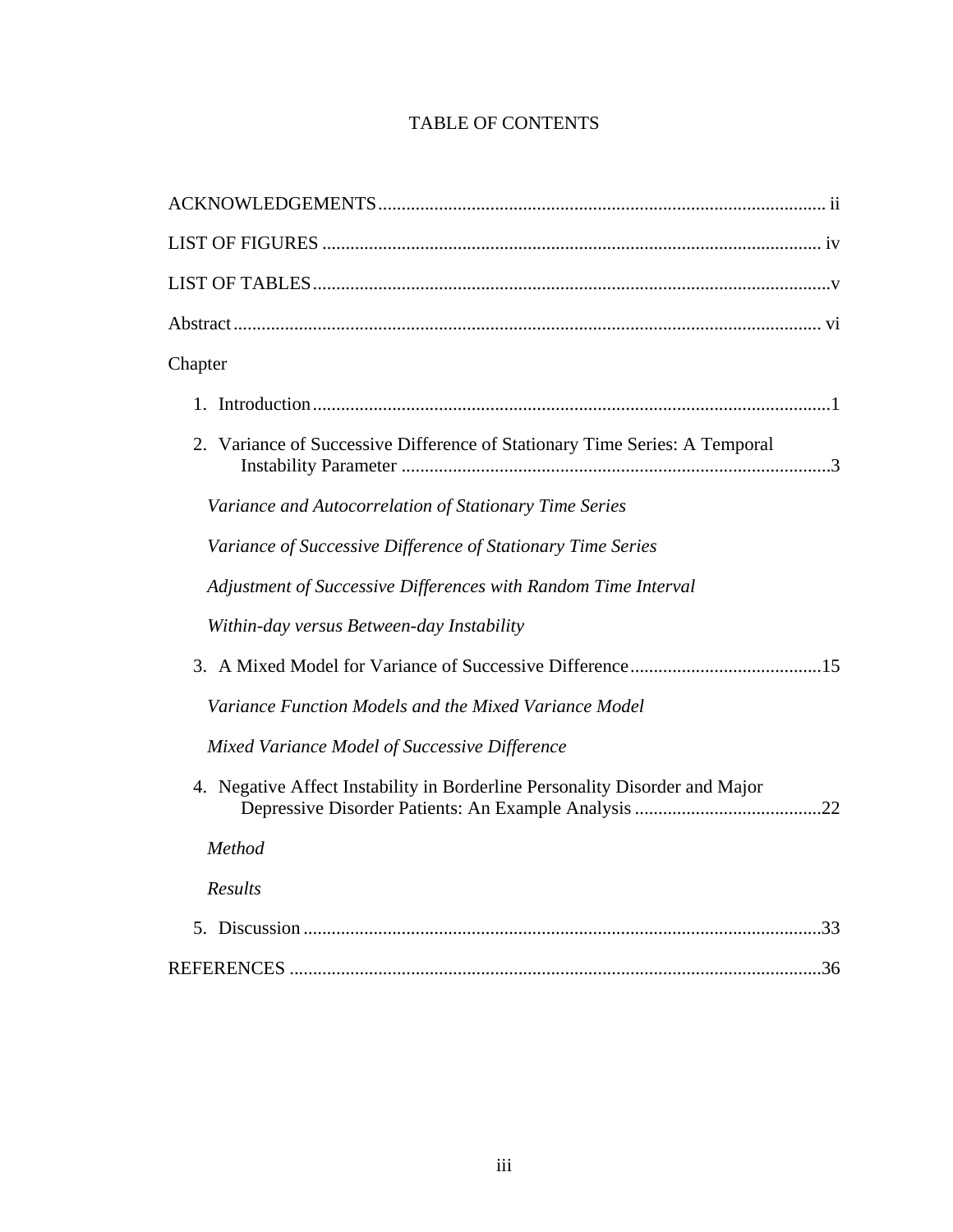# LIST OF FIGURES

| Figure |                                                                   | Page |
|--------|-------------------------------------------------------------------|------|
|        |                                                                   |      |
|        |                                                                   |      |
|        | 3. Negative mood fluctuations for the individual P2 in Figure 131 |      |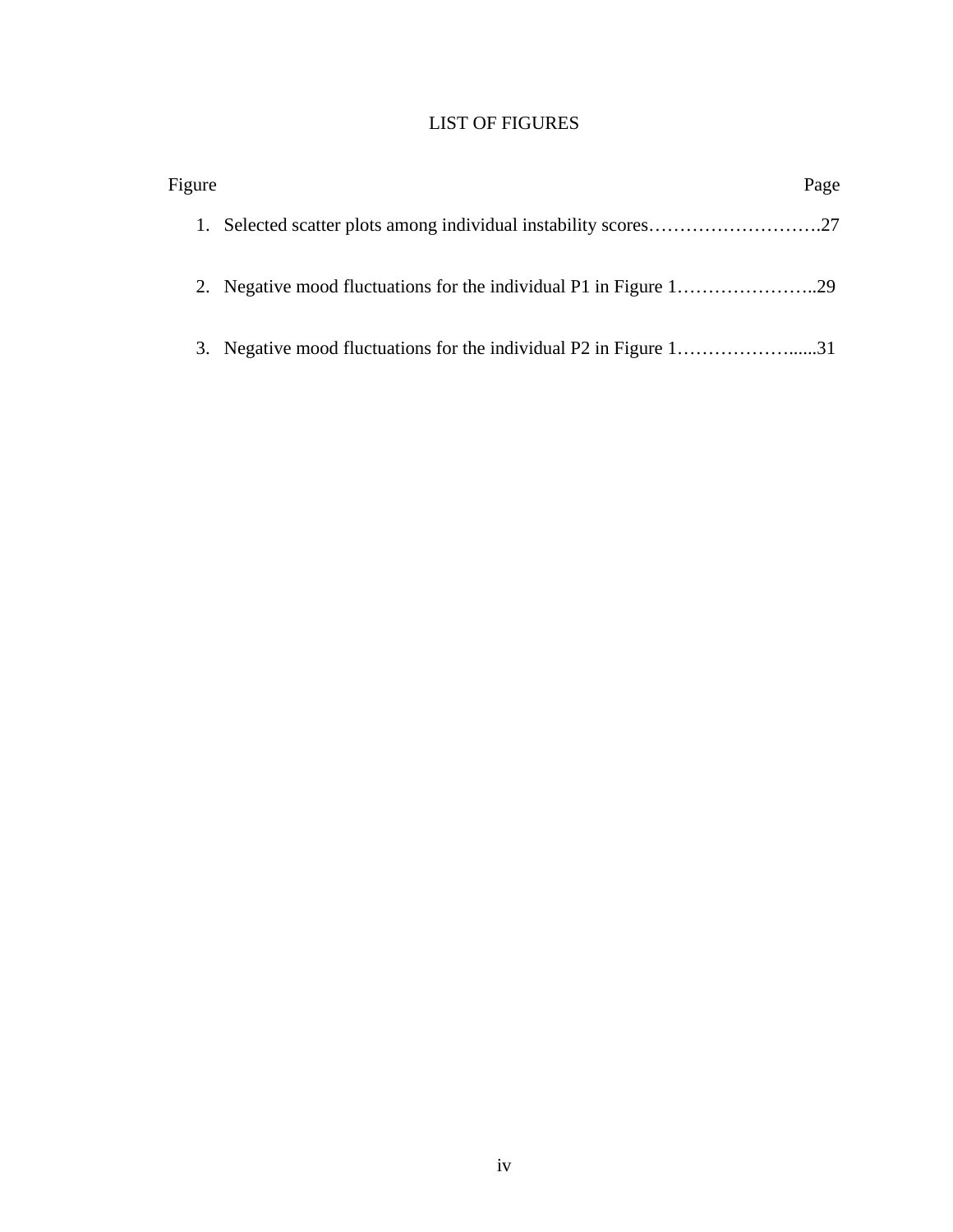# LIST OF TABLES

| Tables |                                                                               | Page |
|--------|-------------------------------------------------------------------------------|------|
|        | 1. Means and Standard Deviations for Within-Day and Between-Day Indices of    |      |
|        | Negative Affect Instability, Variability, and Temporal Dependency 25          |      |
|        | 2. Correlations among Within-Day and Between-Day Indices of Negative Affect   |      |
|        |                                                                               |      |
|        | 3. Estimates of Fixed effects and Level 1 Variance of Mixed Variance Model of |      |
|        |                                                                               |      |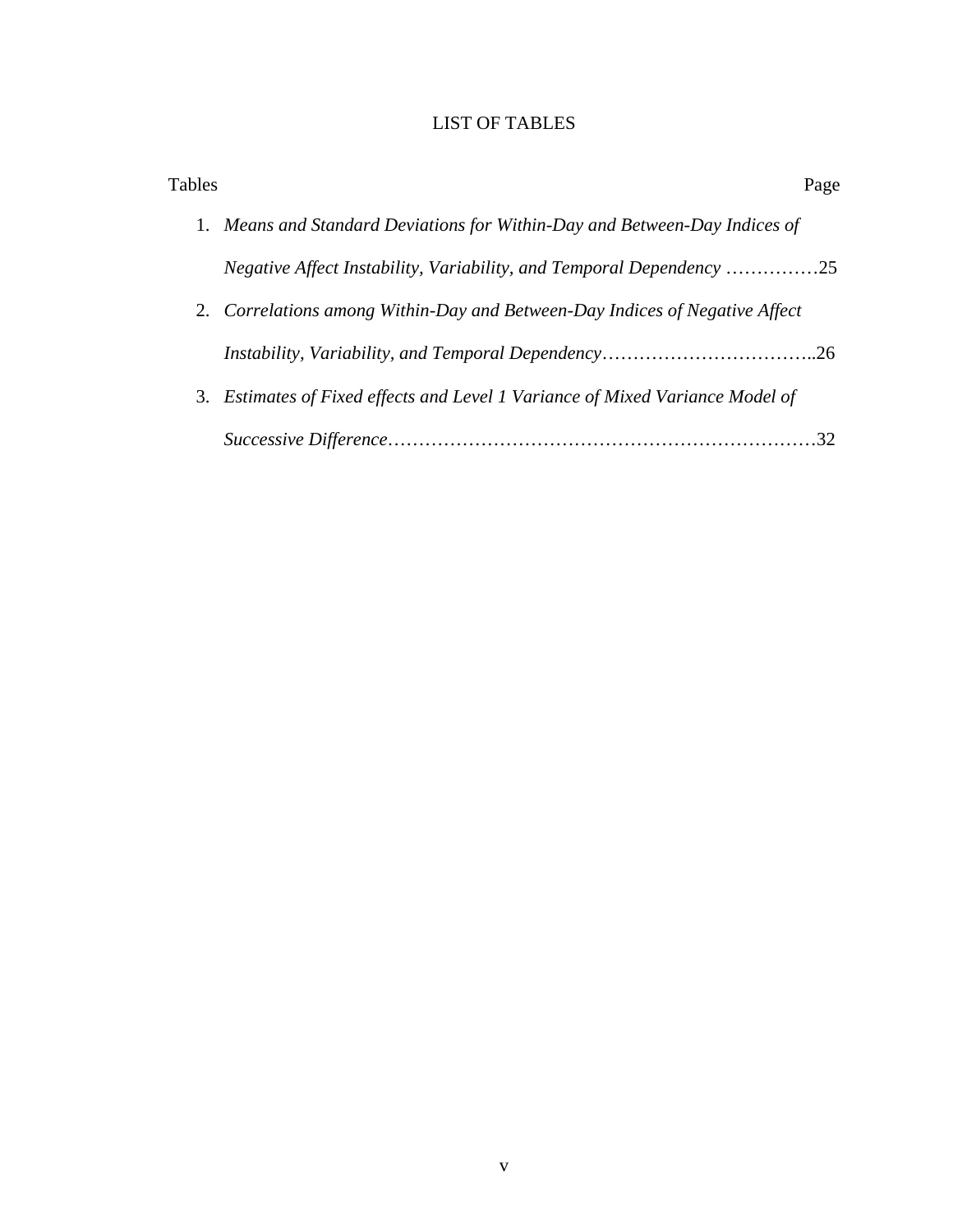# A MIXED MODEL FOR VARIANCE OF SUCCESSIVE DIFFERENCE OF STATIONARY TIME SERIES: MODELING TEMPORAL INSTABILITY IN INTENSIVE LONGITUDINAL DATA

#### Seungmin Jahng

Dr. Stanislav Kolenikov, Thesis Supervisor

# ABSTRACT

Temporal instability of a stochastic process has been of interest in many areas of behavioral and social science. Recent development in data collection techniques in behavioral and health sciences, such as *Ecological Momentary Assessment* (EMA) enables researchers in these areas to get direct assessment on temporal fluctuations over time for many individuals. Although many researchers have used variance and autocorrelation as a temporal instability measure, their utility and interpretation are limited to index temporal instability. I propose variance of successive difference (VSD) of stationary time series as an overall index of temporal instability such that it is a function of variance and first order autocorrelation of time series. A version of variance of successive difference of unequally spaced time series is also presented as well as distinction of within-day and between-day instability measures. Given that VSD is an individual difference measure, it is proposed that group differences on these indices be explored using a mixed variance model proposed by Hedeker et al. (2008). To illustrate, we present EMA data from a study of negative mood in borderline personality disorder (BPD) and major depressive disorder (MDD) patients, resulting that BPD patients showed more negative affective instability than MDD patients.

vi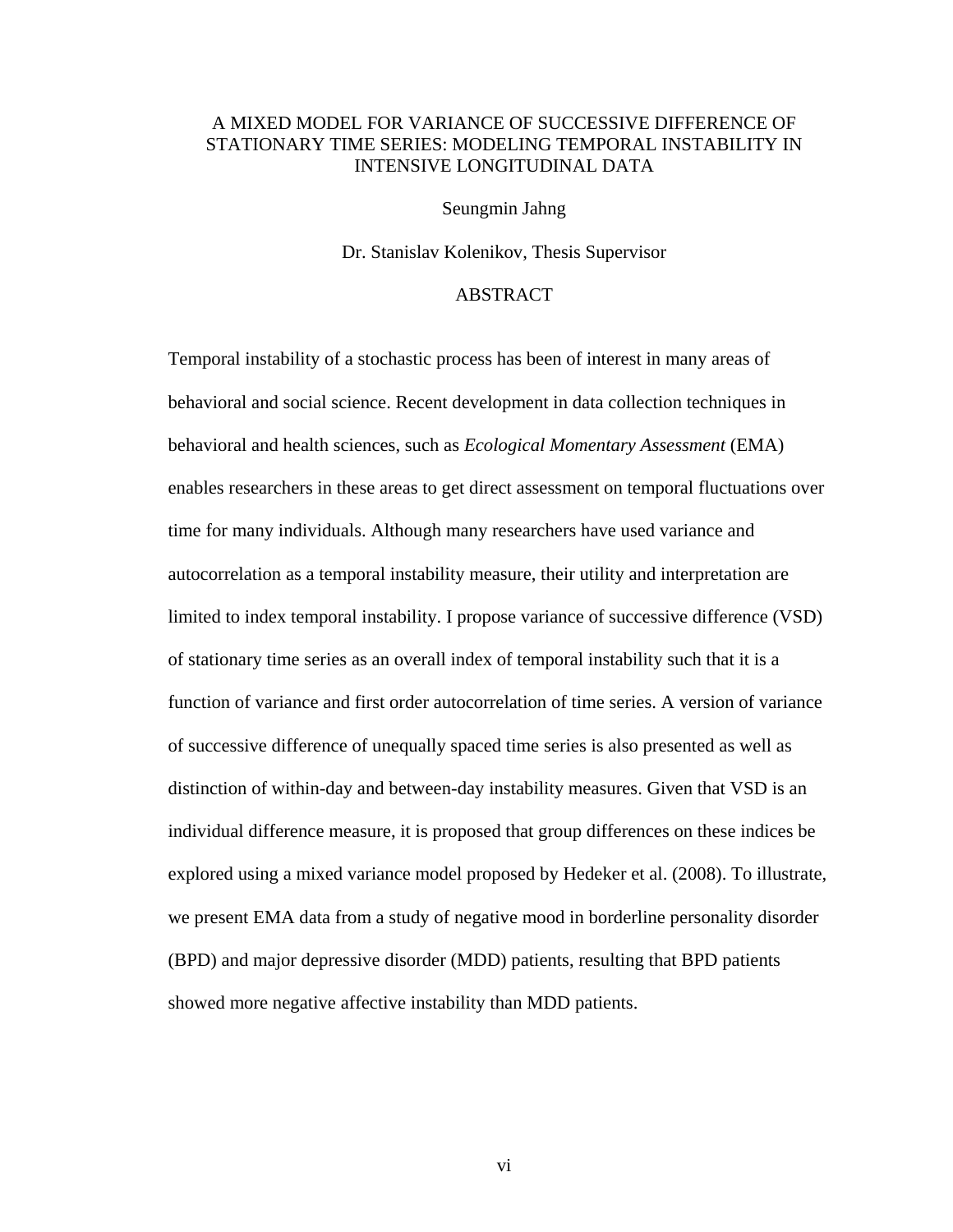# 1. Introduction

Instability of a stochastic process, as a characteristic of a fluctuating time series, is an interesting topic of research in many areas of behavioral and social science. Nevertheless, because measurement and analysis of such temporal instability require time series data, among social sciences instability of a stochastic process has been studied mainly in economics in which a series of repeated observations are available such as monthly price of a product over many years (e.g., Cuddy  $&$  Della Valle, 1979). Recent development in data collection techniques in behavioral and health sciences, such as *Ecological Momentary Assessment* (EMA) (Hufford, Shiffman, Paty, & Stone, 2001; Larson & Csikszentmihalyi, 1983; Scollon, Kim-Prieto, & Diener, 2003), however, enables researchers in these areas to get direct assessment on temporal fluctuations over time for many individuals. As such, development of good measures and statistical models of temporal instability of time series becomes more important than ever in behavioral and social sciences.

Temporal instability is commonly conceptualized as *frequent and extreme fluctuations over time* (Larsen, 1987). Several statistical measures have been suggested as an index of temporal instability of a stochastic process. In the area of mood or affect research, commonly used statistical indices of instability include within-individual variance (Eid & Diener, 1999; Hoffman & Meyer, 2006; Larson, Csikszentmihalyi, & Graef, 1980; Penner, Shiffman, Paty, & Fritzsche, 1994), autocorrelation (Cowdry, Gardner, O'Leary, Leibenluft, & Rubinow, 1991; Stein, 1996), and mean square successive difference (Ebner-Priemer et al., 2007; Jahng, Wood, & Trull, 2008; Trull et al,

1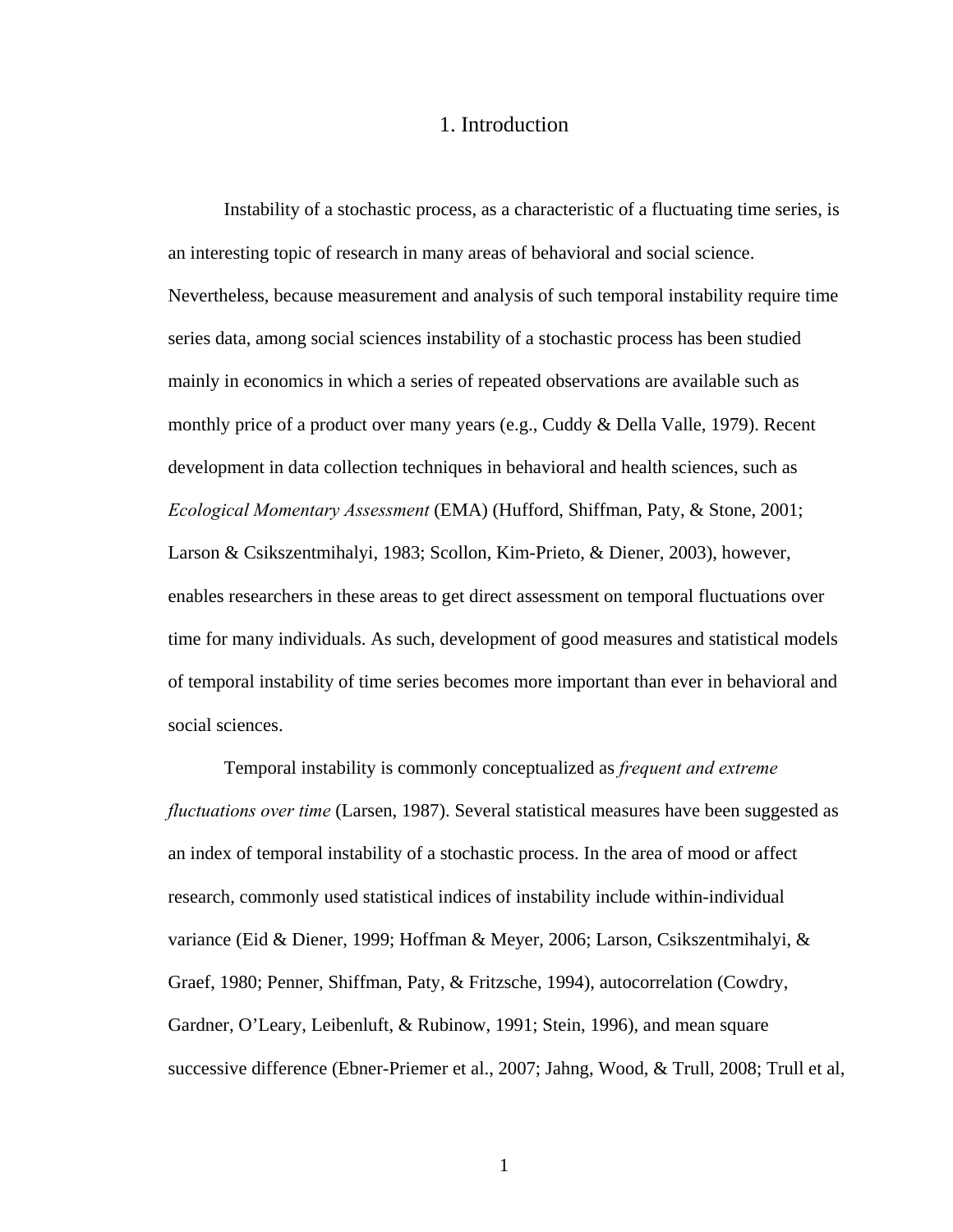2008). However, each of these indices represents different feature of temporal instability and some of them, for example variance and autocorrelation, measure limited features of it. It is important to figure out how these indices are related to each other and which index best measures temporal instability.

Unlike traditional longitudinal data in which the number of waves is often less than 10, EMA data often have more than 50 observations for each individual. Accordingly, EMA data are often called intensive longitudinal data (ILD), a set of time series for many individuals. Each of measures of temporal instability can be calculated by individual and compared across individuals. As such, development and application of statistical models that identify factors responsible for the between-individual variation of the temporal instability is also of great interest.

In this thesis, several issues of measurement and analysis of temporal instability of EMA data are discussed. In chapter 2, we discuss the validity of the variance and autocorrelation as a temporal instability measure. As a suitable temporal instability parameter of stationary time series, the variance of successive difference is then proposed. In chapter 3, we discuss a mixed model that models the fixed and random variance across individuals, and suggest that the model be used on successive difference of stationary time series in order to model random temporal instability across individuals. In chapter 4, the suggested measure and statistical model are applied to an EMA data of negative mood, resulting that individuals in borderline personality disorder group showed significantly higher affective instability than individuals in major depressive disorder/dysthymic disorder group as well as significant individual variance in affective instability within each group.

2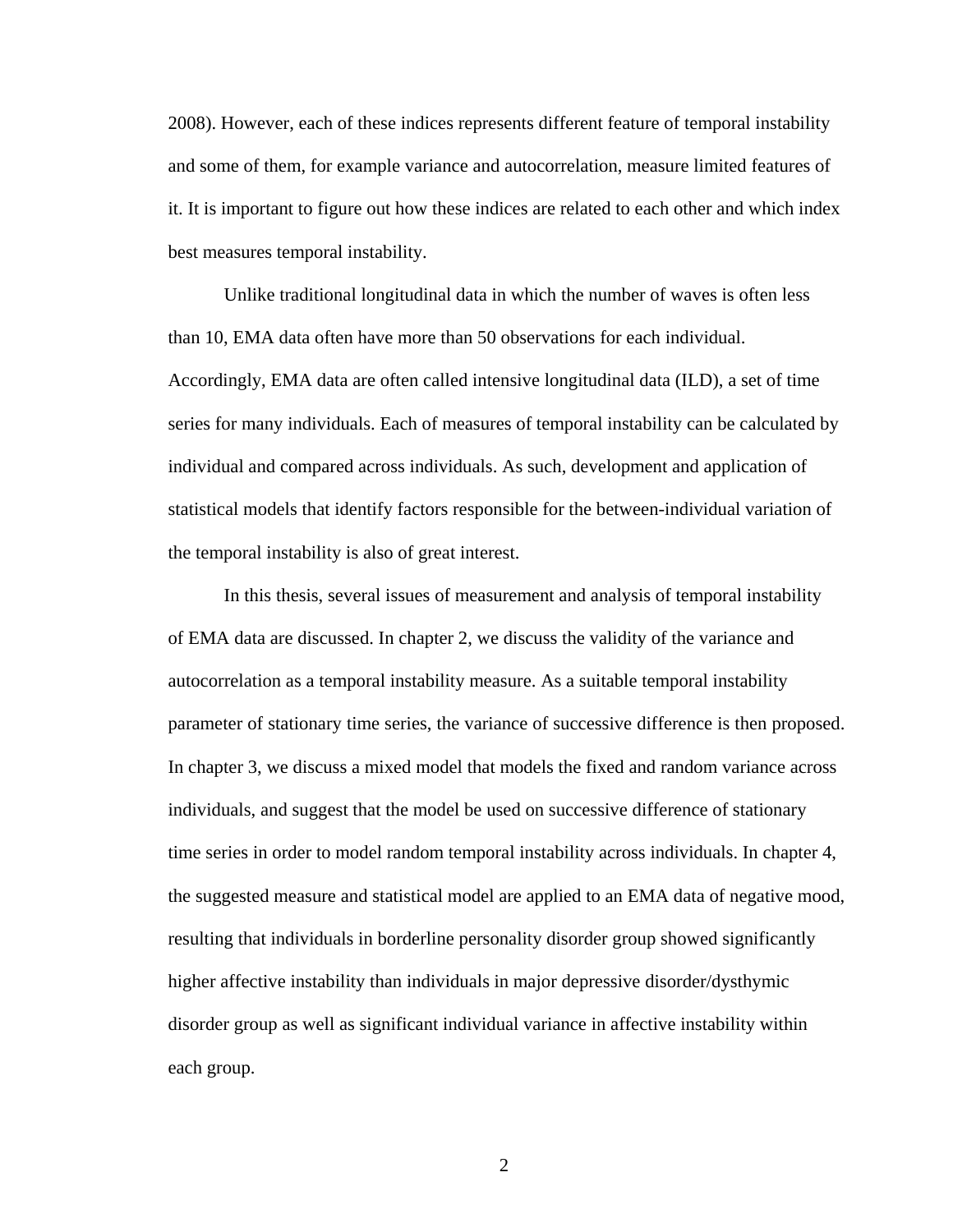# 2. Variance of Successive Difference of Stationary Time Series: A Temporal Instability Parameter

*Variance and Autocorrelation of Stationary Time Series* 

As described, ILD or EMA data can be considered as a set of time series data. As such, statistical indices for time series have been suggested as measures of temporal instability. A time series, a collection of *n* random variables at time  $t_1, t_2, ..., t_n$ , for any positive integer *n*, is completely described by the joint distribution function

$$
F(c_1, c_2, \dots, c_n) = P(x_{t_1} \le c_1, x_{t_2} \le c_2, \dots, x_{t_n} \le c_n).
$$
\n(1)

<span id="page-9-0"></span>The one-dimensional distribution function of [\(1\)](#page-9-0) is expressed as

$$
F_t(x) = P\{x_t \le x\}
$$
 (2)

and its corresponding density function is

$$
f_t(x) = \frac{\partial F_t(x)}{\partial x}.
$$
 (3)

The mean of a time series  $x_t$  is defined as

$$
\mu_t = \mu_{xt} = E(x_t) = \int_{-\infty}^{\infty} x f_t(x) dx,
$$
\n(4)

<span id="page-9-2"></span><span id="page-9-1"></span>where  $f_t(x)$  is a density function of  $x_t$ , the observation at time *t*. The autocovariance is defined as the second moment product:

$$
\gamma(s,t) = \gamma_x(s,t) = E[(x_s - \mu_s)(x_t - \mu_t)],\tag{5}
$$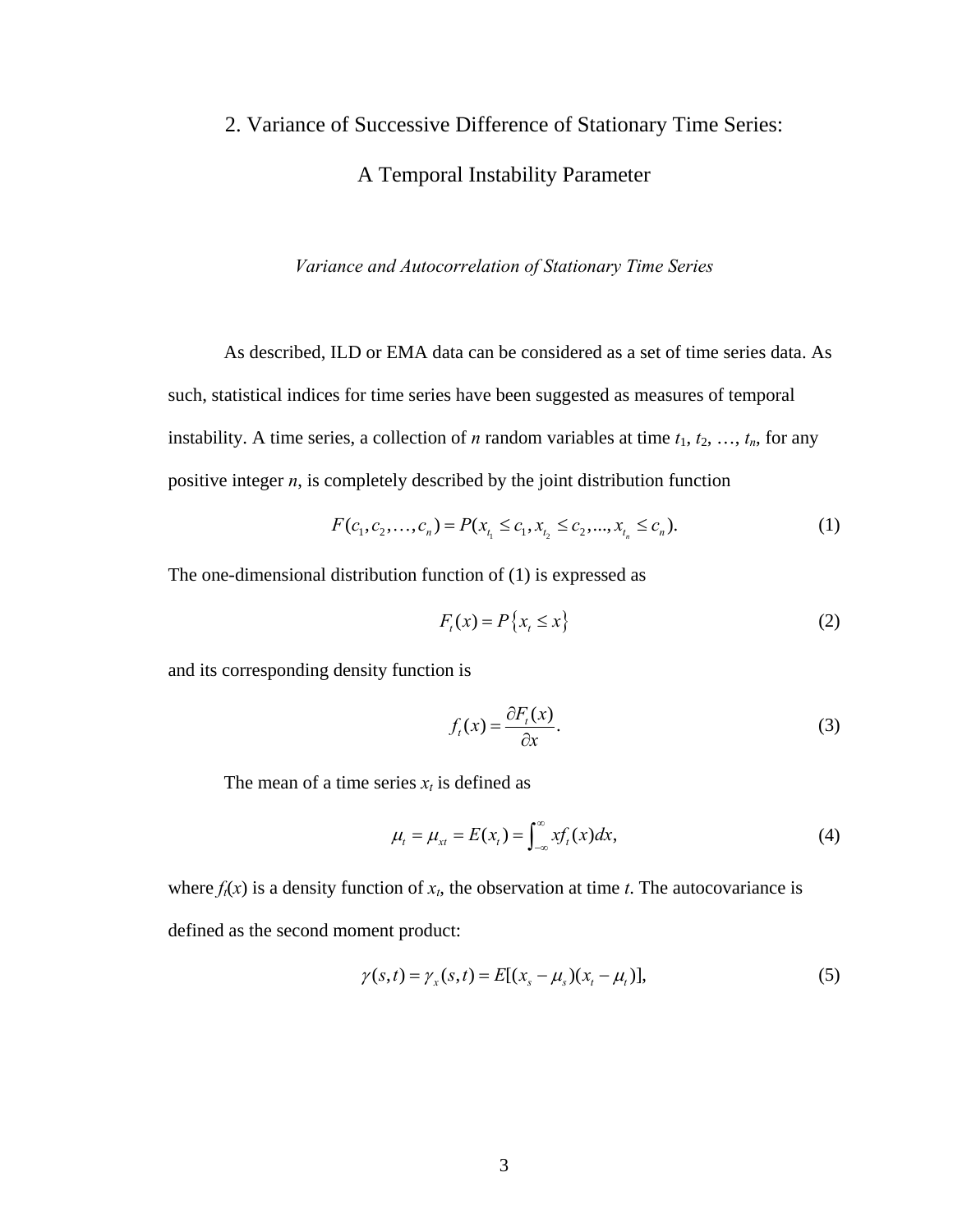for all *s* and *t*, i.e., the average cross-product relative to the join density  $f(x_s, x_t)$ . Note that  $\gamma(s,t) = \gamma(t,s)$  for all time points *s* and *t*, and for  $s = t$ , the autocovariance reduces to the variance because

$$
\gamma(t,t) = E[(x_t - \mu_t)^2].
$$
 (6)

<span id="page-10-1"></span><span id="page-10-0"></span>From [\(4\)](#page-9-1) and [\(5\)](#page-9-2), the autocorrelation is defined as

$$
\rho(s,t) = \frac{\gamma(s,t)}{\sqrt{\gamma(s,s)\gamma(t,t)}}.
$$
\n(7)

The definitions of [\(4\)](#page-9-1), [\(5\)](#page-9-2), [\(6\),](#page-10-0) and [\(7\)](#page-10-1) are completely general for any  $f_i(x)$ . If a time series is stationary, i.e., a time series is a finite variance process such that the mean value is constant across time and does not depend on time *t* and the covariance depends on *s* and *t* only through their difference |s - t| (week stationarity), the definitions of [\(4\),](#page-9-1) [\(5\),](#page-9-2) [\(6\)](#page-10-0), and [\(7\)](#page-10-1) can be simplified as

$$
\mu_t = \mu,\tag{8}
$$

$$
\gamma(h) = E[(x_{t+h} - \mu)(x_t - \mu)],
$$
\n(9)

$$
\gamma(0) = E[(x_t - \mu)^2].
$$
 (10)

<span id="page-10-4"></span><span id="page-10-3"></span><span id="page-10-2"></span>and

$$
\rho(h) = \frac{\gamma(t+h,t)}{\sqrt{\gamma(t+h,t+h)\gamma(t,t)}} = \frac{\gamma(h)}{\gamma(0)},
$$
\n(11)

respectively, where a lag  $h = s - t$  (or  $s = t + h$ ), because for a stationary time series,  $\gamma(s,t) = \gamma(t+h,t) = E[(x_{t+h} - \mu)(x_t - \mu)] = E[(x_h - \mu)(x_0 - \mu)] = \gamma(h,0) = \gamma(h) = \gamma(-h).$ 

Using [\(11\),](#page-10-2) we can describe autocorrelations of a stationary time series simply in terms of lag *h* (e.g.,  $\rho(1)$  or  $\rho(2)$ ), also called order *h*, without specifying all possible values of *s* and *t* (e.g.,  $\rho(1,2)$ ,  $\rho(2,3)$ ,  $\rho(1,3)$ , and so forth). For the first order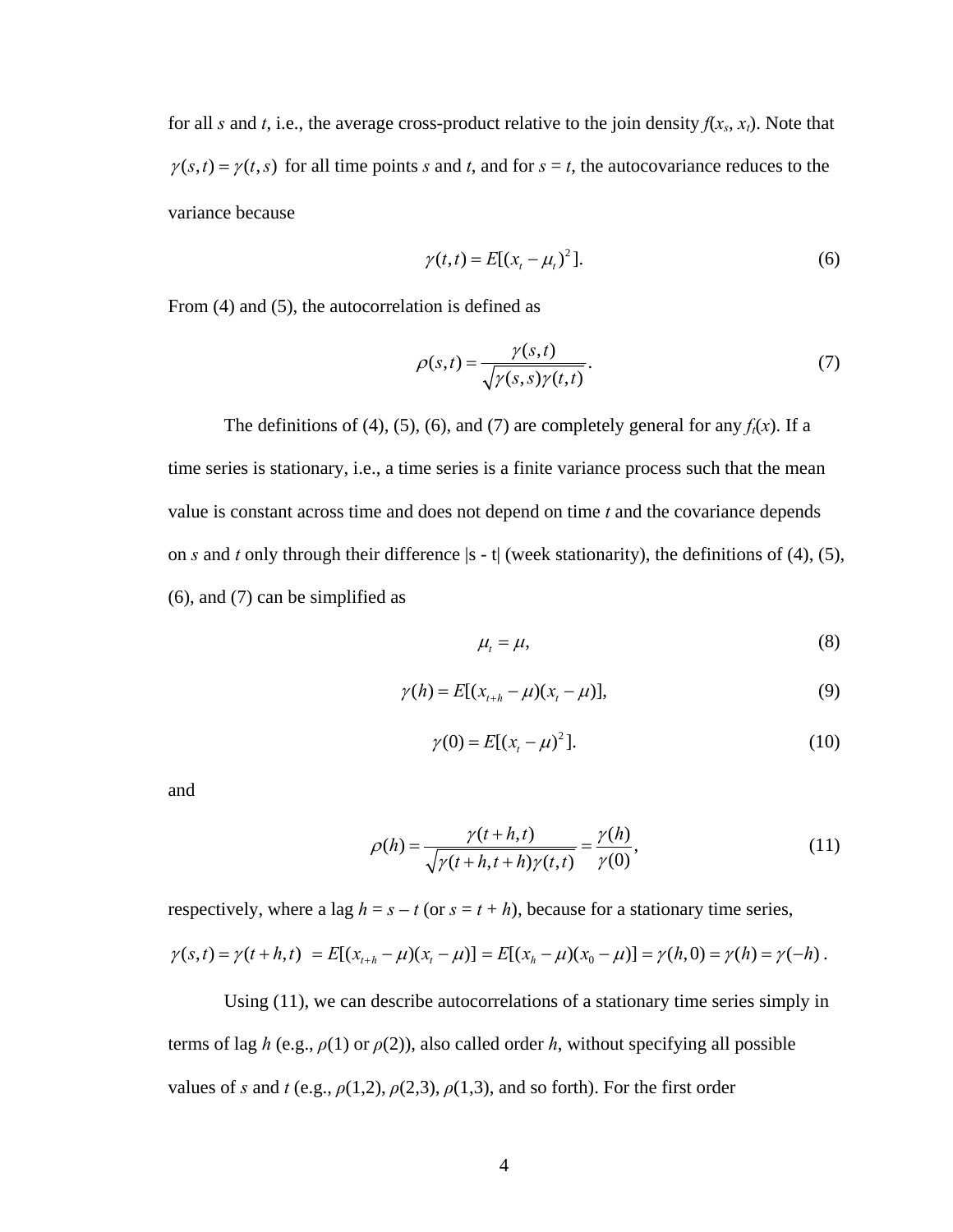autoregressive process AR(1), i.e.,  $x_t = \phi x_{t-1} + w_t$  where  $w_t \sim N(0, \sigma_w^2)$ , autocovariance function [\(9\)](#page-10-3) can be expressed as

$$
\gamma(h) = \frac{\sigma_w^2 \phi^h}{1 - \phi^2},\tag{12}
$$

<span id="page-11-0"></span>and autocorrelation function [\(11\)](#page-10-2) is given by

$$
\rho(h) = \frac{\gamma(h)}{\gamma(0)} = \phi^h.
$$
\n(13)

In this case,  $\sigma^2$  and  $\phi = \rho(1)$  are all the parameters required to model the covariance of  $x_t$ .

Stationary time series characterize a marginal stable process in the sense that their mean and (auto)covariance do not change over time. We assume the stationarity of time series here and discuss temporal instability in terms of stationary covariance, i.e., timeinvariant variance and autocorrelations. In mood studies using EMA data, for example, the (within-individual) variance or standard deviation has been most widely used as an index of affective or mood instability (Eid & Diener, 1999; Farmer et al., 2004; Gorman & Wessman, 1974; Hoffman & Meyer, 2006; Larson et al., 1980; Penner et al., 1994; Stein, 1996; Zeigler-Hill & Abraham, 2006). As seen in [\(10\)](#page-10-4), the variance of a time series process ( $\gamma(0) = \sigma^2$ ) measures variability or the general dispersion of scores but does not take into account the sequence or the order of a process over time.

On the other hand, autocorrelation measures temporal dependency of order *h* between scores at time  $t + h$  and at time  $t$  (i.e., sequences of measurements taken at equally spaced time intervals). An  $h_{th}$  order autocorrelation provides an index of how well scores at  $t + h$  correlate with scores at time  $t$ , i.e., the magnitude of the *persistency* of states between measurement points over the same time interval (Cowdry et al., 1991;

5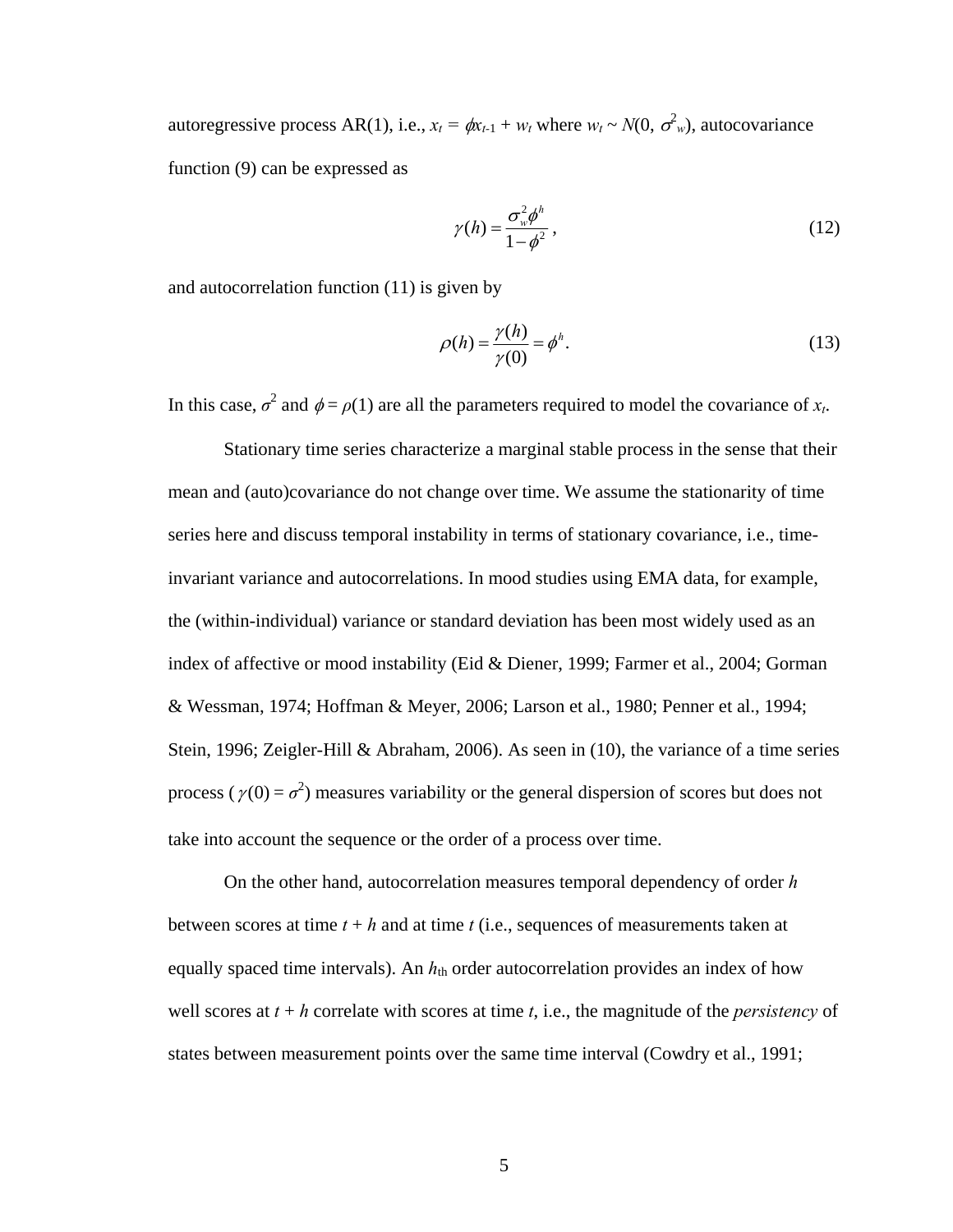Stein, 1996). Although autocorrelation is a good measure of temporal dependency, it does not reflect extremity or degree of amplitude of fluctuations.

The terms *instability* and *variability* have been used interchangeably in the literature (Larsen, 1987; see also Eid & Diener, 1999; Farmer et al., 2004; Hoffman & Meyer, 2006; Stein, 1996; Woyshville, Lackamp, Eisengart, & Gilliland, 1999). Failing to distinguish temporal instability from variability, however, may lead to confusion of two different characteristics of a time series process. The variability, as quantified by the variance of time series, is the degree of variation of scores around the overall average score and does not necessarily represent temporal instability in and of itself. Instead, the variability of a time-series is a component of temporal instability. Another important component of temporal instability is the temporal dependency of a process, as evidenced by the autocorrelation. High temporal dependency of scores corresponds to low temporal instability. Accordingly, a high value of instability requires not only a high level of variability but also a low level of temporal dependency.

## *Variance of Successive Difference of Stationary Time Series*

Unlike the variance or the autocorrelation, measures based on successive change quantify temporal instability in terms of both variability and temporal dependency over time. We propose the variance of successive difference of stationary time series as a temporal instability parameter. Because  $\delta^2 = E[(x_i - x_{i-1}) - E(x_i - x_{i-1})]^2 = E(x_i - x_{i-1})^2$ for stationary time series, the variance of successive difference  $(\delta^2)$  can be expressed as a function of the population variance  $\sigma^2$  and the population first order autocorrelation  $\rho(1)$ :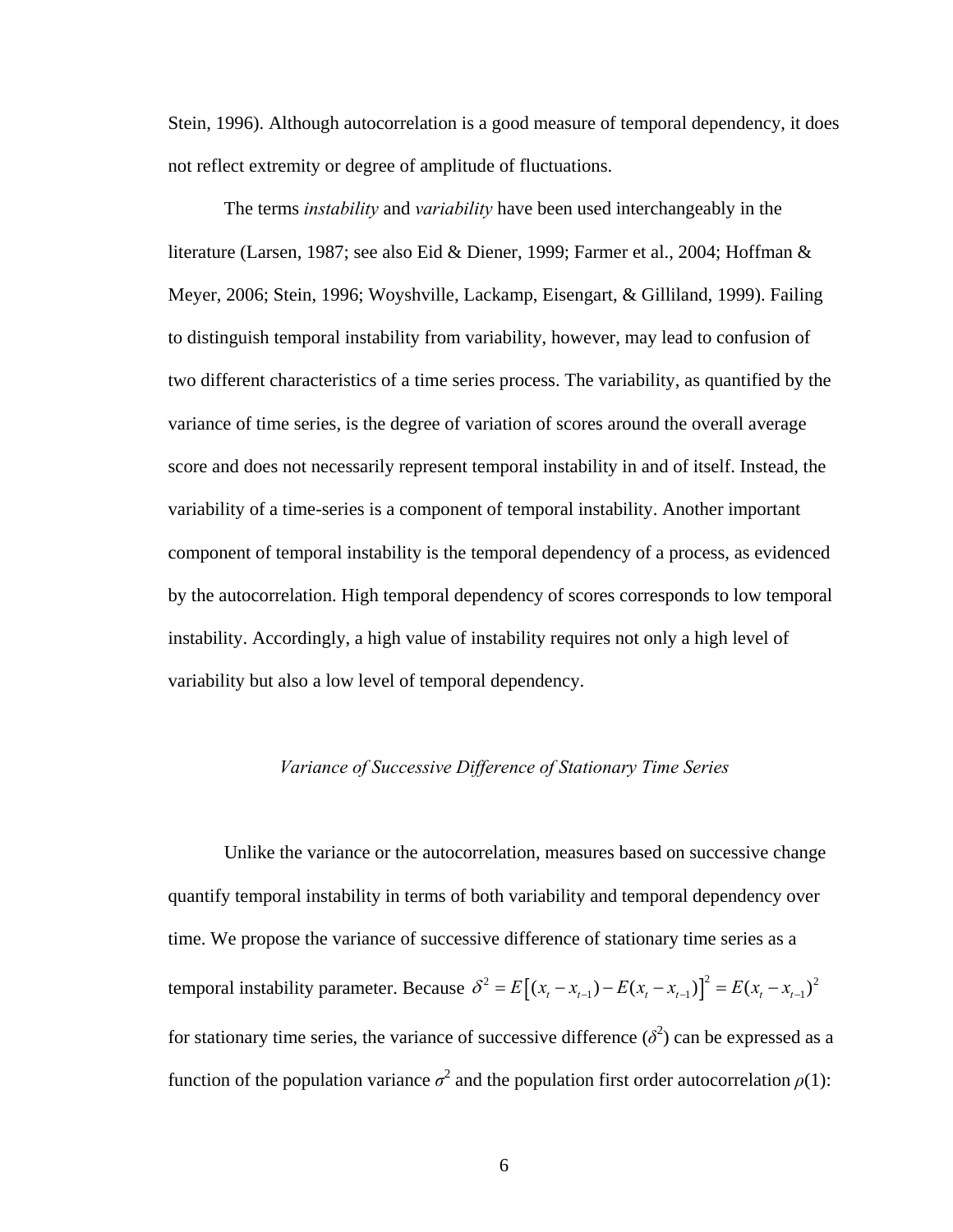$$
\delta^2 = E[(x_t - x_{t-1}) - E(x_t - x_{t-1})]^2 = E(x_t - x_{t-1})^2 = E[(x_t - \mu) - (x_{t-1} - \mu)]^2
$$
  
\n
$$
= E[(x_t - \mu)^2 + (x_{t-1} - \mu)^2 - 2(x_t - \mu)(x_{t-1} - \mu)]
$$
  
\n
$$
= \gamma(0) + \gamma(0) - 2\gamma(1) = 2\gamma(0) \left(1 - \frac{\gamma(1)}{\gamma(0)}\right) = 2\sigma^2(1 - \rho(1))
$$
 (14)

<span id="page-13-0"></span>In [\(14\),](#page-13-0) the temporal instability parameter  $\delta^2$  is explicitly expressed as a function of variability  $(\sigma^2)$  and temporal dependency  $(\rho(1))$ : A high value of temporal instability of a time series is obtained when the series has high variability and low temporal dependency.

The idea of variance of successive difference is strongly tied with the *mean square successive difference* (MSSD), originally proposed by von Neumann, Kent, Bellinson, and Hart (1941). MSSD is, as its name implies, the average of the squared difference between successive observations at time *t*+1 and *t*. The MSSD for a time series of *n* measurement occasions is given by

$$
MSSD = \frac{1}{n-1} \sum_{t=2}^{n} (x_t - x_{t-1})^2
$$
 (15)

<span id="page-13-1"></span>Indeed, [\(15\)](#page-13-1) is a sample estimator of  $E(x_t - x_{t-1})^2$  and if time series are stationary, it is an estimator of the variance of successive difference. von Neumann himself used  $\delta^2$  to denote MSSD and used the ratio of  $\delta^2$  to sample variance  $s^2$  to detect existing trend or independence of time series (von Neumann, 1941). Notice that if successive observations are stationary and independent, i.e.,  $\rho(1) = 0$ ,  $\delta^2$  is twice the value of  $\sigma^2$ , as noted by von Neumann et al. (1941).

It is also related to the Durbin-Watson statistic (Durbin & Watson, 1950, 1951), a test statistic used to detect the presence of autocorrelation in the residuals from a regression analysis, which is given by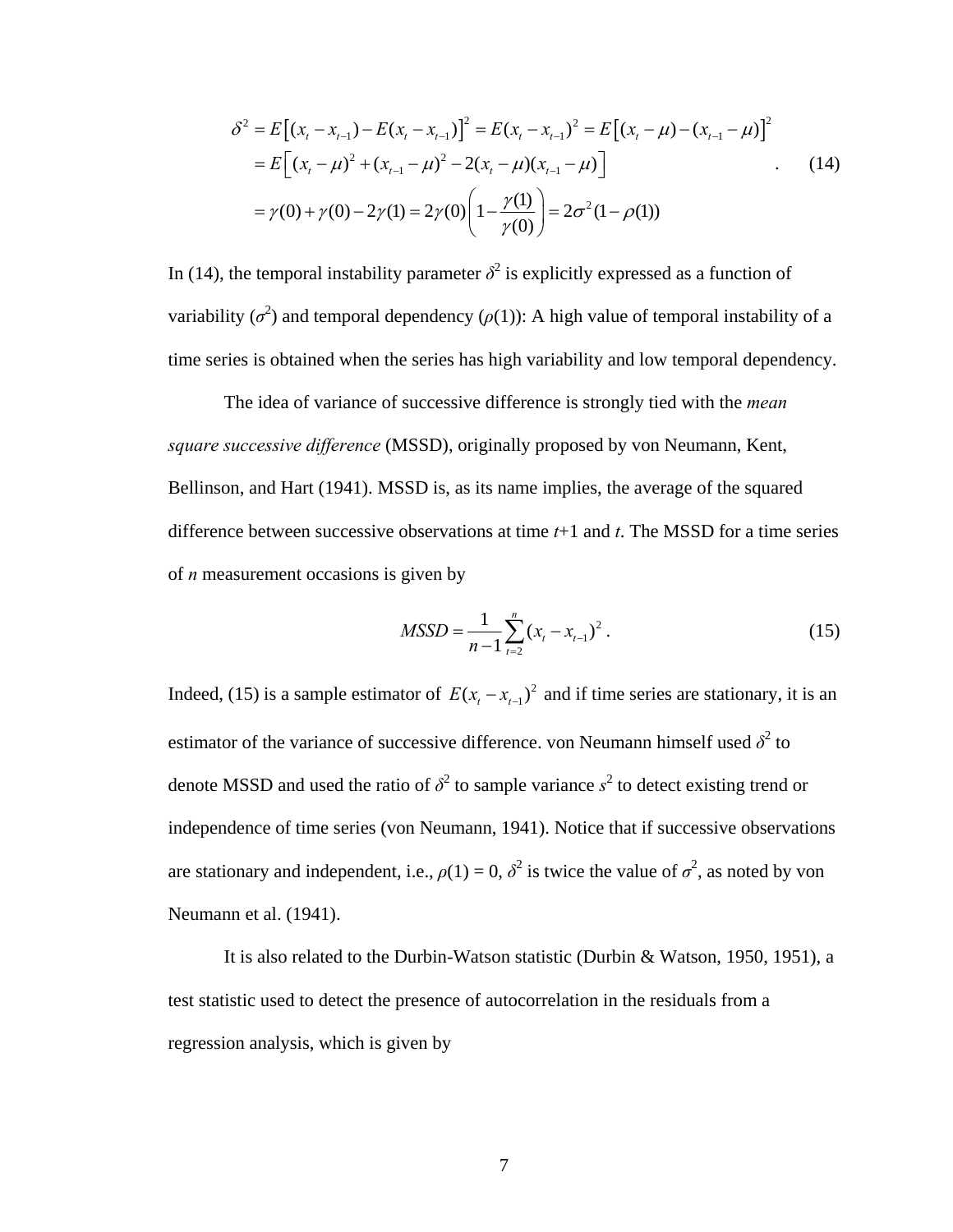$$
d = \frac{\sum_{t=2}^{n} (e_t - e_{t-1})^2}{\sum_{t=1}^{n} e_t^2}.
$$
 (16)

As adopted from von Neumann (1941), *d* is related to 2  $rac{\delta^2}{s^2}$  by  $\frac{nd}{n-1}$  and ranges from 0 to 4, as expected from [\(14\).](#page-13-0) Here we propose  $\delta^2$  as a parameter of temporal instability to denote the parameter of variance of successive difference, not to denote MSSD. Because of its functional relation to variance (i.e., variability) and first order autocorrelation with which temporal dependency is fully represented for the stationary Markov or first order autoregressive process,  $\delta^2$  has usefulness as both statistical and theoretical parameter in itself, not as a supplement for other parameters.

<span id="page-14-0"></span>Three estimators of  $\delta^2$  are available: (i) the sample variance of successive difference (VSD),

$$
\hat{\delta}_1^2 = \frac{1}{n-2} \sum_{t=2}^n \left[ (x_t - x_{t-1}) - \frac{1}{n-1} \sum_{t=2}^n (x_t - x_{t-1}) \right]^2,
$$
  
= 
$$
\frac{1}{n-2} \sum_{t=2}^n \left[ (x_t - x_{t-1}) - \frac{x_n - x_1}{n-1} \right]^2,
$$
 (17)

<span id="page-14-1"></span>(ii) MSSD as in [\(15\),](#page-13-1)

$$
\hat{\delta}_2^2 = \frac{1}{n-1} \sum_{t=2}^n (x_t - x_{t-1})^2 , \qquad (18)
$$

<span id="page-14-2"></span>and (iii) a function of the estimates of variance and first order autocorrelation of  $x_t$ ,

$$
\hat{\delta}_3^2 = 2\hat{\sigma}^2 (1 - \hat{\rho}(1)),\tag{19}
$$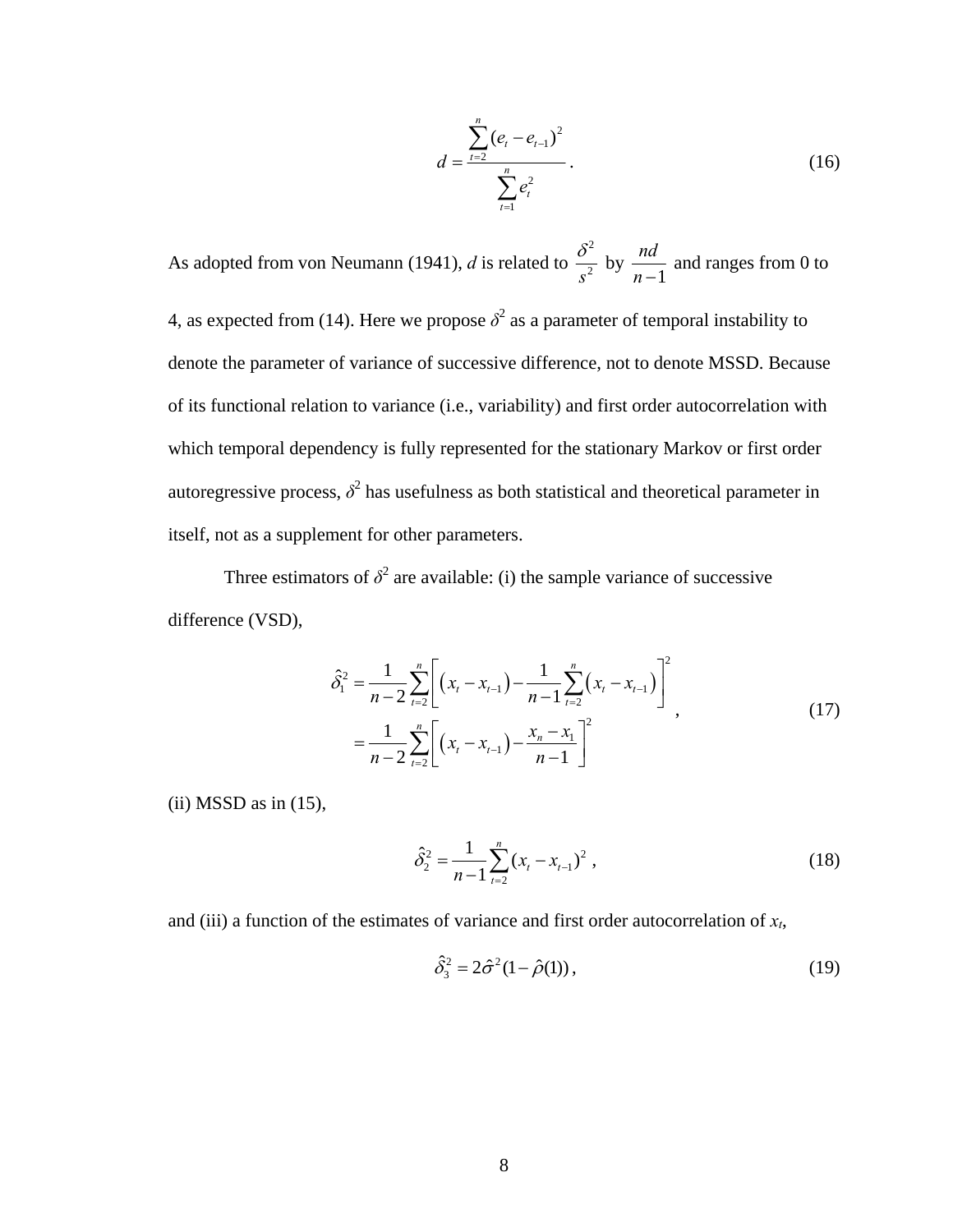where 
$$
\hat{\sigma}^2 = \frac{1}{n-1} \sum_{t=1}^n (x_t - \overline{x})^2
$$
 and 
$$
\hat{\rho}(1) = \frac{\sum_{t=2}^n (x_t - \overline{x})(x_{t-1} - \overline{x})}{\sum_{t=1}^N (x_t - \overline{x})^2}
$$
. The three calculations are

identical in population but not necessarily the same in sample.  $\hat{\delta}_1^2$  estimates  $\delta^2$  in terms of the variance (of successive difference) while  $\hat{\delta}_2^2$  estimates  $\delta^2$  in terms of the expected value (of squared successive difference).  $\hat{\delta}_3^2$  requires a two-step estimation in which variance and autocorrelation are estimated first and then  $\delta^2$  is calculated based on the previous estimations. These differences in estimation typify applicable statistical models for individual differences in temporal instability using ILD as discussed in chapter 3.

# *Adjustment of Successive Differences with Random Time Interval*

 Indexing temporal instability by [\(14\)](#page-13-0) assumes that time intervals between consecutive observations are uniform (i.e.,  $t_i - t_{i-1}$  is the same for all *i*s, where  $t_i$  is time at occasion *i*). If this condition is met, the successive difference has the same meaning across all occasions. In some studies using EMA data, however, observations are irregularly spaced over time (e.g., at randomly selected times within a day or as occurs when gaps in the series occur when a participant is unable to respond). Assuming a positive serial autocorrelation between observations at two consecutive time points, that is, the value of an observation at one time point is similar to the value at the next time point, a successive difference, in absolute or squared value, over a longer time interval tends to be greater than that over a shorter time interval.

The autocorrelation function [\(13\)](#page-11-0) can be alternatively written by

9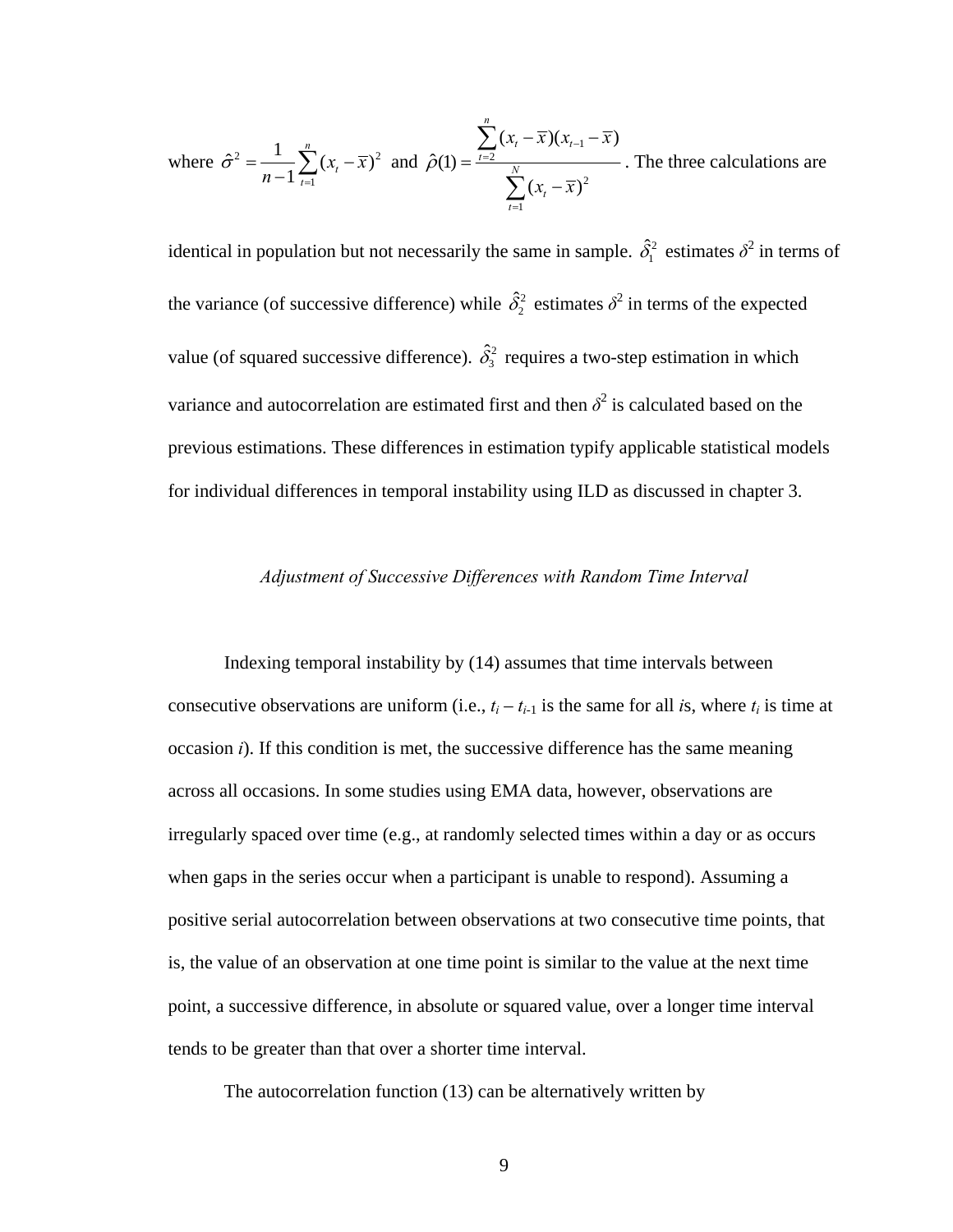$$
\rho(h) = e^{-\theta h} \tag{20}
$$

<span id="page-16-0"></span>where  $\phi = e^{-\theta}$ ,  $\theta > 0$ . The autocorrelation function [\(20\)](#page-16-0) has the advantage that it may be used in continuous time models with random time interval. Here the lag *h* represents time interval between two consecutive observations which does not necessarily be an integer. By definition, *h* should be positive and  $0 < \rho(h) < 1$ . Sample variogram or semivariogram, for example, can be used to estimate  $\theta$  and  $\rho(h)$  in [\(20\)](#page-16-0) (see Diggle (1990) or Diggle, et al. (2002) for a brief description of sample variogram).

Note that temporal instability parameter  $\delta^2$  in [\(14\)](#page-13-0) can be generalized to temporal instability of order *h*, given by

$$
\delta^{2}(h) = E\left[ (x_{t} - x_{t-h}) - E(x_{t} - x_{t-h}) \right]^{2} = E(x_{t} - x_{t-h})^{2} = E\left[ (x_{t} - \mu) - (x_{t-h} - \mu) \right]^{2}
$$
  
= 
$$
E\left[ (x_{t} - \mu)^{2} + (x_{t-h} - \mu)^{2} - 2(x_{t} - \mu)(x_{t-h} - \mu) \right]
$$
.(21)  
= 
$$
\gamma(0) + \gamma(0) - 2\gamma(h) = 2\gamma(0) \left( 1 - \frac{\gamma(h)}{\gamma(0)} \right) = 2\sigma^{2} (1 - \rho(h))
$$

<span id="page-16-1"></span>Assuming [\(20\),](#page-16-0) temporal instability over any continuous time interval *h* is written by

$$
\delta^2(h) = E[(x_t - x_{t-h}) - E(x_t - x_{t-h})]^2 = 2\sigma^2(1 - e^{-\theta h}).
$$
\n(22)

Because *h* is not fixed, it is difficult to characterize a time series using [\(22\).](#page-16-1) As such, expression of temporal instability over a certain time interval (e.g., 30 minutes or two hours) may be useful, especially when comparing several time series. For an interval  $h =$  $h_0$ , temporal instability over time interval  $h_0$  is given by

$$
\delta^2(h_0) = 2\sigma^2(1 - e^{-\theta h_0}).
$$
\n(23)

<span id="page-16-2"></span>Placing [\(22\)](#page-16-1) into [\(23\)](#page-16-2) reveals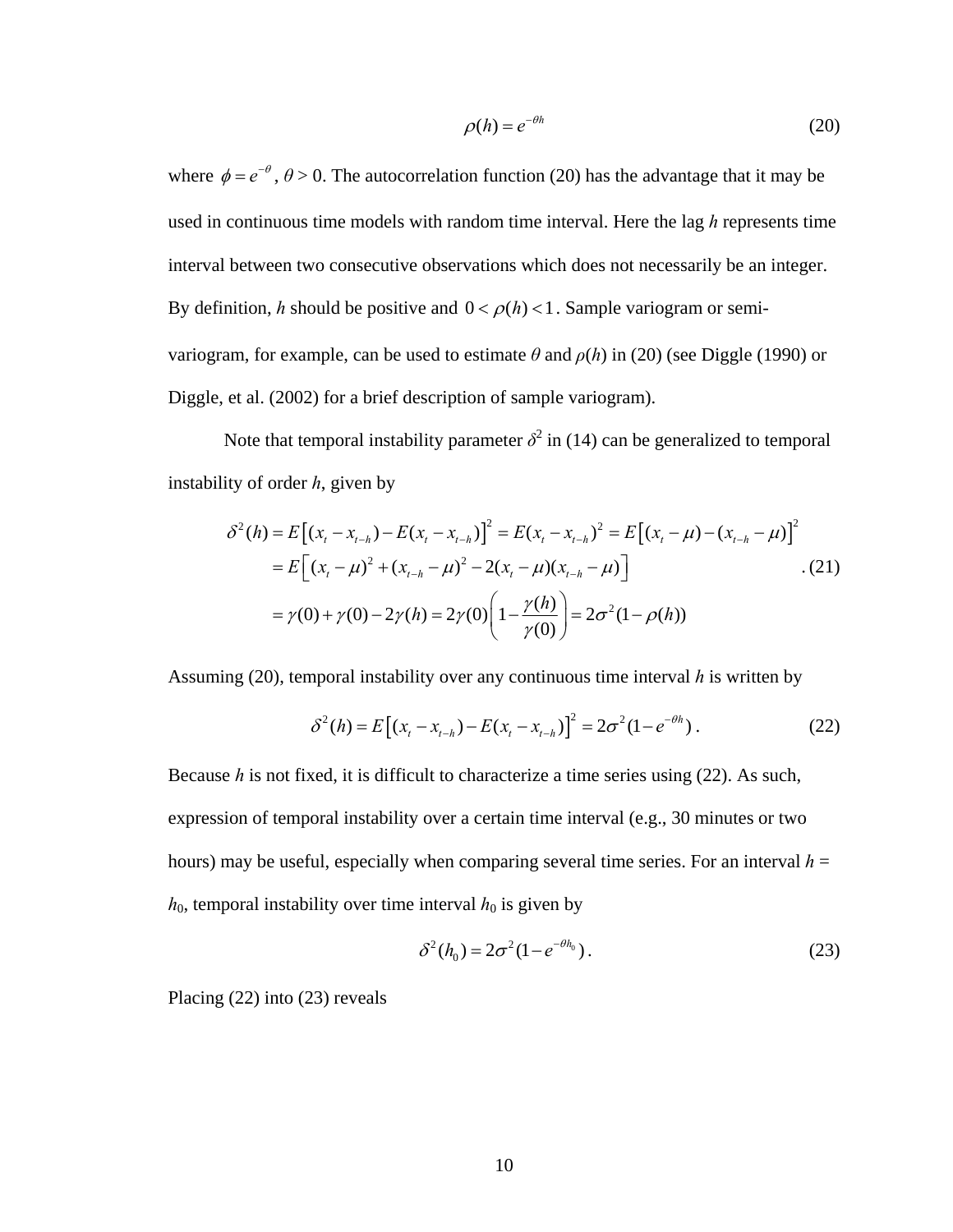$$
\delta^{2}(h_{0}) = \frac{1 - e^{-\theta h_{0}}}{1 - e^{-\theta h_{0}}} E\left[ (x_{t} - x_{t-h}) - E(x_{t} - x_{t-h}) \right]^{2}
$$
  
= 
$$
E\left( \sqrt{\frac{1 - e^{-\theta h_{0}}}{1 - e^{-\theta h_{0}}}} (x_{t} - x_{t-h}) - E\left[ \sqrt{\frac{1 - e^{-\theta h_{0}}}{1 - e^{-\theta h_{0}}}} (x_{t} - x_{t-h}) \right] \right)^{2},
$$
 (24)

meaning that temporal instability over time interval  $h_0$  can be estimated as a variance of

weighted successive difference  $\sqrt{\frac{1 - e^{-\theta h_0}}{1 - e^{-\theta h}}}$  $h \left( t \right)$   $\mathcal{N}_t$   $\mathcal{N}_{t-h}$  $\frac{e^{-\theta h_0}}{e^{-\theta h_0}}(x_t - x_{t-h})$ *e* θ θ −  $\frac{-e^{-\theta h_0}}{-e^{-\theta h}}(x_t - x_{t-h})$ . The weighted successive difference

standardizes a successive difference with random time interval *h* in terms of the successive difference with a fixed time interval  $h_0$ . By weighting, successive differences with different time intervals become comparable and calculable to each other. Possible values for an interval  $h_0$  include mean or median of the time intervals, or other theoretically significant time interval for fluctuations of a response under study. As noted,  $\theta$  and  $\rho(h_0)$  can be estimated using sample variogram, for example.

<span id="page-17-0"></span>Corresponding to [\(17\),](#page-14-0) [\(18\),](#page-14-1) and [\(19\),](#page-14-2)  $\delta^2(h_0)$  can be estimated by

$$
\hat{\delta}_1^2(h_0) = \frac{1}{n-2} \sum_{i=2}^n \left[ w_i \left( x_i - x_{i-1} \right) - \frac{1}{n-1} \sum_{i=2}^n w_i \left( x_i - x_{i-1} \right) \right]^2, \tag{25}
$$

$$
\hat{\delta}_2^2(h_0) = \frac{1}{n-1} \sum_{i=2}^n w_i (x_i - x_{i-1})^2 , \qquad (26)
$$

<span id="page-17-2"></span><span id="page-17-1"></span>and

$$
\hat{\delta}_3^2(h_0) = 2\hat{\sigma}^2(1 - \rho(h_0)),\tag{27}
$$

respectively, where  $x_i$  is the observation at time  $t_i$ ,  $w_i = \sqrt{\frac{1 - e^{-\theta h_0}}{1 - \theta h_0}}$  $1-e^{-\theta h_i}$ *h*  $i = \sqrt{n}$   $\frac{1}{2}$   $\theta h$  $w_i = \sqrt{\frac{1-e}{1}}$ *e* θ θ −  $=\sqrt{\frac{1-e^{-\theta h_0}}{1-e^{-\theta h_i}}}$ ,  $h_i = t_i - t_{i-1}$ , and

 $\rho(h_0) = e^{-\hat{\theta}h_0}$ . [\(17\),](#page-14-0) [\(18\),](#page-14-1) and [\(19\)](#page-14-2) are special cases of [\(25\),](#page-17-0) [\(26\),](#page-17-1) and [\(27\),](#page-17-2) respectively.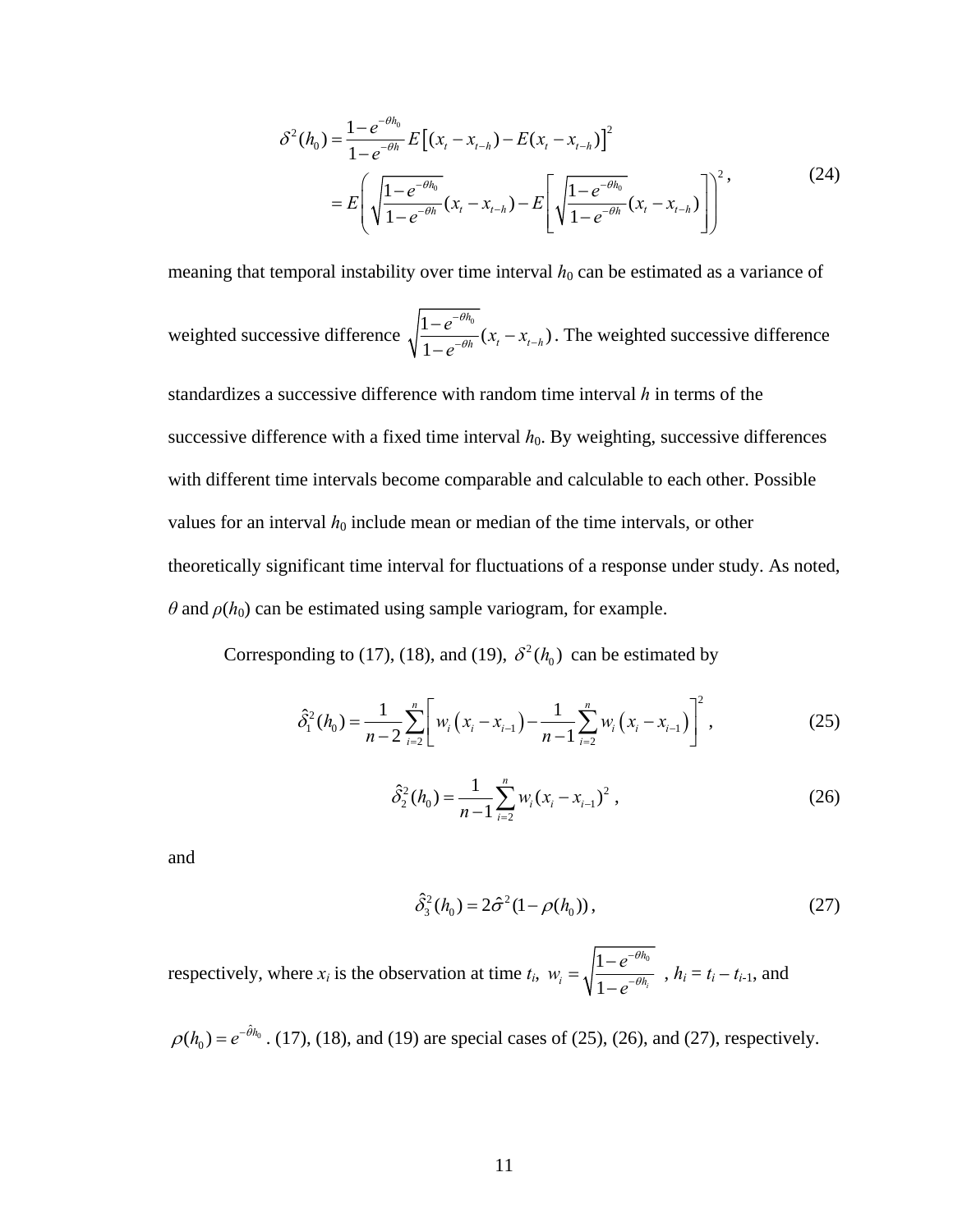For a time series with an equally spaced time interval, [\(25\)](#page-17-0), [\(26\)](#page-17-1), and [\(27\)](#page-17-2) are equal to [\(17\),](#page-14-0) [\(18\),](#page-14-1) and [\(19\)](#page-14-2), respectively, because  $h_0 = h_i$  and  $w_i = 1$ , for all *i*.

#### *Within-day versus Between-day Instability*

In EMA study, responses are often collected several times within days for many days. In such a design, researchers may be interested in both within-day and between-day fluctuations of responses. The distinction between within-day and between-day fluctuations enables us to focus on within-day and between-day instability, both conceptually and analytically. Some individuals may be characterized by within-day instability reflecting fluctuations of relatively short duration within days (e.g., hourly or diurnal affect instability), whereas others may be typified by between-day instability producing fluctuations across days.

Following this distinction, within-day  $\hat{\delta}_w$  and between-day  $\hat{\delta}_B$  can be calculated as indices of within- and between-day instability, respectively. The calculations are based on the within-day successive difference,  $x_{ij} - x_{(i-1)j}$ , and the between-day successive difference,  $\overline{x}_i - \overline{x}_{i-1}$ , where  $x_{ij}$  is the observation at time  $t_{ij}$  for  $i_{th}$  occasion within  $j_{th}$  day,

and 
$$
\overline{x}_j
$$
 is the averaged score of observations within  $j_{\text{th}}$  day, or  $\overline{x}_j = \frac{1}{n_j} \sum_{i=1}^{n_j} x_{ij}$  (*n*<sub>j</sub> is the

number of observations within  $j_{th}$  day). Notice that in such cases the entire time series of  $x_{ij}$  may not be stationary because of between-day fluctuations. If this is the case, by separating a whole time series into a set of subseries of within-day fluctuations, we may construct a longitudinal panel data in which within-day covariance structure is stationary.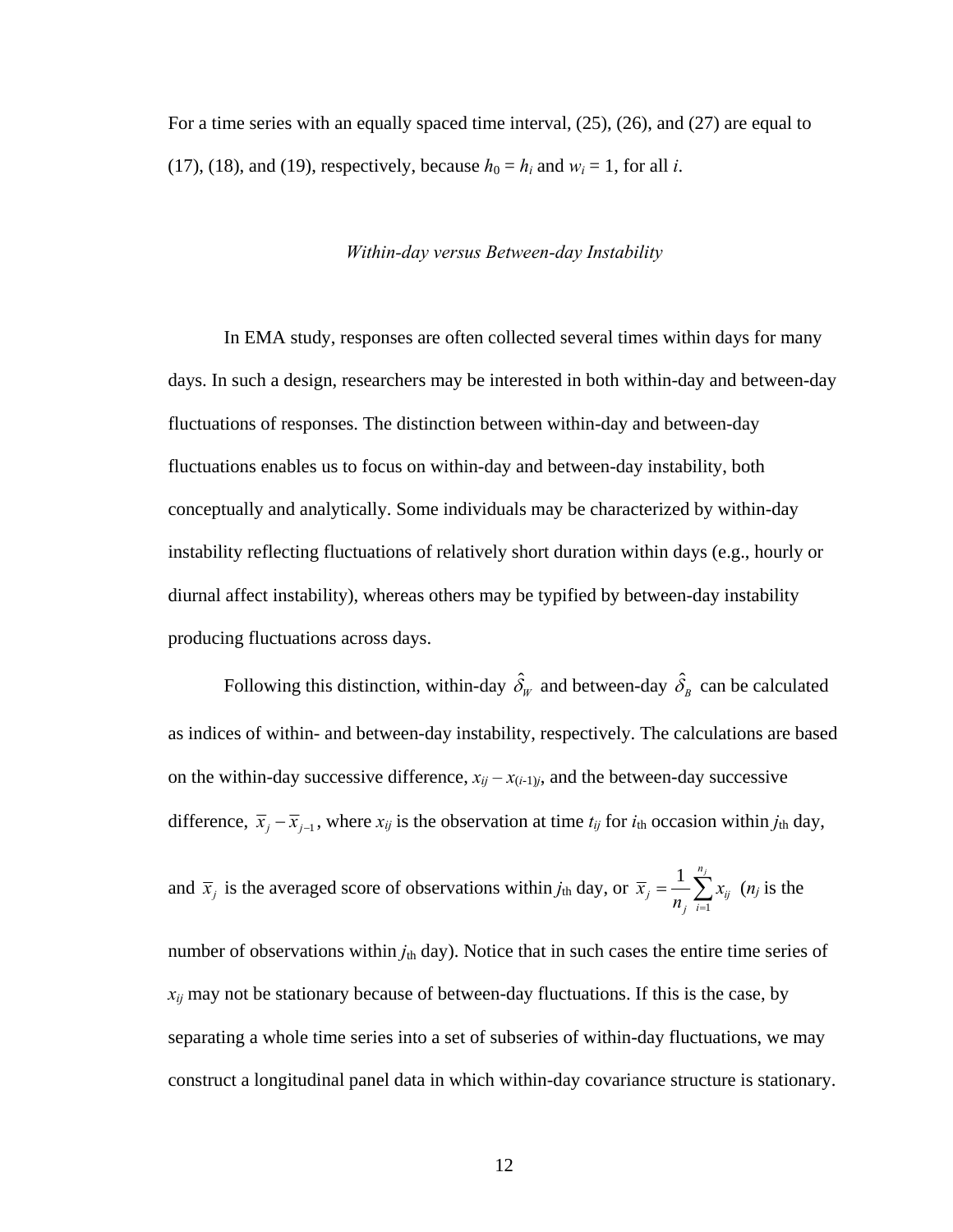The within-day instability, therefore, can be thought of as a function of within-day variance and within-day first order autocorrelation that typifies the residual within-day covariance structure of the panel data. Accordingly,  $\rho(1)$  (for fixed time interval) and  $\rho(h_0)$  (i.e.,  $\theta$ ) (for random time interval) of within-day fluctuations can be estimated by modeling residual within-day covariance structure of the panel data.

Because responses are often collected at randomly prompted time within days, [\(25\),](#page-17-0) [\(26\),](#page-17-1) and [\(27\)](#page-17-2) can be applied to estimate within-day temporal instability over time interval  $h_0$ , i.e.,  $\hat{\delta}_{1W}^2(h_0)$ ,  $\hat{\delta}_{2W}^2(h_0)$ , and  $\hat{\delta}_{3W}^2(h_0)$ , such that

$$
\hat{\delta}_{1W}^{2}(h_{0}) = \frac{1}{N-J-1} \sum_{j=1}^{J} \sum_{i=2}^{n_{j}} \left[ w_{ij} \left( x_{ij} - x_{(i-1)j} \right) - \frac{1}{N-J} \sum_{j=1}^{J} \sum_{i=2}^{n_{j}} w_{ij} \left( x_{ij} - x_{(i-1)j} \right) \right]^{2}, \quad (28)
$$

$$
\hat{\delta}_{2W}^2(h_0) = \frac{1}{N-J} \sum_{j=1}^J \sum_{i=2}^{n_j} w_{ij} (x_{ij} - x_{(i-1)j})^2 , \qquad (29)
$$

and

$$
\hat{\delta}_{3W}^2(h_0) = 2\hat{\sigma}_W^2(1 - \rho_W(h_0)),\tag{30}
$$

where *N* is the total number of observations, *J* is the number of days,  $w_{ii} = \sqrt{\frac{1 - e^{-\theta h_0}}{e^{-\theta h_0}}}$  $1 - e^{-\theta h_{ij}}$ *h*  $\int$  *j*  $\int$  *h*  $\theta$ *h*  $w_{ii} = \sqrt{\frac{1-e}{\epsilon}}$ *e* θ θ −  $=\sqrt{\frac{1-e^{-\theta h_0}}{1-e^{-\theta h_{ij}}}}\;\;,\, h_{ij}$ 

$$
= t_{ij} - t_{(i-1)j}, \ \hat{\sigma}_{W}^{2} = \frac{1}{N-J} \sum_{j=1}^{J} \sum_{i=1}^{n_{j}} (x_{ij} - \overline{x}_{j})^{2}, \text{ and } \rho_{W}(h_{0}) = e^{-\hat{\theta}h_{0}}. \text{ On the other hand, between-}
$$

day temporal instability  $\hat{\delta}_{1B}^2$ ,  $\hat{\delta}_{2B}^2$ , and  $\hat{\delta}_{3B}^2$  can be estimated from [\(17\),](#page-14-0) [\(18\),](#page-14-1) and [\(19\)](#page-14-2) such that

$$
\hat{\delta}_{1B}^{2} = \frac{1}{J-2} \sum_{j=2}^{J} \left[ \left( \overline{x}_{j} - \overline{x}_{j-1} \right) - \frac{1}{J-1} \sum_{j=2}^{J} \left( \overline{x}_{j} - \overline{x}_{j-1} \right) \right]^{2} \tag{31}
$$

$$
\hat{\delta}_{2B}^2 = \frac{1}{J-1} \sum_{j=2}^{J} (\overline{x}_j - \overline{x}_{j-1})^2 , \qquad (32)
$$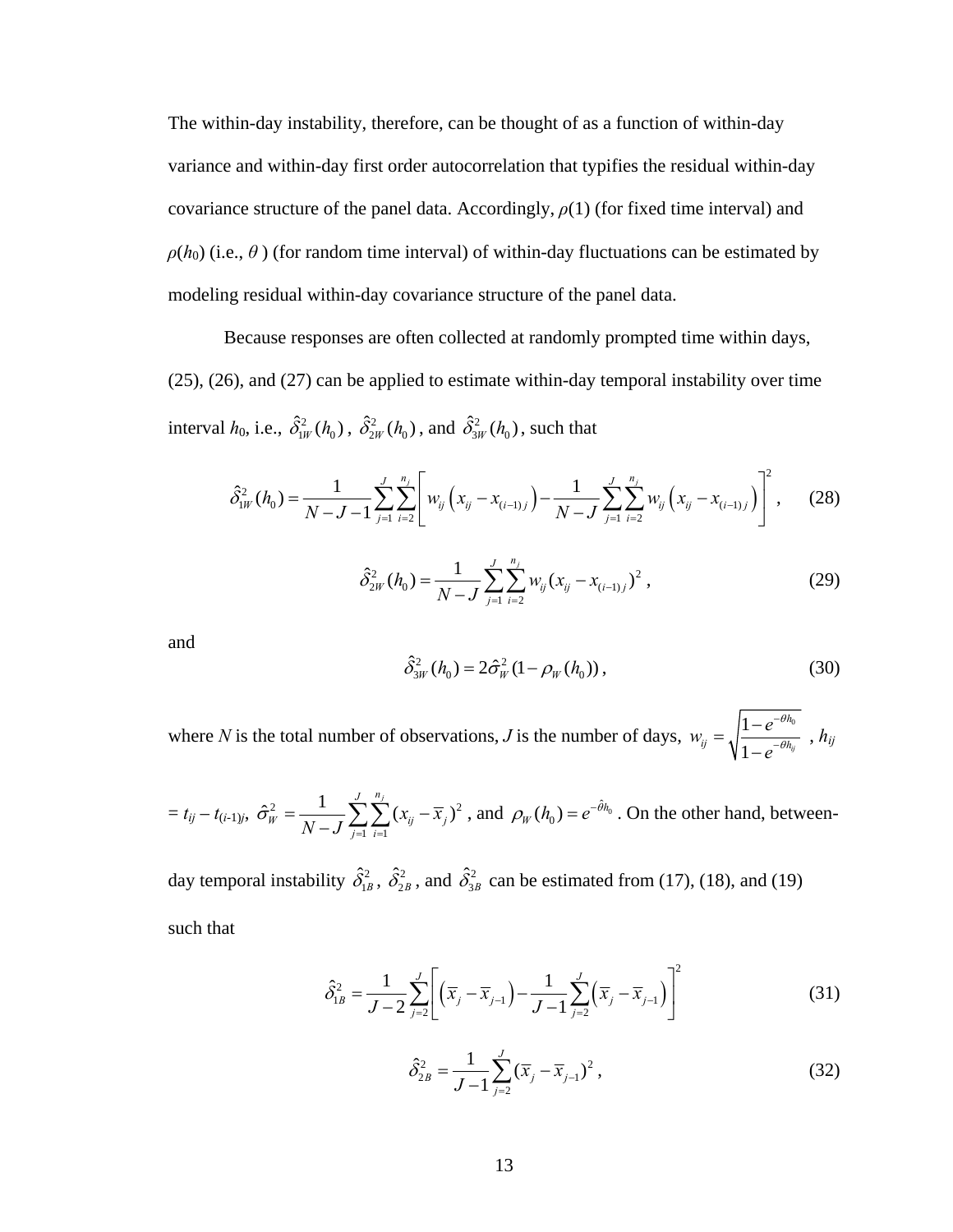<span id="page-20-0"></span>and

$$
\hat{\delta}_{3B}^2 = 2\hat{\sigma}_B^2(1-\hat{\rho}_B(1)),
$$
\n(33)

where 
$$
\hat{\sigma}_B^2 = \frac{1}{J-1} \sum_{j=1}^J (\overline{x}_j - \overline{x})^2
$$
,  $\hat{\rho}_B(1) = \frac{\sum_{j=2}^J (\overline{x}_j - \overline{x})(\overline{x}_{j-1} - \overline{x})}{\sum_{j=1}^J (\overline{x}_j - \overline{x})^2}$ , and  $\overline{x} = \frac{1}{J} \sum_{j=1}^J \overline{x}_j$ .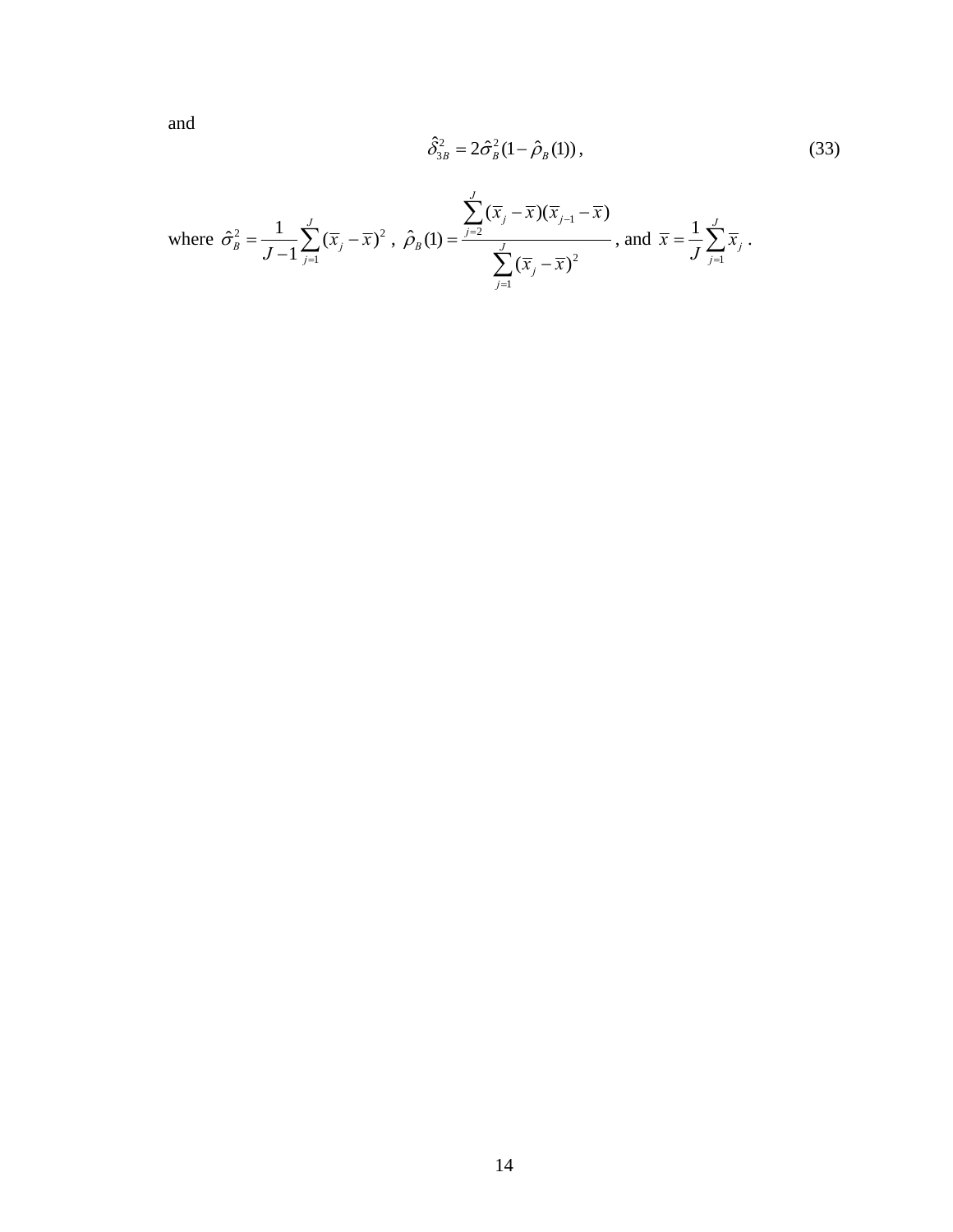#### 3. A Mixed Model for Variance of Successive Difference

Although the discussion so far has focused on the operationalization of individual-level measures of instability, the focus of many EMA studies is on betweenindividual factors that account for variation of temporal instability. Researchers may, for example, be interested in whether differences in mood instability exist between individuals with and without a certain diagnosis. Such questions can be addressed via a two-step or two-stage approach: Indices of instability (e.g.,  $\hat{\delta}_3^2$  ) are calculated first for each individual, and then the significance of individual covariates that predict individual temporal instability are tested using regression or ANOVA. For example, we may first obtain  $\hat{\delta}_3^2$  from  $\hat{\sigma}^2$  and  $\hat{\rho}(1)$  for each individual and then test group difference in  $\hat{\delta}_3^2$ using ANOVA.

This two-step approach, however, is not without limitations: First, error in parameter estimation for each individual (e.g.,  $\hat{\delta}_{3k}^2$ , for individual k) is not taken into account in the two-step approach. Initially, parameters for each individual are estimated based on observations at the individual level. Each estimate, however, has its own error of estimation. In the second step, these estimates are used as observations in the model and group mean difference is tested only against the standard error of estimation of the group mean difference (of the estimates). This ignores the fact that the estimates, rather than the "real" data, are being used. If the second step estimation is conducted without considering error of estimation at the first step, the standard error of estimation of group mean differences will be downwardly biased, the test statistic will therefore be too large and the probability of making a type I error will be inflated. In addition, the two-step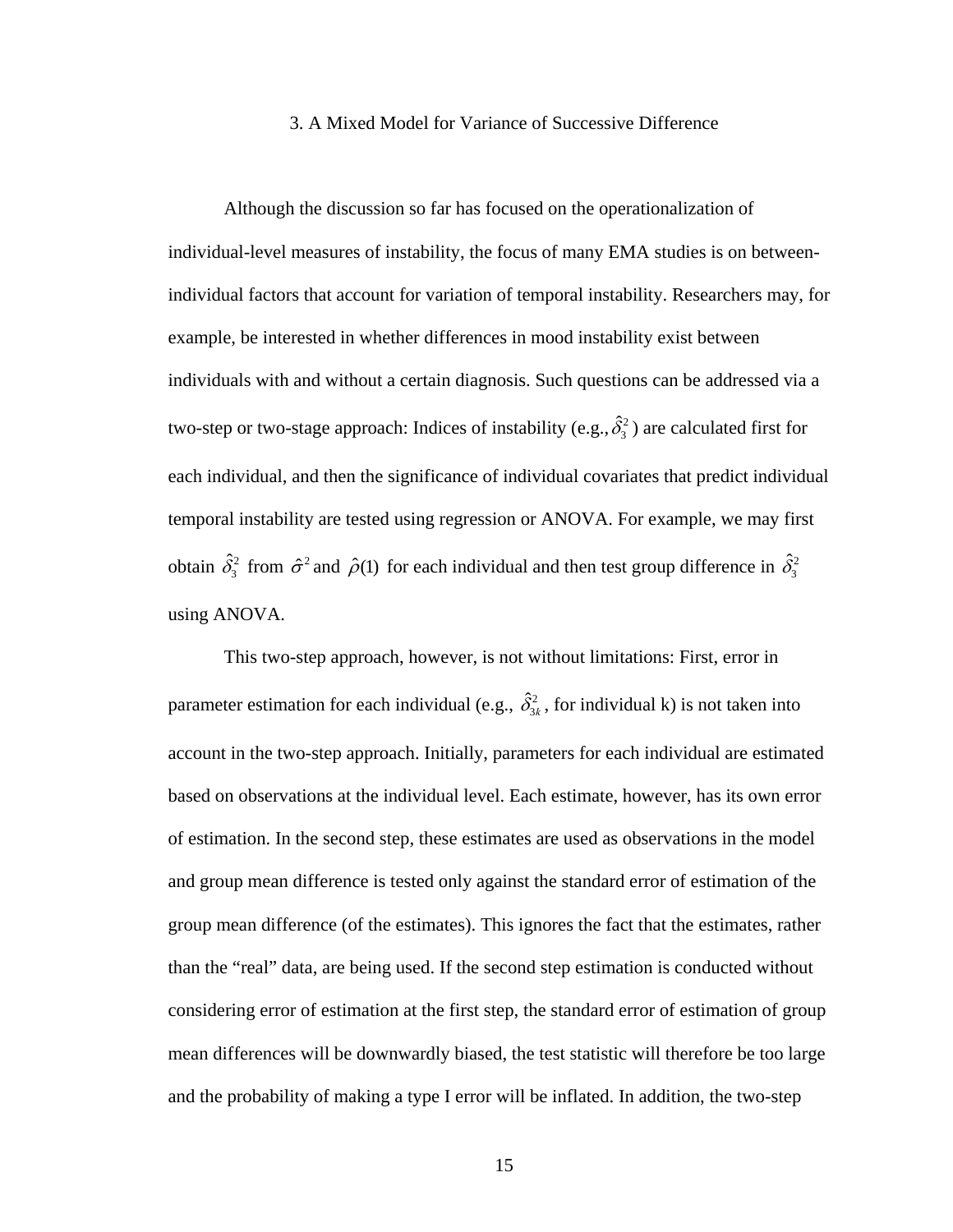approach does not take into account the different number of observations across individuals, a situation which often occurs in EMA data. Individuals in a study often vary in the number of measurement occasions assessed (e.g., due to missing data) and therefore, an individual's temporal instability score should contribute differentially to the estimation of the group mean, for example.

To address the problems listed, linear mixed models (Laird & Ware, 1982; Goldstein, 1986) or multilevel regression models (Goldstein, 1995; Raudenbush & Bryk, 1986, 2002) can be used in general. A set of time series or intensive longitudinal data (e.g., EMA data) discussed so far have a two-level structure: Observations are nested within individuals. Each measurement occasion is viewed as a sample from a random distribution of observations for an individual, and each individual coefficient or parameter is viewed as a draw from a random distribution of individual parameters. Linear mixed models estimate variance (and covariance) of the random intercept and regression effects (i.e., the parameters of regression function) as well as the fixed parameters of regression function. In case of modeling variability or temporal instability, as the variance of successive difference, we are interested in systematic and random variation of variance across individuals. In such cases, variance should be modeled as a function of covariates and random error. Recently, Hedeker, Mermelstein, and Demirtas (2008) proposed a mixed variance model that models both the fixed and the random variance as described below.

## *Variance Function Models and the Mixed Variance Model*

16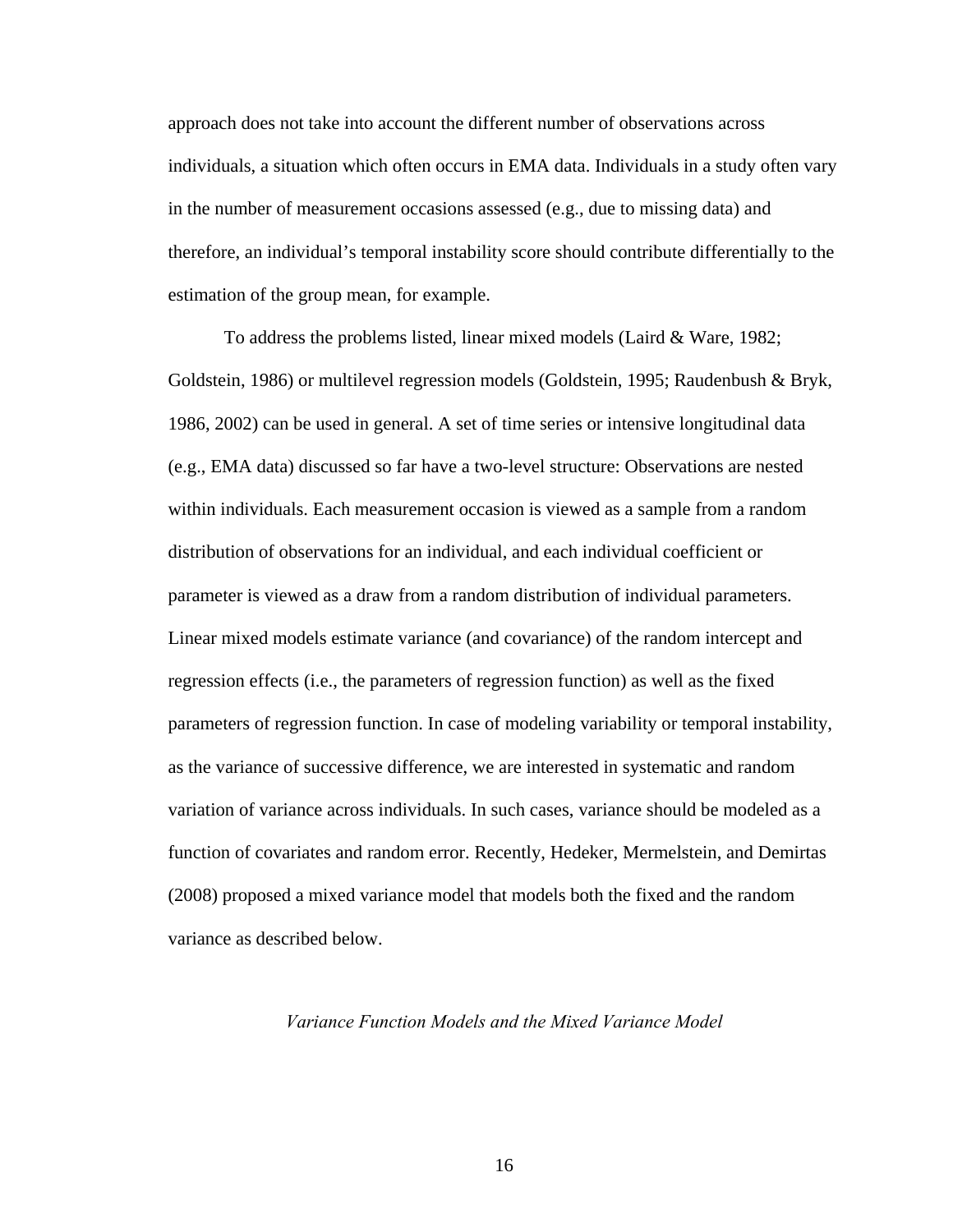Modeling variance as a function of within-individual or between-individual covariates has been suggested by many researchers (Goldstein, 1995; Hedeker et al., 2008; Hedeker & Mermelstein, 2007; Pinheiro & Bates, 2000; Raudenbush & Bryk, 1987; Raudenbush & Bryk, 2002). A basic form of variance function is suggested in the context of the single level linear regression model (Carroll & Ruppert, 1988; Davidian & Giltinan, 1995; Harvey, 1976). Suppose there is a response variable  $y_i$  whose expected value is a function of a vector of covariates **xi** and its corresponding parameter **β**. A general specification for variance function  $g$  of  $y_i$  is

$$
Var(y_i) = \sigma^2 g^2(\mu_i, \mathbf{v}_i, \mathbf{\eta})
$$
\n(34)

where  $\mu_i = E(y_i) = f(\mathbf{x_i}, \mathbf{\beta})$ ,  $\mathbf{v_i}$  is a vector of covariates predicting the variance of  $y_i$ , and **η** is a parameter vector relating  $\mu_i$  and  $\mathbf{v}_i$  to the variance of  $y_i$ . Initially, the variance functions were suggested to relate mean and variance for heteroscedastic regression models. Examples of variance function *g* in this context include the power-of-the-mean model

$$
g(\mu_i, \eta) = \mu_i^{\eta}, \qquad (35)
$$

<span id="page-23-0"></span>the exponential model

$$
g(\mu_i, \eta) = \exp(\mu_i \eta) , \qquad (36)
$$

and a two-component model

$$
g^{2}(\mu_{i}, \eta) = \eta_{1} + \mu_{i}^{2\eta_{2}}.
$$
 (37)

Notice that if  $\eta = 1$  in [\(35\)](#page-23-0),  $\sigma^2$  is the coefficient of variation. Variance of  $y_i$  is sometimes thought to depend on a covariate. In this case, an exponential model can be used as

$$
g(\mathbf{v}_i, \mathbf{\eta}) = \exp(\eta v_i)
$$
 (38)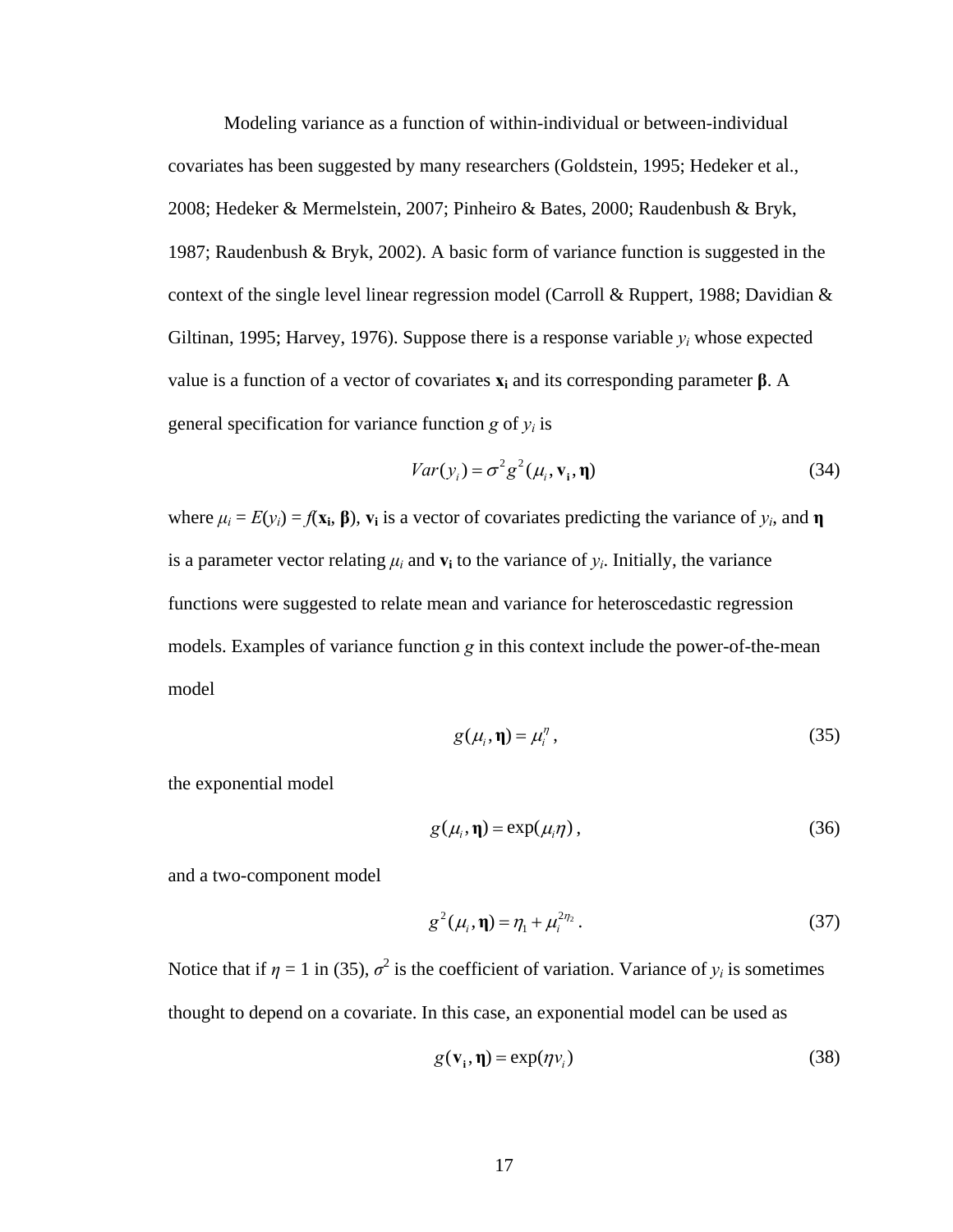This single level variance function has been extended to the mixed models by several researchers (Davidian & Giltinan, 1995; Goldstein, 1995; Hedeker & Mermelstein, 2007; Pinheiro & Bates, 2000; Raudenbush & Bryk, 2002). Assume a twolevel regression model for *yik*, given by

$$
y_{ik} = f(\mathbf{z}_{ik}, \mathbf{w}_k, \gamma, \mathbf{u}_k) + e_{ik},
$$
\n(39)

<span id="page-24-1"></span>where  $z_{ik}$  is a vector of within-individual covariates at occasion *i* for individual *k*,  $w_k$  is a vector of between individual covariates for  $k$ ,  $\gamma$  is a vector of fixed effects and  $\mathbf{u}_k$  is a vector of random effects for *k*. The variance function *g* of this model is expressed as

$$
Var(y_{ik}) = \sigma^2 g^2(\mu_{ik}, \mathbf{v}_{ik}, \mathbf{\eta})
$$
\n(40)

<span id="page-24-0"></span>where  $\mu_{ik} = E(y_{ik}) = f(z_{ik}, w_k, \gamma, u_k)$ ,  $v_{ik}$  is a vector of within- and/or between-individual covariates predicting the variance of  $y_{ik}$ , and **η** is a parameter vector relating  $\mu_{ik}$  and  $\mathbf{v}_{ik}$  to the variance of  $y_{ik}$ .  $\mathbf{v}_{ik}$  may or may not include  $\mathbf{z}_{ik}$  and  $\mathbf{w}_{k}$ . As in a single level case, variance function *g* may have the form of either the power-of-the-mean model or the exponential model or a combination of both (Pinheiro & Bates, 2000). A major difference between the variance functions of the single level regression and the multilevel linear mixed model is that **vik** may include one or more between-individual covariates to explain the heterogeneity of variance in a mixed variance function but not in a single level variance function. Notice that the parameter **η** in variance function [\(40\)](#page-24-0) is also fixed as in the single level variance function.

<span id="page-24-2"></span>The variance function [\(40\)](#page-24-0) can be, however, further extended to a function with random parameters **δk**. Hedeker et al. (2008) suggested one such model. Consider a multilevel model [\(39\)](#page-24-1) where  $f(z_{ik}, w_k, \gamma, u_k) = z_{ik}^{\prime} W_k \gamma + z_{ik}^{\prime} u_k$ , written by

$$
y_{ik} = \mathbf{z}_{ik}' \mathbf{W}_k \mathbf{\gamma} + \mathbf{z}_{ik}' \mathbf{u}_k + e_{ik}
$$
 (41)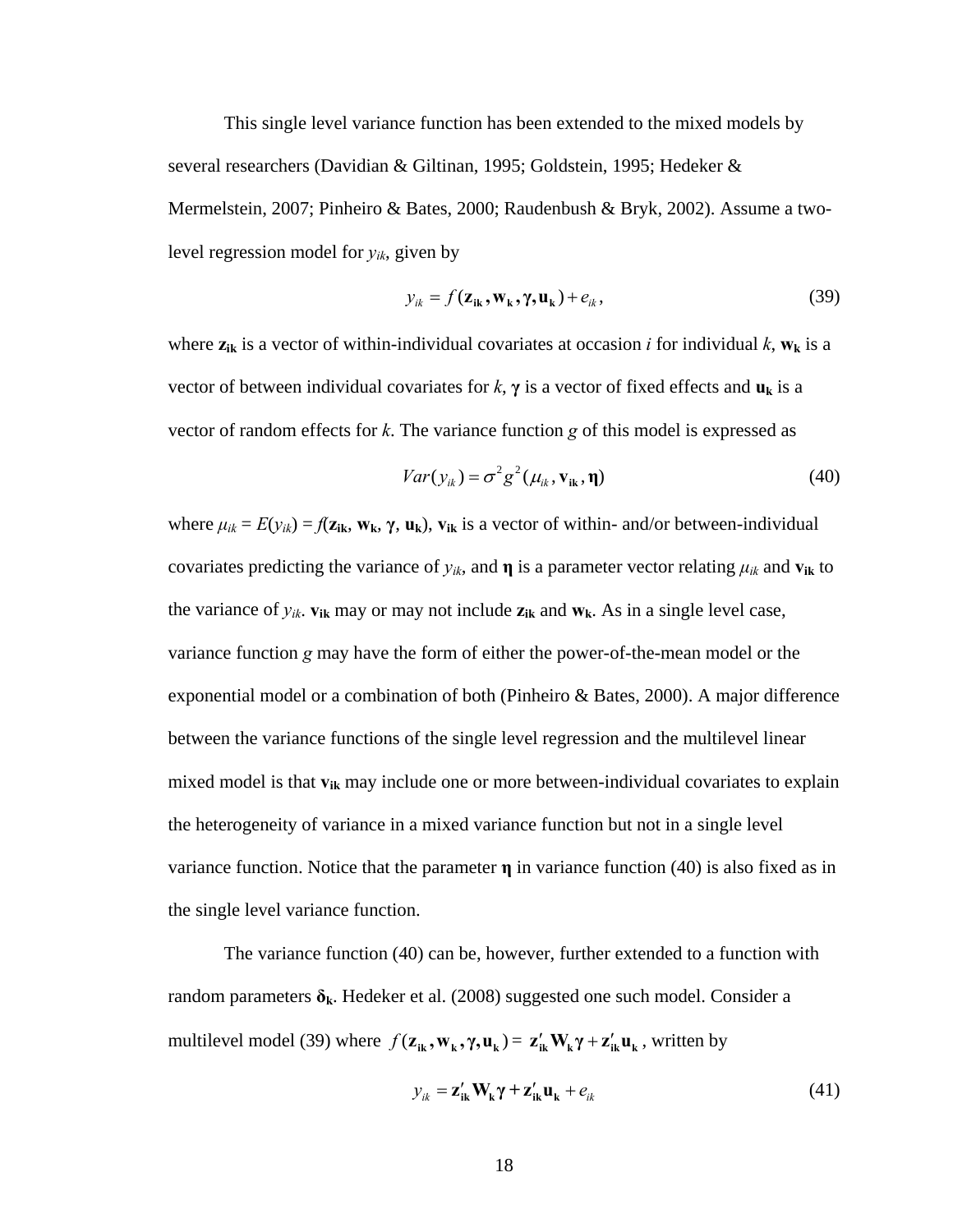where,  $W_k = I_k \otimes w'_k$ , and *P* is the number of random effects. Hedeker et al. (2008) suggested a mixed variance function for the variance of  $y_{ik}$  such that

$$
\sigma_{e_{ik}}^2 = \exp(\mathbf{v}_{ik}' \mathbf{\eta} + \delta_k), \qquad (42)
$$

<span id="page-25-0"></span>where  $v_{ik}$  is a vector of within- and/or between-individual covariates predicting the variance of  $y_{ik}$ , **η** is a vector of fixed effects of  $\mathbf{v}_{ik}$ , and  $\delta_k$  is a random intercept distributed as normal (across individuals) with mean 0 and variance  $\sigma_{\delta}^2$ . Taking logs both side of [\(42\)](#page-25-0) yields  $\log(\sigma_{e_k}^2) = \mathbf{v}_{ik}^{\prime} \mathbf{\eta} + \delta_k$ , meaning that the logarithm of variance is a linear function of **vik**, i.e., [\(42\)](#page-25-0) is a loglinear mixed model. Note that the estimated variances of [\(42\)](#page-25-0) are guaranteed to be positive. Because  $\delta_k$  is normally distributed, the variance follows lognormal distribution across individuals. The regression model [\(41\)](#page-24-2) and the variance model [\(42\)](#page-25-0) can be jointly written as

$$
y_{ik} = \mathbf{z}_{ik}' \mathbf{W}_k \boldsymbol{\gamma} + \mathbf{z}_{ik}' \mathbf{u}_k + \exp\left\{\frac{1}{2}(\mathbf{v}_{ik}' \boldsymbol{\eta} + \delta_k)\right\} \varepsilon_{ik}
$$
(43)

<span id="page-25-1"></span>where  $\varepsilon_{ik}$  is a standard normal. The model [\(43\)](#page-25-1) can be estimated by (marginalized) maximum likelihood (ML) method and the ML estimates can be easily obtained by the NLMIXED procedure in SAS, for example.

Although Hedeker et al. (2008) restricted [\(43\)](#page-25-1) to one random effect, this model can easily be extended to a model with two or more random effects by replacing [\(43\)](#page-25-1) with

$$
\sigma_{e_{ii}}^2 = \exp(\mathbf{v}_{ii}' \mathbf{\eta} + \mathbf{s}_{ii}' \mathbf{\delta}_i), \tag{44}
$$

where  $\delta_i$  is a vector of random effects of  $s_{ti}$ .

### *Mixed Variance Model of Successive Difference*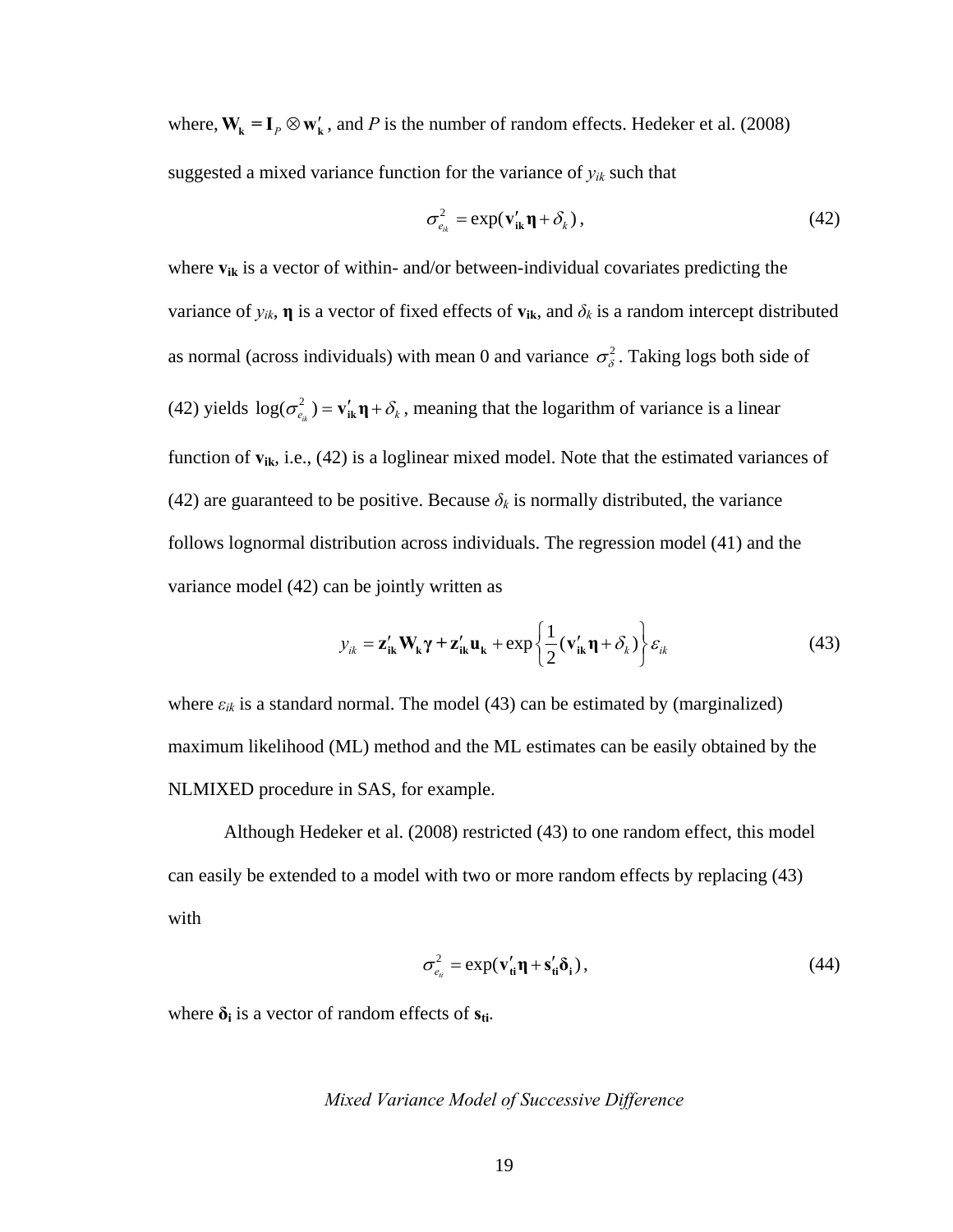To model individual difference in temporal instability, [\(43\)](#page-25-1) can be applied to successive difference. Assuming stationarity of  $y_{ijk}$ , that is the observation at  $i_{th}$  occasion within  $j_{th}$  day for individual  $k$ , we may model within-day temporal instability over time interval  $h_0$  by fitting

$$
w_{ijk}(y_{ijk} - y_{(i-1)jk}) = \exp\left\{\frac{1}{2}(\mathbf{v}_k'\mathbf{\eta} + \delta_k)\right\}\varepsilon_{ijk}
$$
 (45)

<span id="page-26-0"></span>where  $w_{ijk} = \sqrt{\frac{1 - e^{-\theta h_0}}{e^{-\theta h_0}}}$  $1-e^{-\theta h_{ijk}}$ *h*  $ijk = \lambda \vert n \vert -\theta h$  $w_{ijk} = \sqrt{\frac{1-e}{\epsilon}}$ *e* θ θ −  $=\sqrt{\frac{1-e^{-\theta h_{0}}}{1-e^{-\theta h_{ijk}}}}$ ,  $h_{ijk} = t_{ijk} - t_{(i-1)jk}$ , and  $\varepsilon_{ijk}$  is a standard normal.  $\mathbf{v}_k$  is a vector of between-individual covariates predicting the variance of  $w_{ijk} ( y_{ijk} - y_{(i-1)jk})$ , **η** is a vector of fixed effects of  $v_k$ , and  $\delta_k$  is a random intercept distributed as normal (across individuals) with mean of 0 and variance of  $\sigma_{\delta}^2$ . By stationarity assumption, we can drop mean function from [\(43\)](#page-25-1), because the expected value of (weighted) successive difference in stationary time series is zero. In addition, subscript *i* and *j* in covariate **v** can be dropped out because variance does not change in stationary time series. Notice that, for within-day observations with fixed time interval,  $w_{ijk} = 1$  because  $h_{jik} = h_0 = \text{constant}$ . [\(45\)](#page-26-0) models temporal instability that varies as a function of individual covariates  $v_k$  as well as random variation  $\delta_k$ .

<span id="page-26-1"></span>In the same fashion, between-day temporal instability may be modeled as

$$
(\overline{y}_{jk} - \overline{y}_{(j-1)k}) = \exp\left\{\frac{1}{2}(\mathbf{q}'_{k}\lambda + \nu_{k})\right\}\xi_{jk},
$$
\n(46)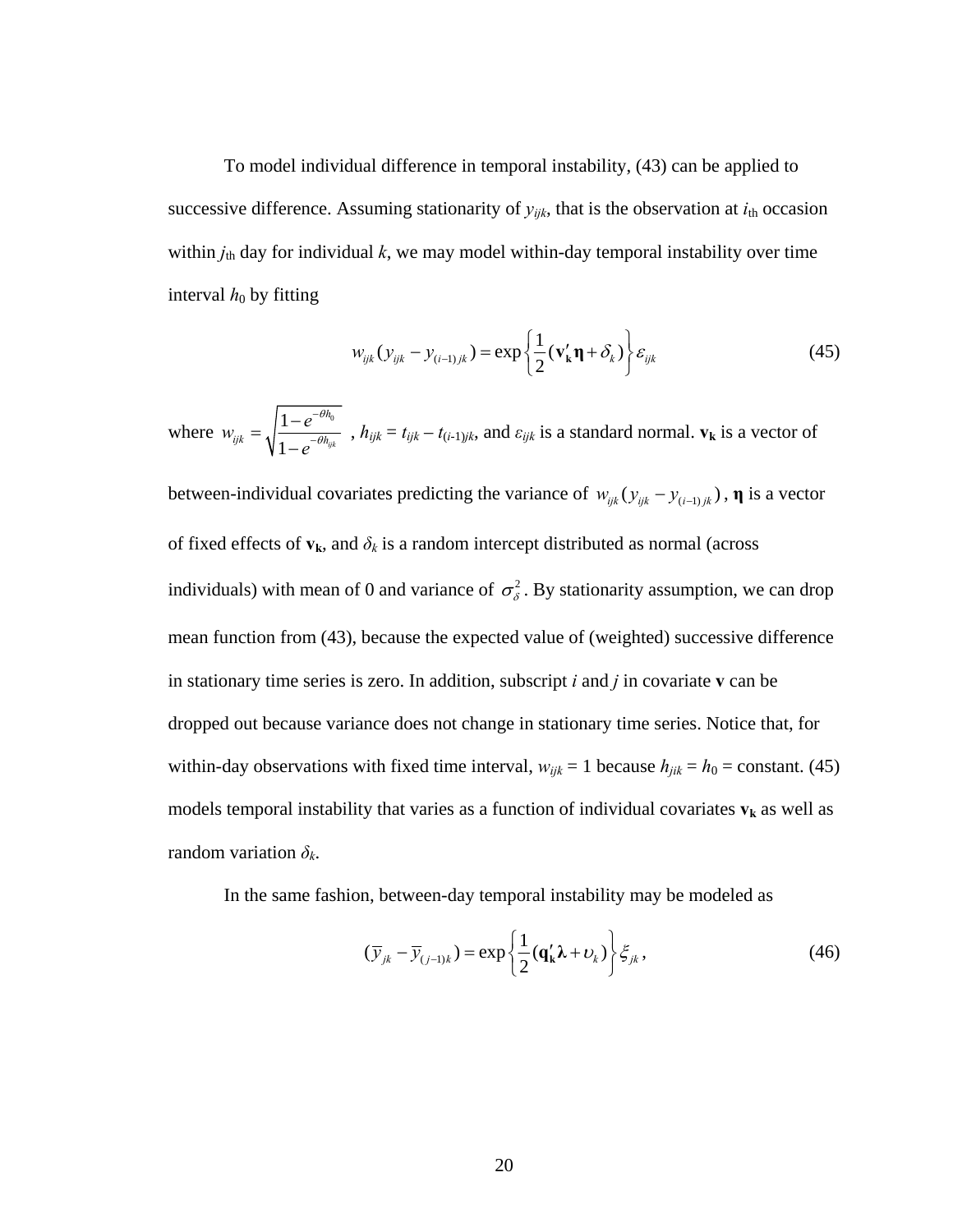where *ξjk* is a standard normal. **qk** is a vector of between-individual covariates predicting the variance of  $(\bar{y}_{jk} - \bar{y}_{(j-1)k})$ ,  $\lambda$  is a vector of fixed effects of  $\mathbf{q}_k$ , and  $v_k$  is a random intercept distributed as normal (across individuals) with mean of 0 and variance of  $\sigma_{v}^{2}$ .

When stationary mean assumption is not realistic in an EMA data, we may fit linear or nonlinear trend by individual and model [\(45\)](#page-26-0) and [\(46\)](#page-26-1) on the residuals from the fitted trends. When modeling within-day trend by individual, residuals may be obtained from a linear mixed model where within-day intercept, trend or both randomly vary across days. The following section will present a real-life example of the analysis of negative affective instability. The study collected ecological momentary assessment (EMA) data from psychiatric outpatients with borderline personality disorder or major depressive disorder, respectively. This study focused on quantifying and comparing affective instability in the two groups of psychiatric outpatients.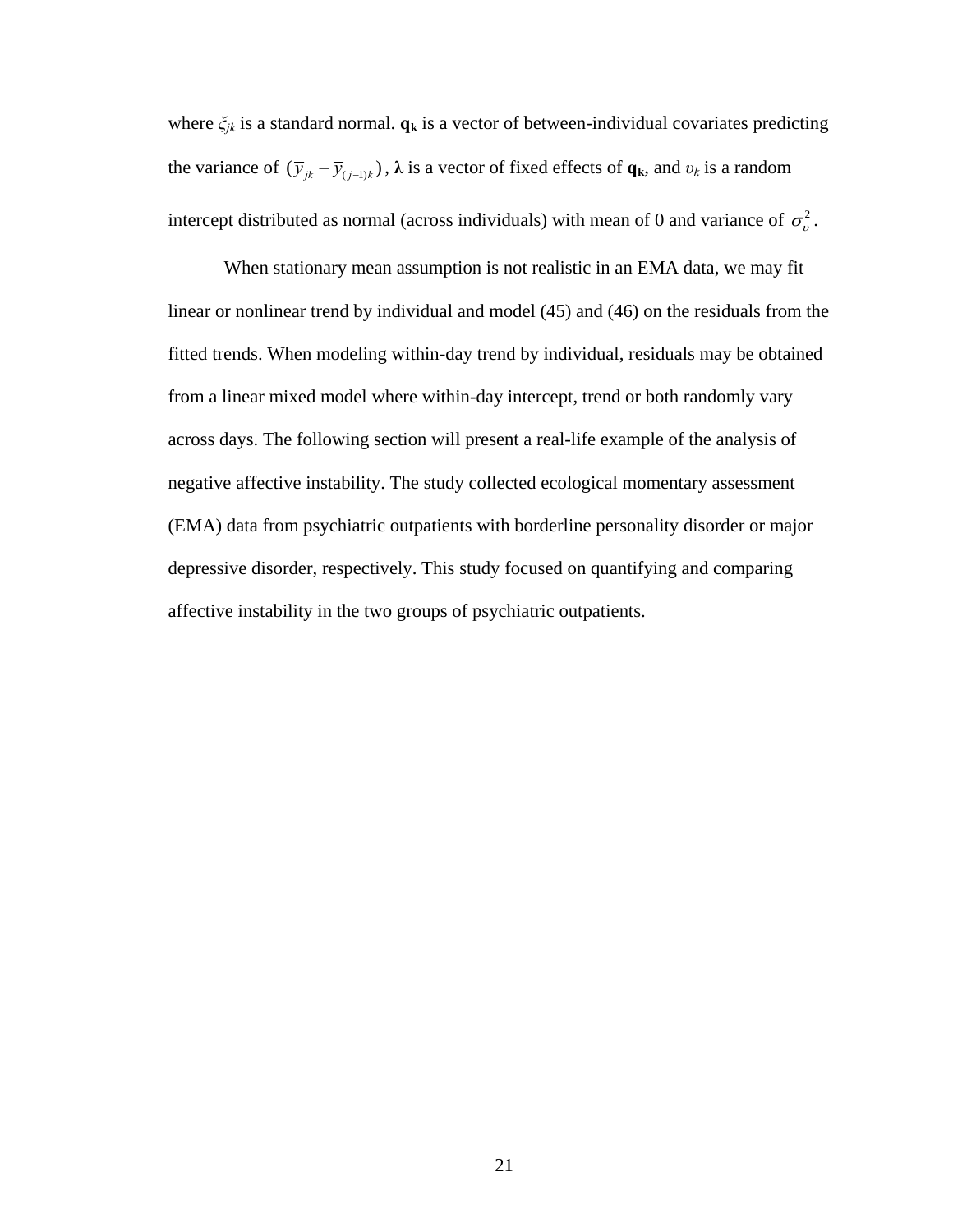4. Negative Affect Instability in Borderline Personality Disorder and Major Depressive Disorder Patients: An Example Analysis

### *Method*

The data described are from an ongoing study of affective instability in borderline personality disorder (BPD) patients and discussed in more detail in Trull et al. (2008). Affective instability, especially negative affect, is considered as a core feature of BPD - one that distinguishes this disorder from other disorders like depressive disorders. Participants were recruited from community mental health outpatient clinics through flyers. Potential participants were screened through chart review, and final eligibility for the study was determined through administration of DSM-IV-TR (APA, 2000) Axis I and Axis II structured interviews. Two groups of outpatients were entered into the study, following determination of eligibility into one of two patient groups. The data presented in this paper are based on 84 participants: 46 who met DSM-IV-TR (APA, 2000) diagnostic criteria for BPD and who endorsed the diagnostic feature of affective instability; and 38 who met DSM-IV-TR diagnostic criteria for current major depressive disorder or for current dysthymic disorder (MDD/DYS) and did not report affective instability.

All participants were assigned an electronic diary programmed to prompt them to rate a series of mood descriptors from the Positive and Negative Affect Scales-Extended version (PANAS-X; Watson & Clark, 1999). Each mood item was rated on a 1-5 scale, where  $1 = not$  at all and  $5 =$  extremely. Each participant was asked to rate his or her mood

22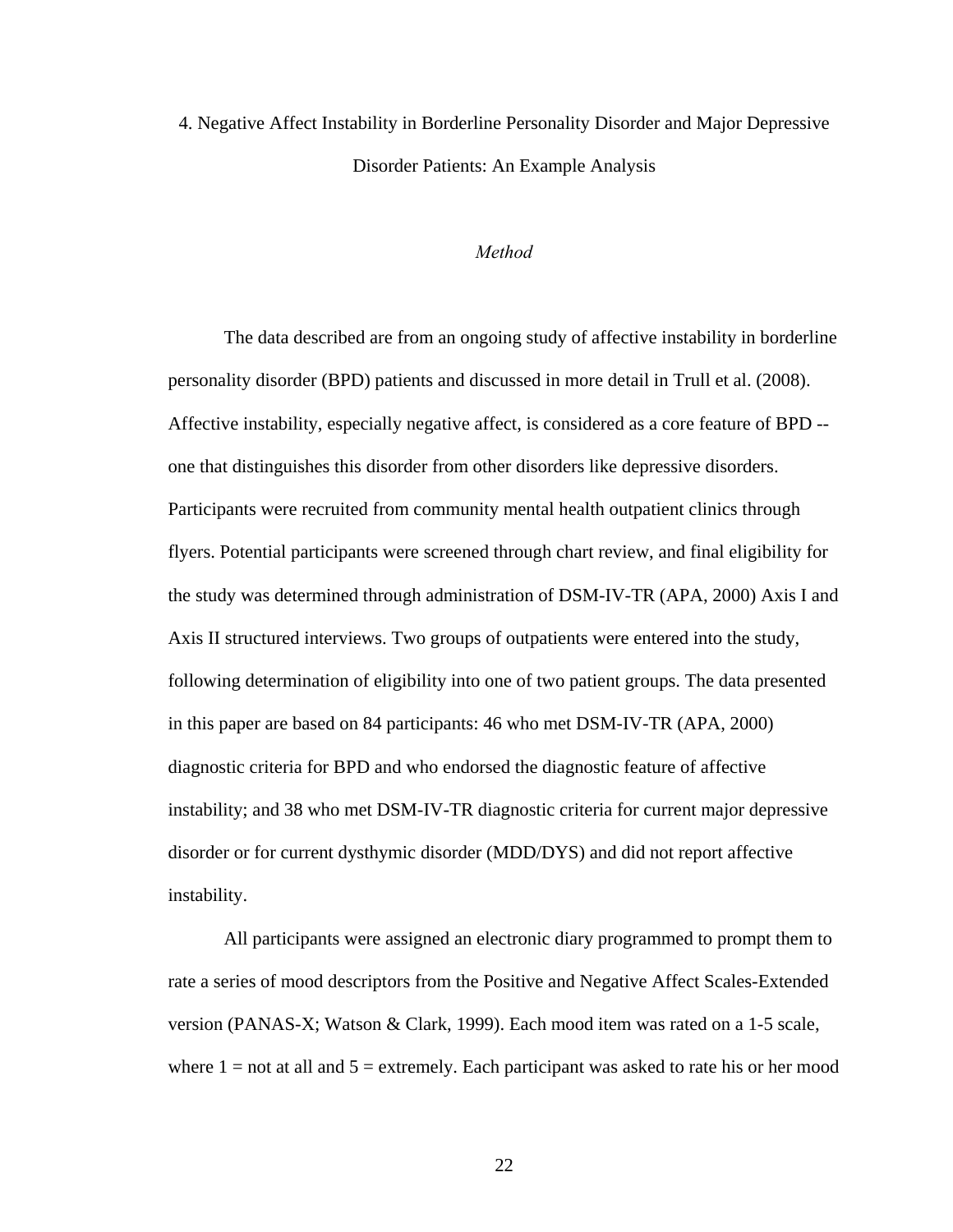as it had been since the last assessment completed on the electronic diary (i.e., the last prompted response). Here we discuss only the negative affect composite score based on 21 items, for illustrative purposes. Items came from PANAS 10-item negative affect scale, supplemented by additional items tapping fear, hostility, and sadness (Watson & Clark, 1999). The mean of the 21 items was used as the negative affect score. The study design called for six randomly prompted assessments per each day over approximately 4 weeks of consecutive days. However, as expected, the number of days of assessments per each person and the number of assessments per each day differed (Days: Median (Mdn) = 29, Interquartile Range ( $IQR$ ) = 2, per each person; Assessments: Mdn = 5,  $IQR = 1$ , per each day). In total, 76 to 186 assessments (Mdn = 153, IQR = 24) per each person were conducted. The prompted time for assessment (and thus time intervals between successive assessments) within a day varied randomly across days and across people.

Of primary interest is whether the BPD group demonstrates more temporal negative mood instability than the MDD/DYS group, as predicted. Before investigating group differences using a linear mixed variance model of successive difference, however, we illustrate how the issues discussed previously were addressed in this data set, including: (1) within-day vs. between-day instability, (2) adjustment of successive difference for random time interval, (3) characteristics of measures for variability, temporal dependency, and instability.

#### *Results*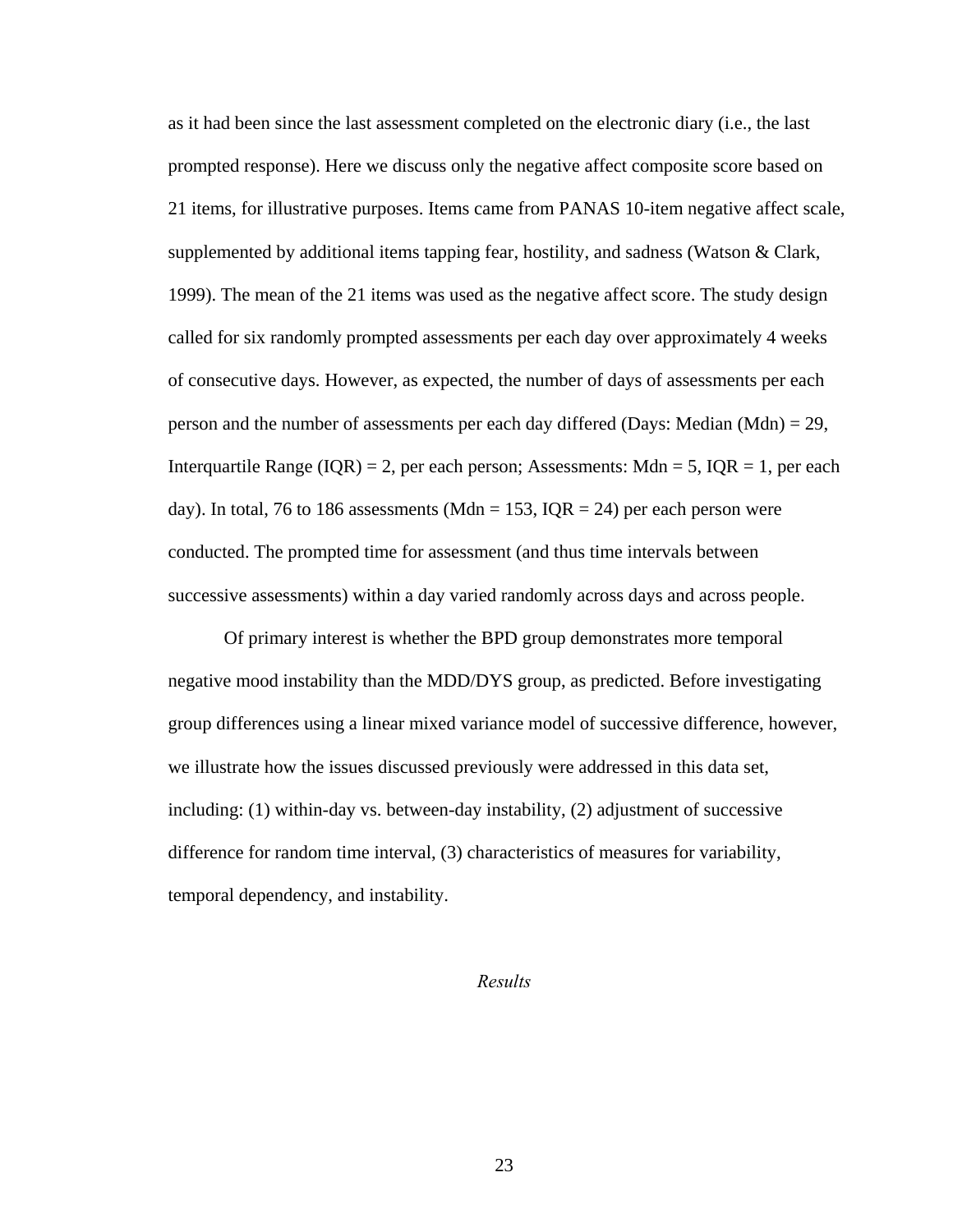*Calculations of variance, autocorrelation, and successive difference*. Because the current EMA data were collected several time a day over many days for many individuals and we are interested in group difference of both between- and within-day temporal instability, we calculated between- and within-day variance, autocorrelation, and variance of successive difference. Before we calculate those indices, within-day and between-day polynomial trends are subtracted from the raw scores of negative affect by individual in order to make the series of scores stationary. Linear and quadratic trends were fitted on

daily mean scores of affect (i.e., 
$$
\overline{y}_{jk} = \frac{1}{n_{jk}} \sum_{i=1}^{n_{jk}} y_{ijk}
$$
, where  $y_{ijk}$  is the negative affect score at

occasion *i* on  $j_{th}$  day and  $n_{jk}$  is the number of observations within day *j*, for individual *k*) by regression for each individual, and then residuals of daily mean  $(\dot{r}_{jk})$  were obtained. Subsequently, between-day variance and autocorrelation are calculated for individual *k* as

$$
\hat{\sigma}_{Bk}^{2} = \frac{1}{J_{k} - 1} \sum_{j=1}^{J_{k}} (\dot{r}_{jk} - \ddot{r}_{k})^{2} \text{ and } \hat{\rho}_{B}(1)_{k} = \frac{\sum_{j=2}^{J_{k}} (\dot{r}_{jk} - \ddot{r}_{k})(\dot{r}_{(j-1)k} - \ddot{r}_{k})}{\sum_{j=1}^{J_{k}} (\dot{r}_{jk} - \ddot{r}_{k})^{2}}, \text{ respectively, where}
$$

$$
\ddot{r}_k = \frac{1}{J_k} \sum_{j=1}^{J_k} \dot{r}_{jk}
$$
 and  $J_k$  is the number of days for individual *k*, while between-day variance

of successive difference was calculated as in [\(33\),](#page-20-0) i.e.,  $\hat{\delta}_{3Bk}^2 = 2\hat{\sigma}_{Bk}^2 (1 - \hat{\rho}_B(1)_k)$ .

Linear and quadratic within-day trends were fitted by the following linear mixed model.

$$
y_{ijk} = \beta_{0k} + \beta_{1k} t_{ijk} + \beta_{2k} t_{ijk}^2 + \gamma_{0jk} + e_{ijk},
$$
\n(47)

<span id="page-30-0"></span>where  $\gamma_{0jk} \sim N(0, \sigma_{j0k}^2)$ ,  $e_{ijk} \sim N(0, \sigma_{ek}^2)$ , and  $COV(e_{ijk}, e_{ijk}) = e^{-\theta_k h_{(i-i)jk}}$  for

 $h_{(i-i')jk} = |t_{ijk} - t_{ijk}|$ ,  $i \neq i'$ , meaning that within-day trend of negative affect for individual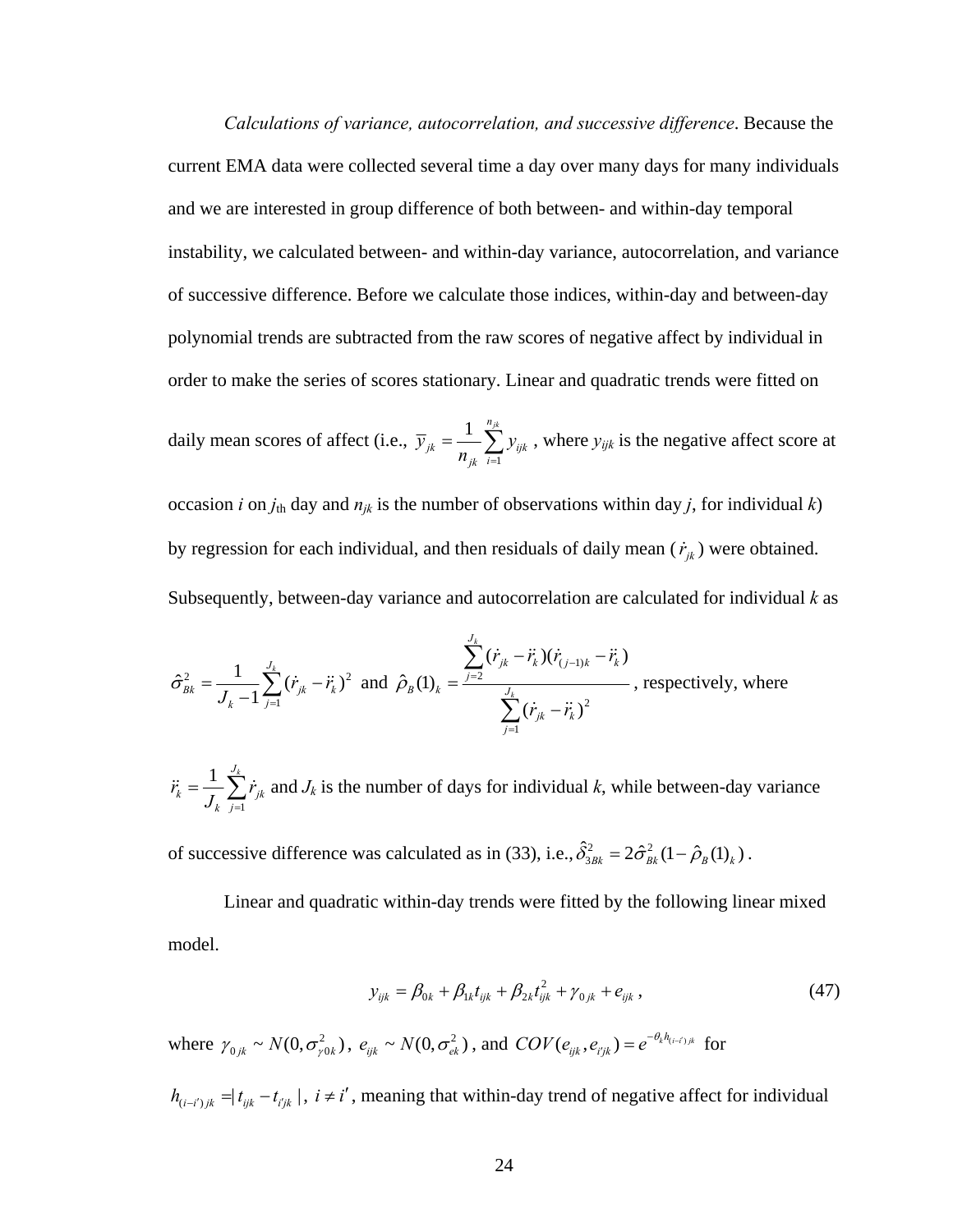$k$  is a function of time of the day  $(t_{ijk})$  and quadratic time of the day whose level (intercept) may vary day by day (i.e.,  $\sigma_{\gamma 0 k}^2 \neq 0$ ). [\(47\)](#page-30-0) was fitted for each individual *k* and then within-day variance, autocorrelation, and variance of successive difference were obtained from  $\sigma_{ek}^2$ ,  $e^{-\theta_k h_0}$  and  $\hat{\delta}_{3Wk}^2 = 2\sigma_{ek}^2 (1 - e^{-\theta_k h_0})$ . The time interval  $h_0$  was set to 2.339 hours, the median of the total within-day time interval across all individuals.

*Comparison among indices*. Means and standard deviations of the six indices, i.e., within- and between-day variance of successive difference (VSD), variance (VAR), and autocorrelation (ACORR), are presented in Table 1 and correlations among the six indices are presented in Table 2.

Individuals in BPD group showed higher temporal instability and variability and lower temporal dependency than individuals in MDD/DYS group in both within- and between-day fluctuations (Table 1). Although t-tests suggest significant mean difference in between-day affective instability ( $t_{65.7} = 2.67$ , p < .01) and variability ( $t_{60.4} = 2.30$ , p < .05) and no other significant difference, tests on the difference of the mean of estimates, as a two-step approach, are likely to be biased. We leave our conclusion on the mean difference of affective instability open until we apply a mixed model of variance.

Table 1

*Means and Standard Deviations for Within-Day and Between-Day Indices of Negative Affect Instability, Variability, and Temporal Dependency* 

|                                                                               |    | Within-Day |     |                                  | Between-Day                      |     |                                  |
|-------------------------------------------------------------------------------|----|------------|-----|----------------------------------|----------------------------------|-----|----------------------------------|
| Group                                                                         | N  | VSD        | VAR | <b>ACORR</b>                     | VSD                              | VAR | <b>ACORR</b>                     |
| <b>MDD/DYS</b>                                                                | 38 |            |     | 0.19(0.20) 0.12(0.11) 0.21(0.17) |                                  |     | 0.12(0.13) 0.09(0.10) 0.19(0.29) |
| <b>BPD</b>                                                                    | 46 |            |     | 0.28(0.27) 0.18(0.16) 0.17(0.18) |                                  |     | 0.25(0.29) 0.18(0.25) 0.14(0.27) |
| Total                                                                         | 84 |            |     | 0.24(0.24) 0.15(0.14) 0.19(0.18) | 0.19(0.14) 0.14(0.20) 0.16(0.28) |     |                                  |
| Note. $VSD = Variance$ of Successive Difference; $VAR = Variance$ ; $ACORR =$ |    |            |     |                                  |                                  |     |                                  |
| Autocorrelation.                                                              |    |            |     |                                  |                                  |     |                                  |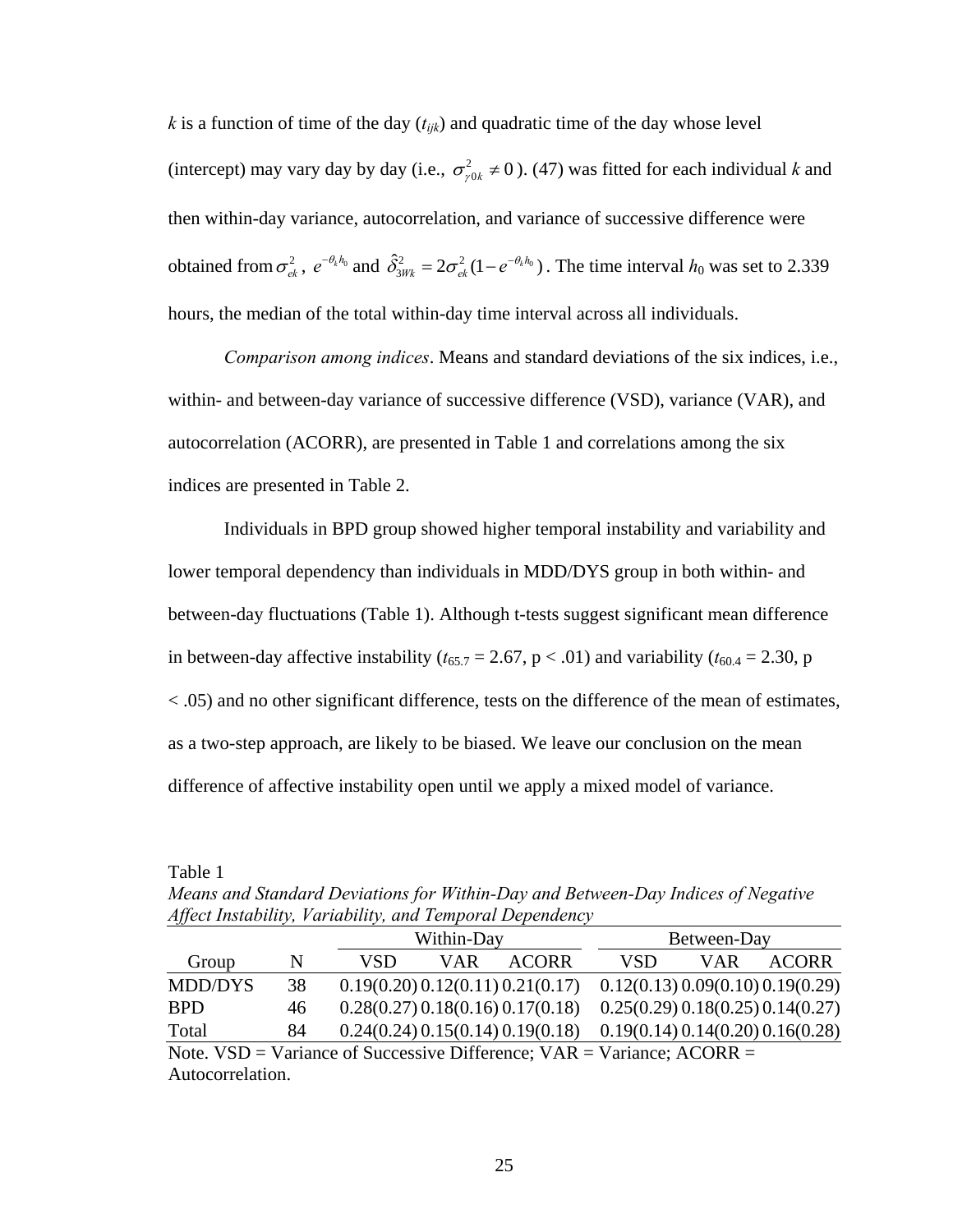#### Table 2

| $\overline{\phantom{a}}$ | Within-Day |            |              | Between-Day |          |              |
|--------------------------|------------|------------|--------------|-------------|----------|--------------|
| Variables                | VSD        | <b>VAR</b> | <b>ACORR</b> | <b>VSD</b>  | VAR      | <b>ACORR</b> |
| Within-Day               |            |            |              |             |          |              |
| VSD                      |            |            |              |             |          |              |
| <b>VAR</b>               | $0.93***$  |            |              |             |          |              |
| <b>ACORR</b>             | $-0.16$    | 0.12       |              |             |          |              |
| Between-Day              |            |            |              |             |          |              |
| VSD                      | $0.75***$  | $0.81***$  | 0.14         |             |          |              |
| <b>VAR</b>               | $0.63***$  | $0.70***$  | 0.15         | **<br>0.91  |          |              |
| <b>ACORR</b>             | 0.10       | 0.12       | 0.04         | 0.08        | $0.32^*$ |              |

*Correlations among Within-Day and Between-Day Indices of Negative Affect Instability, Variability, and Temporal Dependency* 

Note.  $VSD = Variance$  of Successive Difference;  $VAR = Variance$ ;  $ACORR =$ Autocorrelation.  $p < .01,$   $\binom{1}{2}$   $p < .001$ .

Scatter plots for values of selected individual instability measures are presented in Figure 1. Although VSD and VAR were positively correlated with each other, several individuals showed a high score on one measure but a low or moderate score on the other measure. For example, an individual, marked as P1 in Figure 1, showed a relatively higher within-day VAR of negative affect over time  $(.41, \text{ sixth highest among all})$ individuals) than within-day VSD (.47, 14th highest).

The original and detrended within-day time series plots of negative affect over the course of the study for this person are presented in Figure 2A and 2B, respectively, showing the characteristics of the individual's mood change. Although individual P1 had several days with high within-day dispersion of negative mood, resulting in a large variance, the within-day changes are more sequential than random, captured in high within-day temporal dependency ( $ACORR = .43$ , see Figure 1B). Consequently, this person produced a lower rank in VSD scores than in VAR.

In contrast, individual P2 in Figure 1 produced high scores on both variability and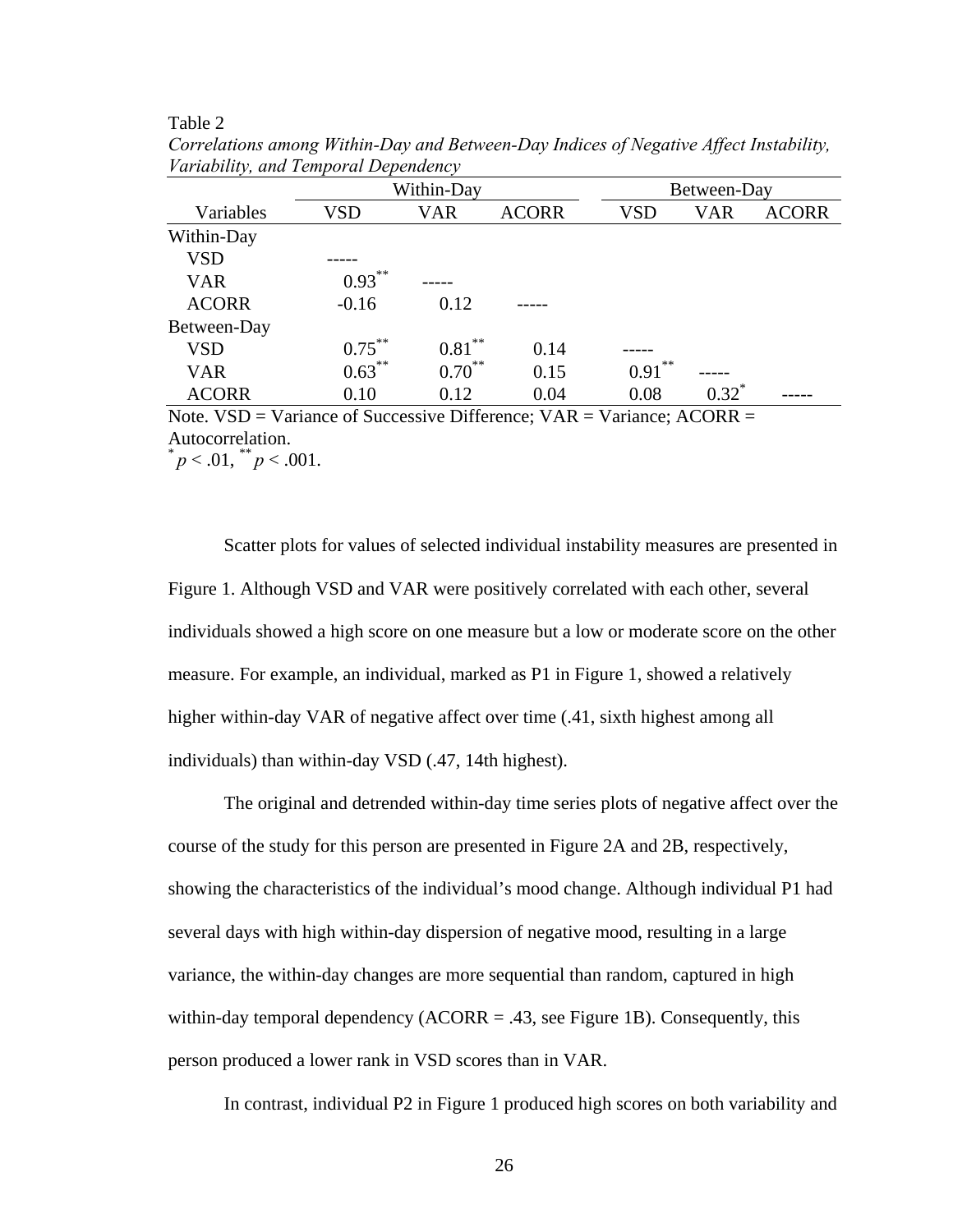

*Figure 1*. Selected scatter plots among individual instability scores. A: Within-day variance (VAR) by within-day variance of successive difference (VSD). B: Within-day VAR by within-day autocorrelation (ACORR). C: Between-day VSD by within-day VSD. D: Between-day VAR by Between-day ACORR. In the scatter plots, circles indicate individuals in borderline personality disorder group and plus signs indicate individuals in major depressive disorder/dysthymic disorder group. P1 and P2 refer to specific individuals whose scores are discussed further in the text and displayed in Figure 2 and Figure 3.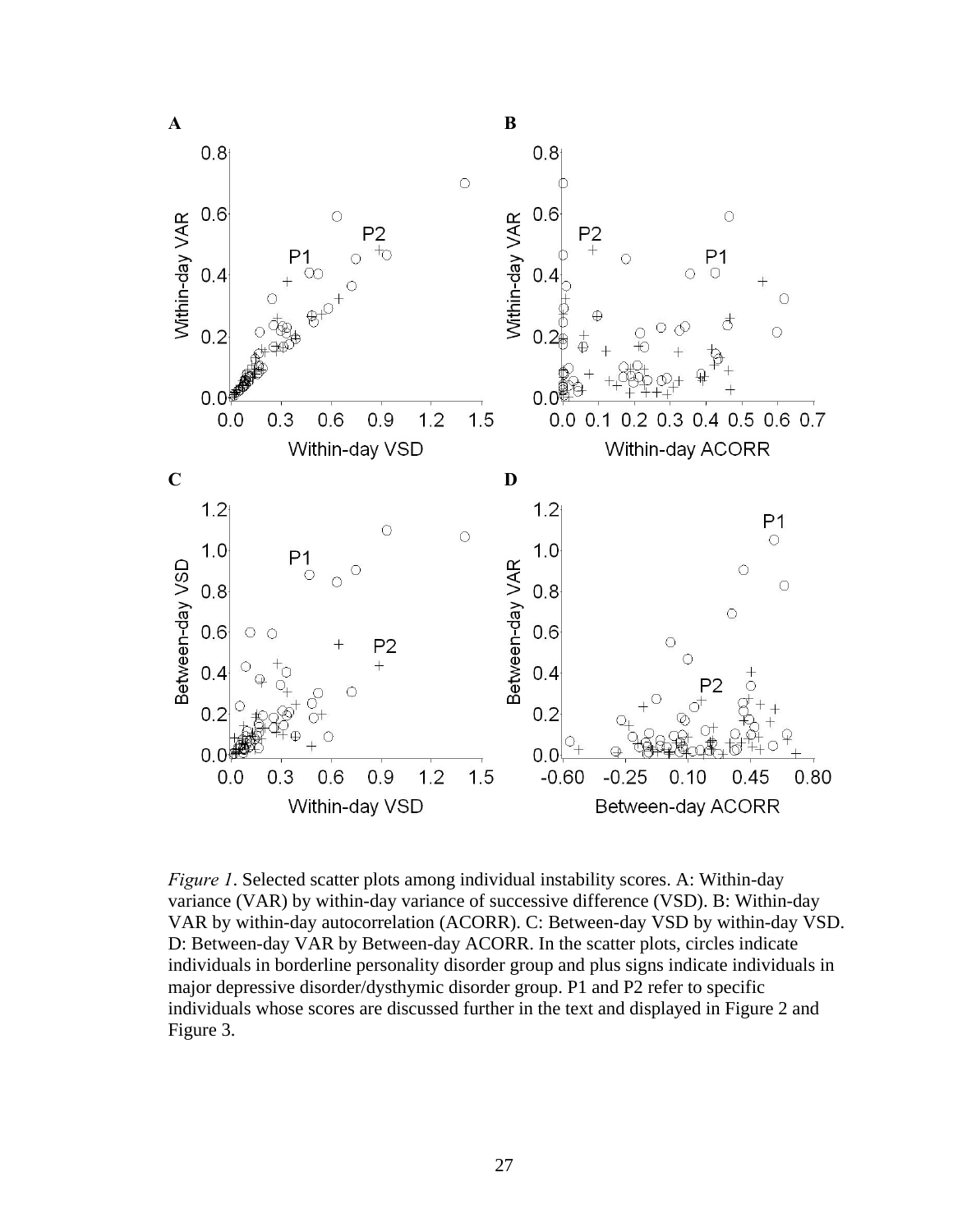instability measures: within-day VAR (.48) and within-day VSD (.89), both ranked at the third highest. This person showed not only high dispersion of negative mood scores within-days but also frequent fluctuations over time of the day, quantified by a low within-day temporal dependency  $(ACORR = .08)$ , see Figure 1B and Figure 3B). On the other hand, individual P1 had a higher score in between-day VSD (.88) in comparison to within-day VSD (see Figure 1C). As expected, moderate within-day instability does not necessarily imply moderate instability in general. Instead, individual P1 can be characterized as a person with high instability in daily negative mood even with not-asmuch-as high within-day instability. In contrast, P2 showed high within-day affective instability but moderate or low between-day affective instability, relative to P1. Figure 2C and 3C, the time series plot of daily mean negative mood for P1 and P2, shows the characteristic of between-day fluctuations.

## *Group difference of BPD and MDD/DYS patients in negative affect instability*.

To compare mean difference in negative affective instability between BPD and MDD/DYS groups, we used a mixed variance model on successive difference of negative affect. As in the preliminary analysis, all analyses were conducted using detrended residuals to ensure stationarity of individual EMA data. Because we intend to use mixed models for valid tests and model variance instead of mean, variants of  $\hat{\delta}_1^2$  were used instead of those of  $\hat{\delta}_2^2$  or  $\hat{\delta}_3^2$ . As such, successive differences were directly modeled as the first level observations nested within individuals.

Because within-day fluctuations were measured with unequally spaced time, weighted successive differences were fitted in order to model within-day negative affective instability, as given by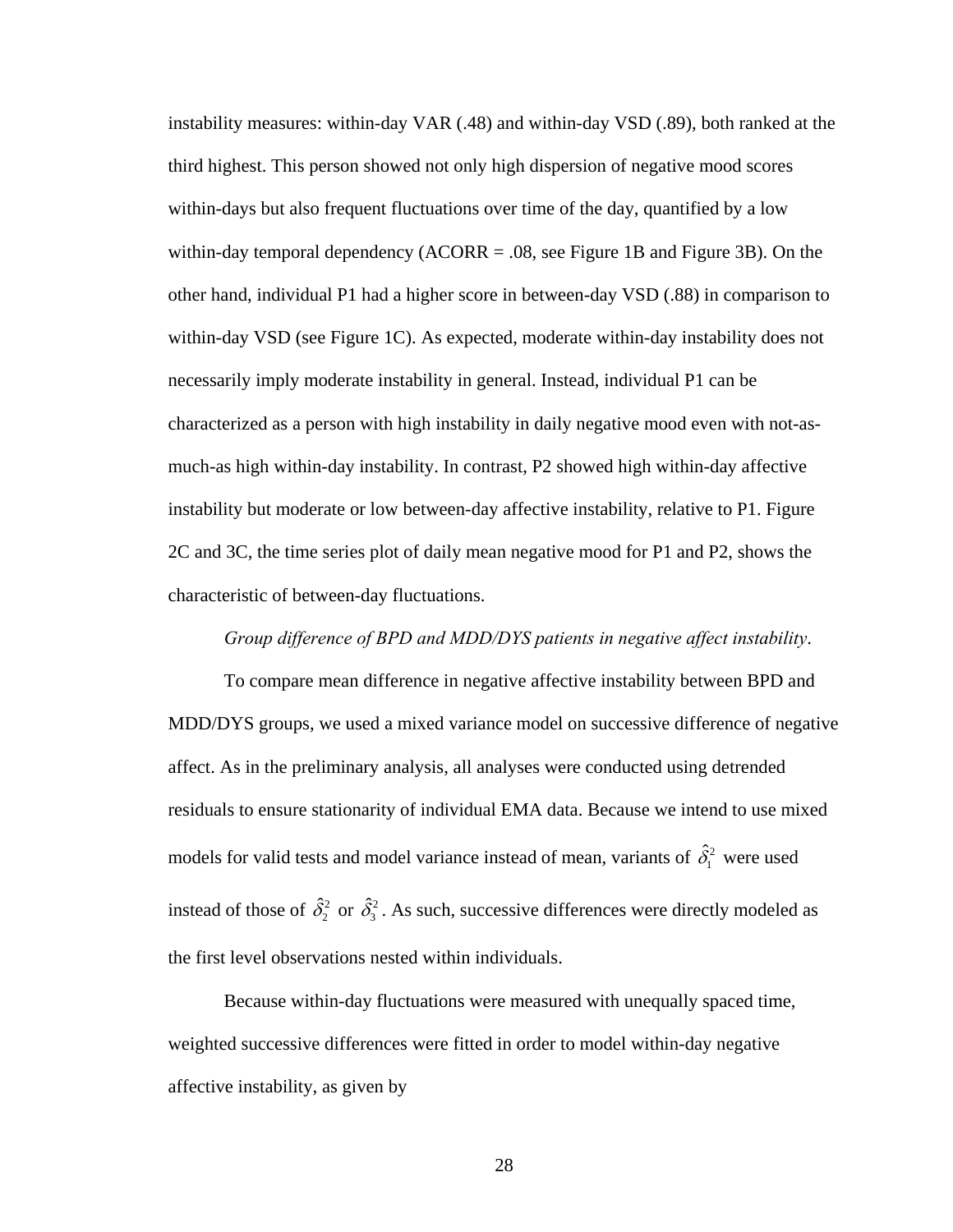

*Figure 2*. Negative mood fluctuations for the individual P1 in Figure 1. A: State negative mood score. B: Detrended residual fluctuations of within-day negative mood score. C: Detrended residual fluctuations of daily mean across days.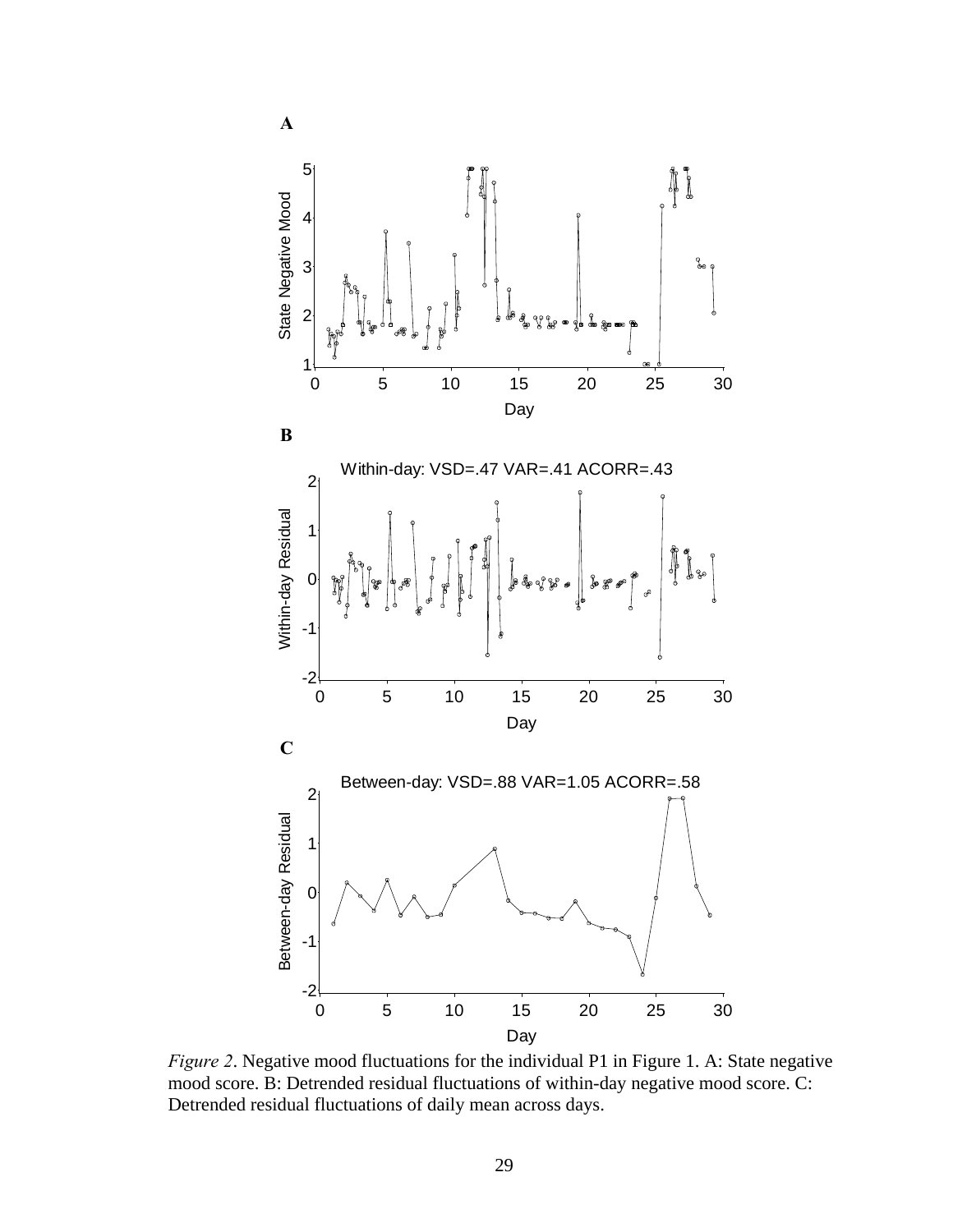$$
w_{ijk}(e_{ijk} - e_{(i-1)jk}) = \exp\left\{\frac{1}{2}(\beta_0 + \beta_1 BPD_k + \delta_k)\right\} \varepsilon_{ijk}
$$
 (48)

or alternatively written by

$$
VAR \left[ w_{ijk} (e_{ijk} - e_{(i-1)jk}) \right] = \exp(\beta_0 + \beta_1 BPD_k + \delta_k)
$$
\n(49)

where  $e_{ijk}$  is the residual obtained from [\(47\),](#page-30-0)  $w_{ijk} = \sqrt{\frac{1 - e^{-\theta h_0}}{1 - \frac{e^{-\theta h_0}}{1 - \theta h_0}}}$  $1-e^{-\theta h_{ijk}}$ *h*  $ijk = \lambda \vert n \vert - \theta h$  $w_{ijk} = \sqrt{\frac{1-e}{\epsilon}}$ *e* θ θ −  $=\sqrt{\frac{1-e^{-\theta h_{0}}}{1-e^{-\theta h_{ijk}}}}\;\; ,$   $h_{ijk}=t_{ijk}-t_{(i\text{-}1)jk}\text{,}\;h_{0}=0$ 

2.399, and  $\varepsilon_{ijk}$  is a standard normal. *BPD<sub>k</sub>* is a group variable for individual  $k$  (*BPD<sub>k</sub>* = 0 for MDD/DYS and  $BPD_k = 1$  for BPD) and  $e^{\beta_0}$  is the geometric mean of variance of (residual) successive difference, i.e., within-day negative affective instability, for MDD/DYS group and  $e^{\beta_1}$  is the ratio of the geometric mean of VSD for BPD to that of MDD/DYS group. A positive value of  $\beta_1$  suggests that BPD group has higher negative affective instability than MDD/DYS group. The variance of  $\delta_k$  is the variance of the log of affective instability across individuals within groups.

For between-day affective instability, daily mean residuals were fitted as given by

$$
(\dot{r}_{jk} - \dot{r}_{(j-1)k}) = \exp\left\{\frac{1}{2}(\beta_0 + \beta_1 BPD_k + \delta_k)\right\} \varepsilon_{jk}
$$
(50)

or alternatively written by

$$
VAR(r_{jk} - \dot{r}_{(j-1)k}) = \exp(\beta_0 + \beta_1 BPD_k + \delta_k)
$$
\n(51)

where  $\dot{r}_{jk}$  is the daily mean residual obtained from previous analysis and  $\varepsilon_{jk}$  is a standard normal. Meaning and interpretation of other parameters are the same as above, except that we model between-day negative affective instability in this model.

 The NLMIXED procedure in SAS 9.1™ was used to fit the suggested models. The estimates of the fixed parameters and variance components, and their standard errors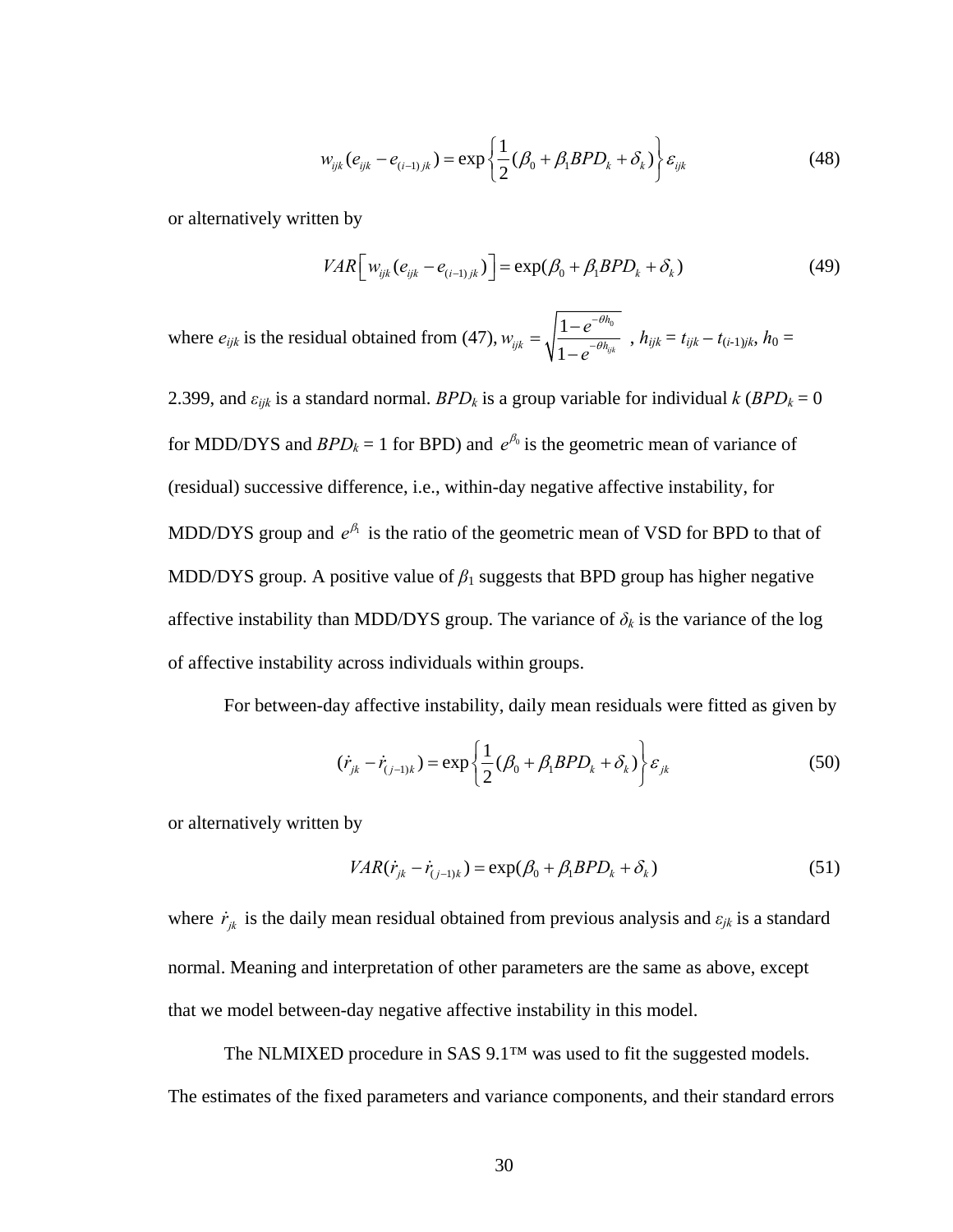

*Figure 3*. Negative mood fluctuations for the individual P2 in Figure 1. A: State negative mood score. B: Detrended residual fluctuations of within-day negative mood score. C: Detrended residual fluctuations of daily mean across days.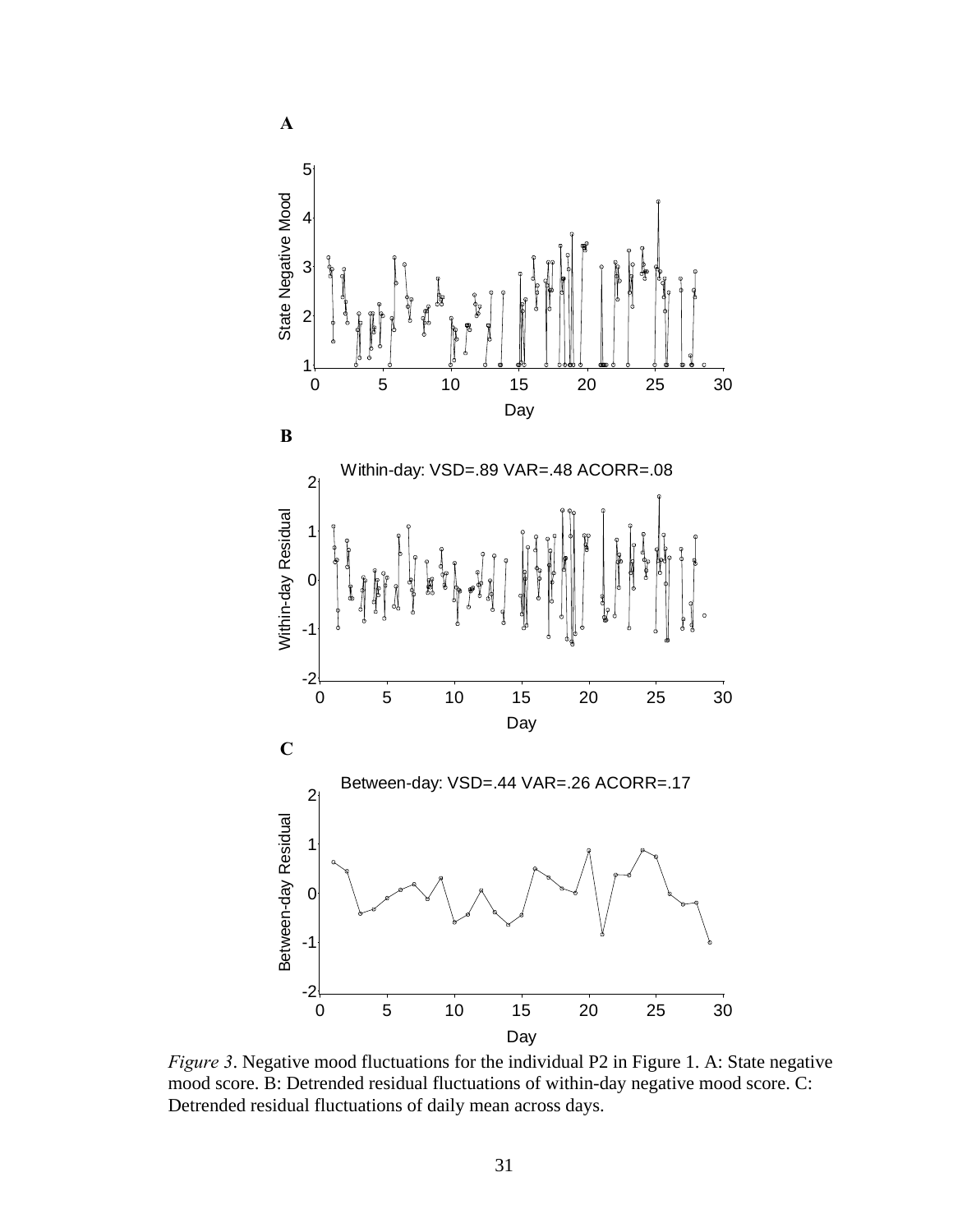are presented in Table 3. Results showed that the BPD group had a significantly greater within-day negative affective instability  $(\beta_1 = .48, t_{83} = 2.17, p < .05)$  and between-day negative affective instability ( $\beta_1 = .62$ ,  $t_{83} = 2.39$ ,  $p < .05$ ) than did the MDD/DYS group. The BPD group is expected to have 1.61 (=  $e^{.48}$ ) times greater (geometric mean of) within-day VSD and 1.86 ( $= e^{.62}$ ) times greater (geometric mean of) between-day VSD of negative affect than those of MDD/DYS group (within-day VSD: geometric mean of MDD/DYS =  $e^{-2.22}$  = .11, geometric mean of BPD =  $e^{-1.74}$  = .18; between-day VSD: geometric mean of MDD/DYS =  $e^{-2.75}$  = .06, geometric mean of BPD =  $e^{-2.13}$  = .12). Significant variance was found in both log of within-day VSD ( $\sigma_{\delta}^2 = 1.01$ ,  $t_{83} = 6.37$ , *p*  $< .0001$ ) and that of between-day VSD ( $\sigma_{\delta}^2 = 1.33$ ,  $t_{83} = 6.11$ ,  $p < .0001$ ). In summary, the BPD group can be characterized by high negative affective instability in both withinand between-day fluctuations, in comparison with MDD/DYS group.

Table 3

*Estimates of Fixed effects and Level 1 Variance of Mixed Variance Model of Successive Difference*

|                    | Within-day VSD        |           | Between-day VSD |      |  |
|--------------------|-----------------------|-----------|-----------------|------|--|
| Variable           | Estimate              | <b>SE</b> | Estimate        | SЕ   |  |
| Intercept          | $-2.22$ <sup>**</sup> | 0.16      | $-2.75$ **      | 0.19 |  |
| Group <sup>a</sup> | $0.48*$               | 0.22      | $0.62^*$        | 0.26 |  |
| Level 1 variance   | $1.01***$             | 0.16      | $1.33***$       | 0.22 |  |

*Note*.  $SE = Standard Error. VSD = Variance of Successive Difference$ <sup>a</sup>Group variable was coded as 1 for BPD group and 0 for MDD/DYS group.  $p < .05$ ,  $p < .0001$ .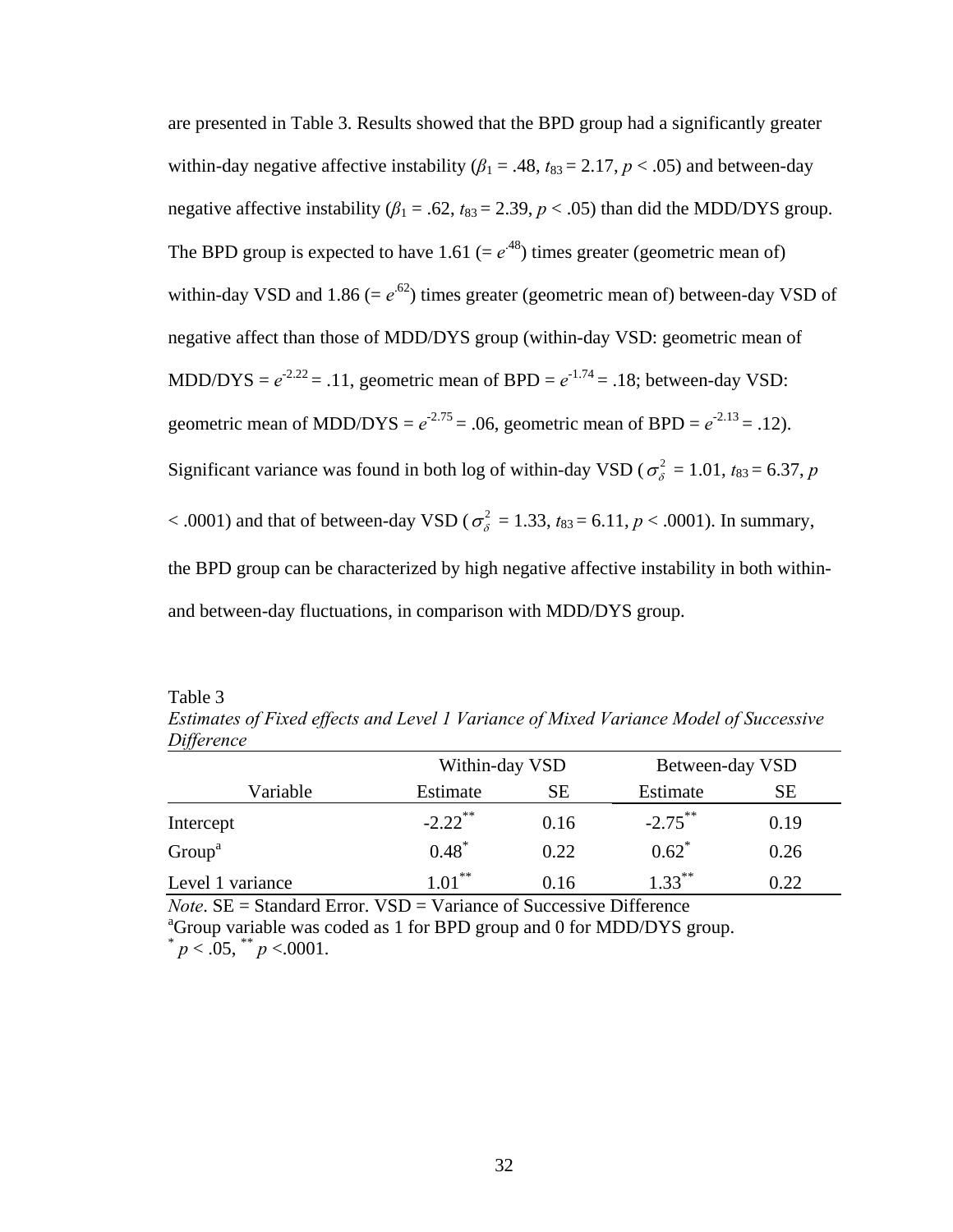#### V. Discussion

Although within-person variance is the most-widely used measure of variability/instability over time, the variance of successive difference (VSD) is more conceptually appealing measures of temporal instability. Variance only represents dispersion of states, without considering temporal order or serial correlation. In contrast, autocorrelation does not take into account the variability of a process. Both variance and autocorrelation tap only one component of temporal instability and can not be used as a stand-alone index of temporal instability. However, we do not argue that the variance and the autocorrelation are useless for characterizing fluctuations of a time series. Instead, it is believed that VSD might be used as a global index of temporal instability of fluctuations, and the variance and autocorrelation can be used as supplements of VSD to fully characterize fluctuations of a time series.

On the other hand, because VSD captures only short-term fluctuations, longerperiod effects (whether caused by long-term fluctuations or systematic trends) may be overlooked. By examining within- and between-day instability (using within- and between-day VSD), it is possible to determine whether the overall instability is caused by within-day fluctuations or between-day changes. Identifying the source of temporal variability/instability is important so that factors influencing variability/instability can be explored. If overall variability is heavily influenced by between-day changes, the unknown influences on the variation may also vary across days. If variability is more influenced by within-day fluctuations, the variation is possibly influenced by short-term fluctuating factors.

33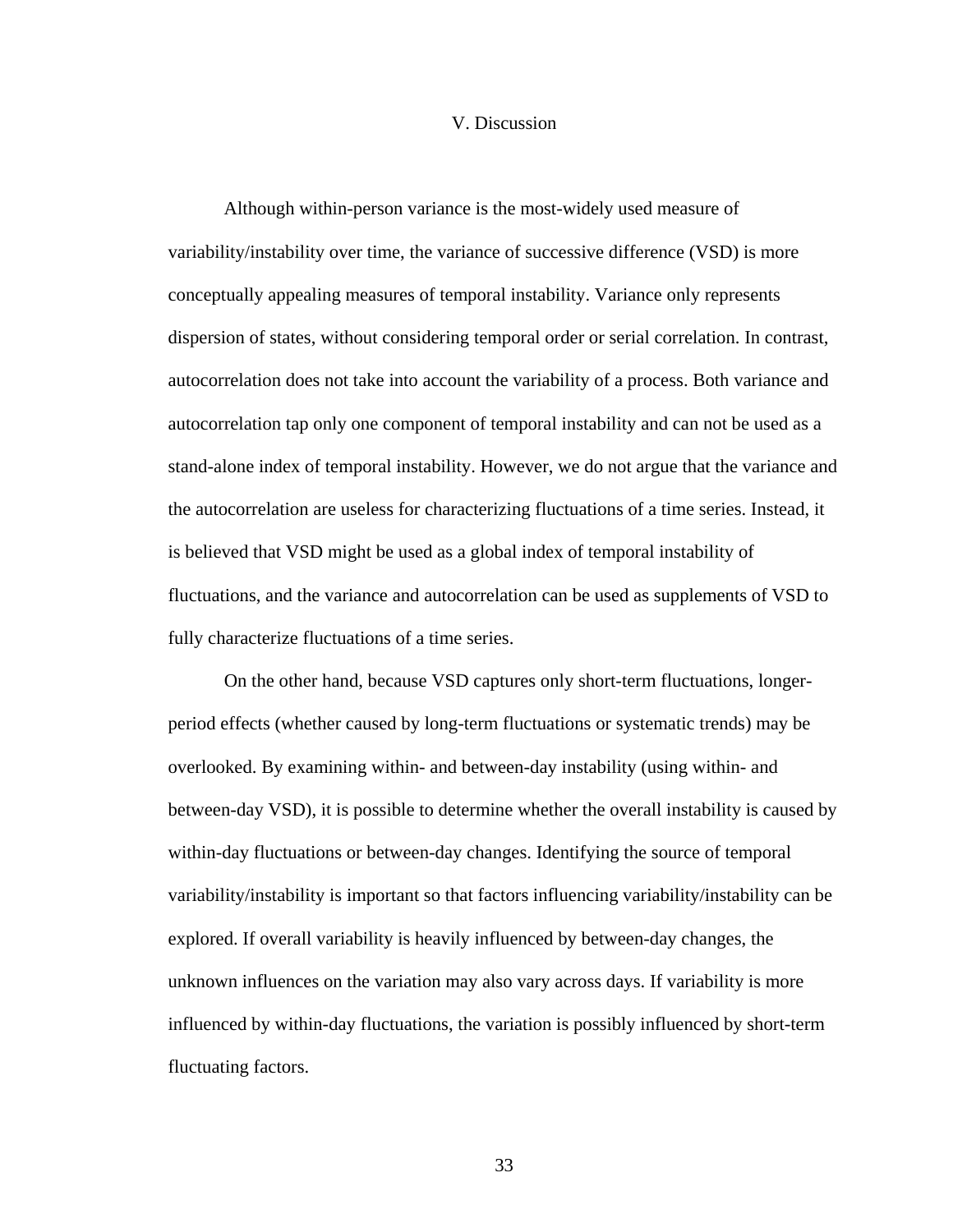The linear and nonlinear mixed model is one of the most useful and widely used tools to analyze intensive longitudinal data, such as EMA data used in this paper (Walls & Schafer, 2006; Schwartz & Stone, 2007). Because ILD or EMA data often consist of numerous observations within a number of individuals, effects of both time varying (within-individual) and time invariant (between-individuals) covariates are of great interest in the studies with ILD. Although we restricted our discussion of the suggested model for stationary time series, time varying temporal instability and its predictors are also of interest. The effects of individual differences in impulsivity as well as situational change in personal relationship, for example, may be investigated as factors of affective instability using the suggested mixed model with EMA data.

Although I believe many of our suggestions are useful in the analysis of temporal instability, especially in affective instability studies using EMA, several limitations of this paper are also acknowledged. We made a conceptual and analytical distinction between temporal variability and instability and proposed the use of VSD as a standalone single index of temporal instability. However, the ultimate utility of this distinction may require additional real-data studies to ensure that those two conceptually different processes indeed exist distinctively in psychological phenomena. As seen in our example, VAR and VSD were highly correlated with each other, and analyses of both reached the same conclusion of group difference in mood fluctuations. If a group of people is distinguished from another group of people by temporal instability but not by variability, for example, then we can say that the distinction between temporal instability and variability is helpful to understand individual process of interest. This is also true for the distinction of within-day and between-day instability. Additionally, the question of

34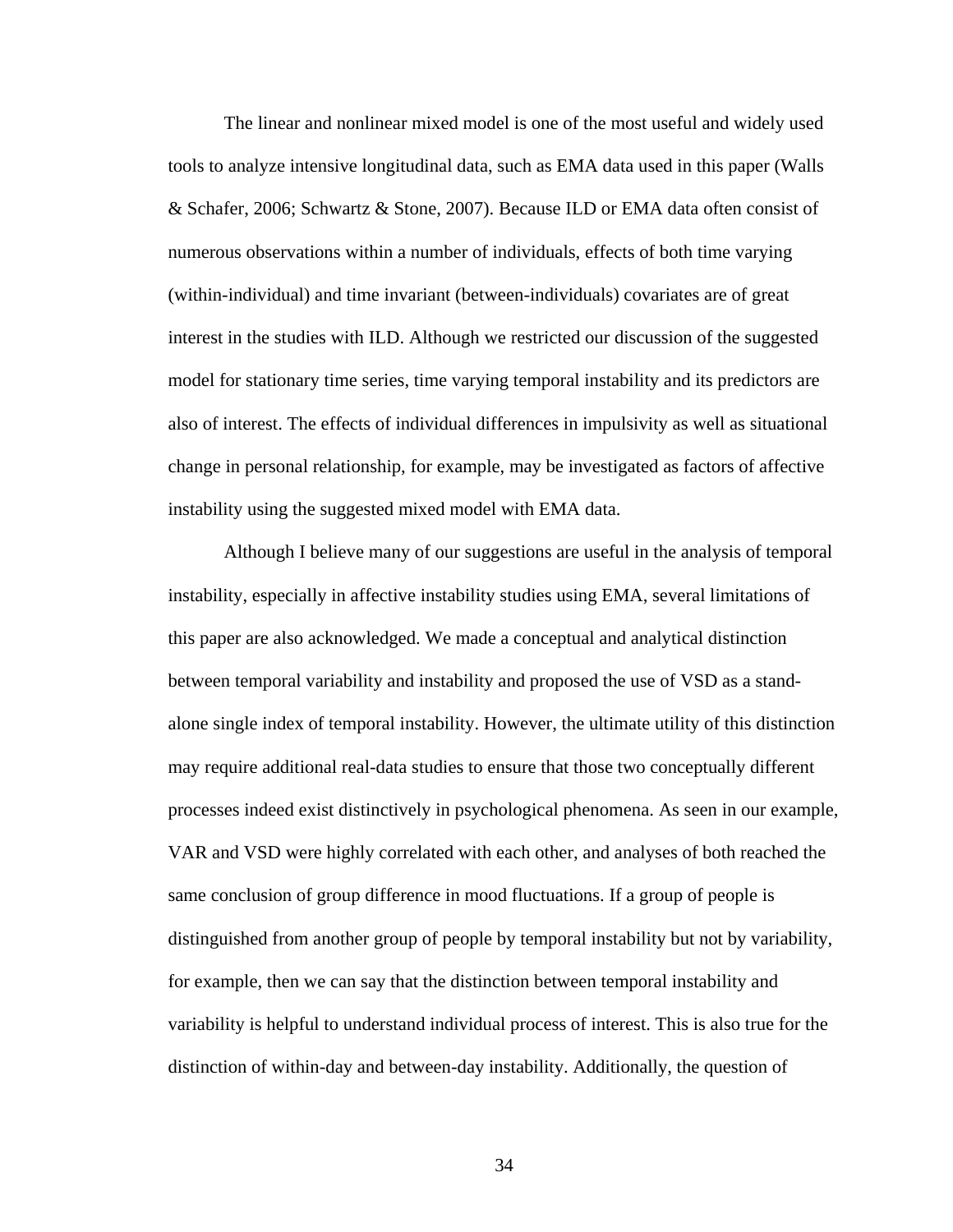whether instability may be more profitably assessed via the fluctuations of a single variable over time or via a more general latent variable model are also not examined in the present manuscript. However, no particular barriers exist to such multivariate extensions of the proposed technique.

The operationalizations of instability and the analysis of such instability measures via a mixed variance model provide a useful way for researchers to investigate whether systematic inter-individual differences exist in patterns of intra-individual change over time (Molenaar, Huizenga, & Nesselroade, 2003). Although the relevant research questions under investigation may suggest a general linear model (e.g., t-test or ANOVA) of such individual differences as outlined above, the proposed mixed models hold much promise. The importance of measurement and analysis of temporal instability increases as theoretical interest of affective instability (or other varieties of "instability") and use of ILD or EMA data increase and I believe that the present work provides many contributions on this field of research.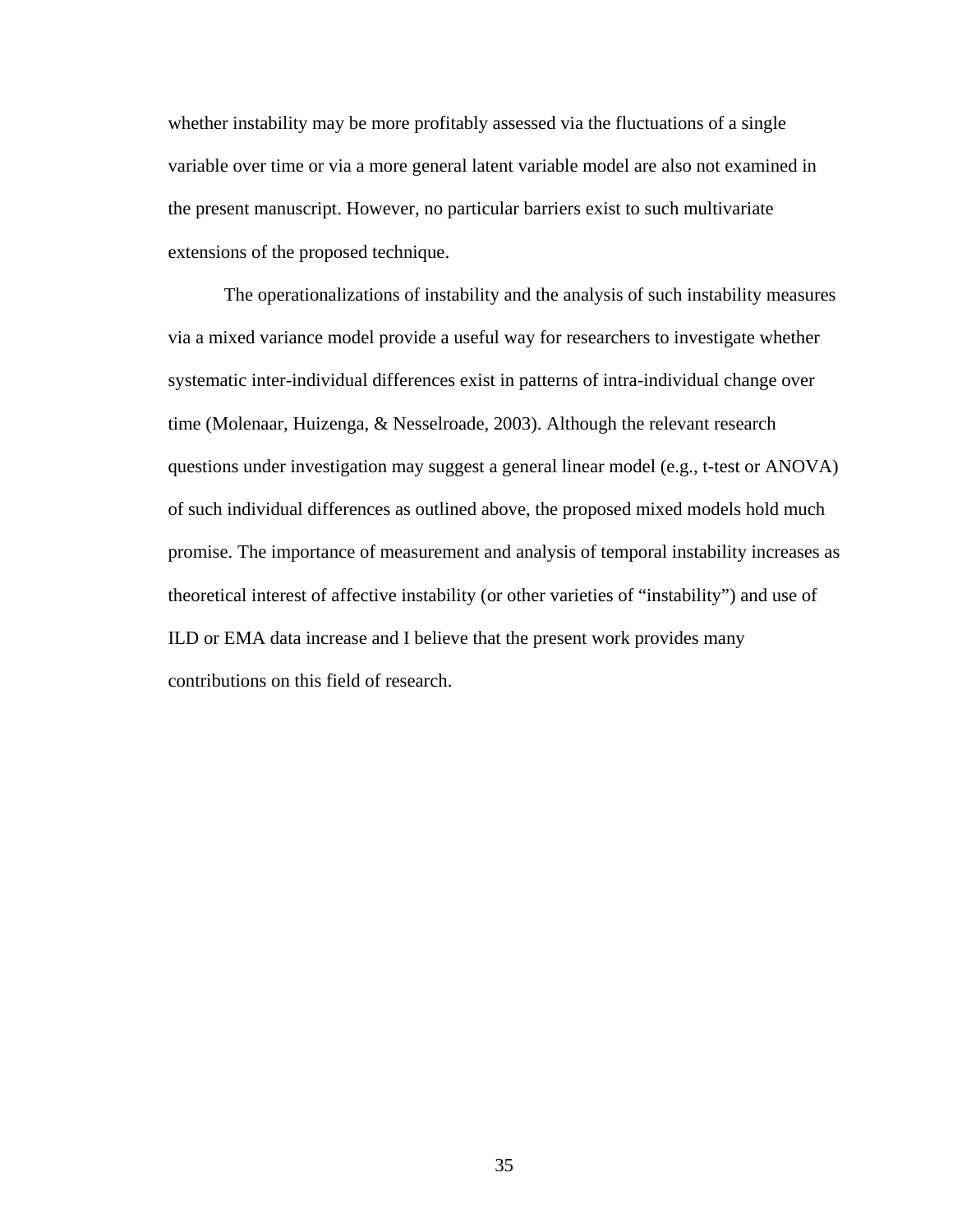#### References

- American Psychiatric Association (2000). *Diagnostic and Statistical Manual of Mental Disorders, 4th Edition, Text Revision (DSM-IV-TR).* Washington, DC: American Psychiatric Press.
- Camm, A. J., Malik, M., Bigger, J. T., Breithardt, G., Cerutti, S., Cohen, R. J., Coumel, P., Fallen, E. L., Kennedy, H. L., Kleiger, R. E., Lombardi, F., Malliani, A., Moss, A. J., Rottman, J. N., Schmidt, G., Schwartz, P. J., & Singer, D. (1996). Heart rate variability: Standards of measurement, physiological interpretation, and clinical use. *Circulation, 93*, 1043-1065.
- Carroll, R. J., & Ruppert, D. (1988). *Transformation and weighting in regression.* London: Chapman and Hall.
- Cowdry, R. W., Gardner, D. L., O'Leary, K. M., Leibenluft, E., & Rubinow, D. R. (1991). Mood variability: A study of four groups. *American Journal of Psychiatry*, *148*, 1505-1511.
- Davidian, M., & Giltinan, D. M. (1995). *Nonlinear models for repeated measurement data.* New York: Chapman & Hall.
- Diggle, P. J. (1990). *Time series*: *A biostatistical introduction*. Oxford: Oxford University Press.
- Diggle, P. J., Heagerty, P. J., Liang, K-Y, & Zeger, S. T. (2002). *Analysis of Longitudinal Data* (2nd ed.). New York: Oxford University Press.
- Durbin, J. & Watson, G. S. (1950). Testing for serial correlation in least squares regression. I. *Biometrika, 37*, 409-428.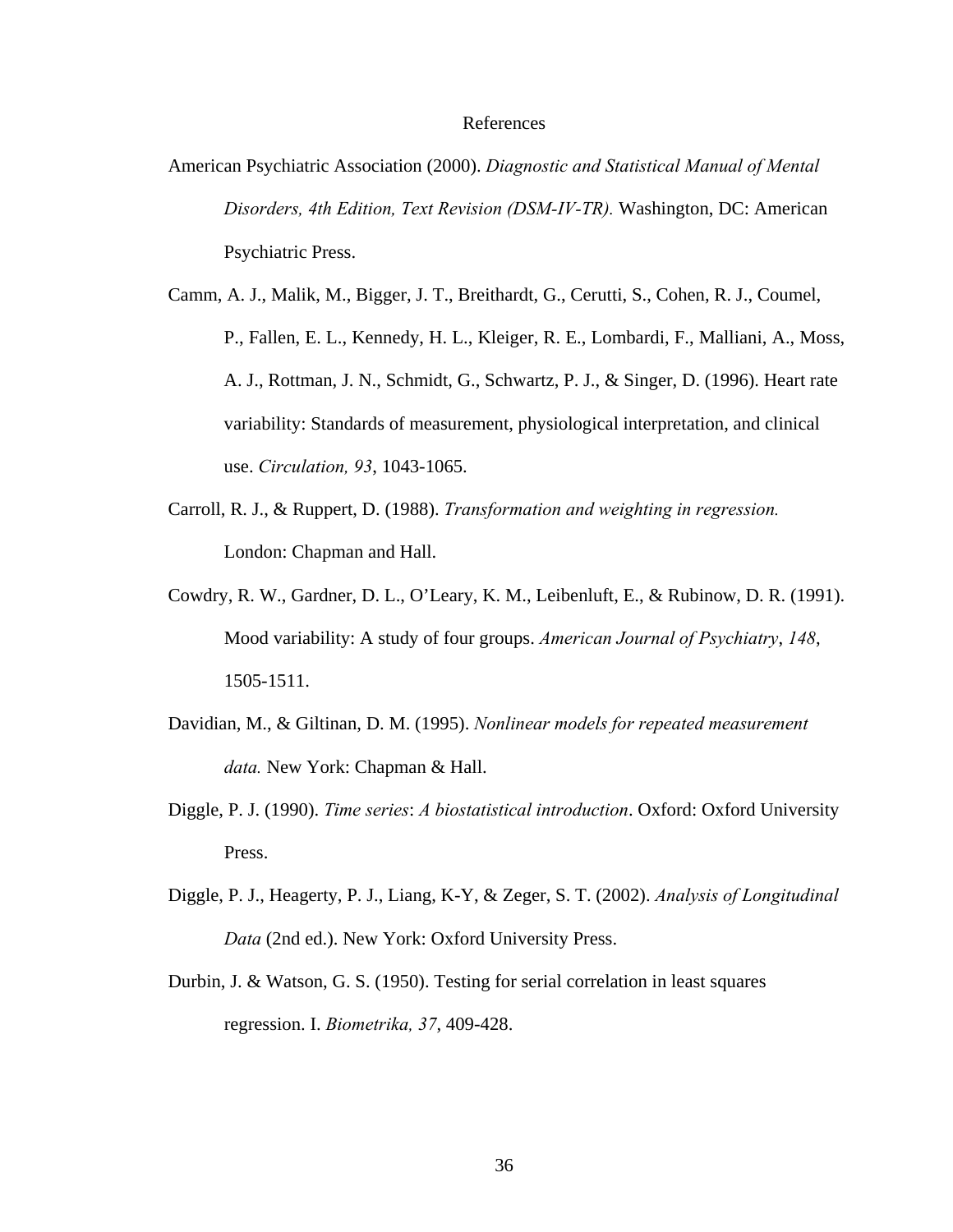- Durbin, J. & Watson, G. S. (1951). Testing for serial correlation in least squares regression. II. *Biometrika, 38*, 159-178.
- Ebner-Priemer, U. W., & Sawitzki, G. (2007). Ambulatory assessments of affective instability in borderline personality disorder: The effect of sampling frequency. *European Journal of Psychological Assessment*, *23*, 238-247.
- Ebner-Priemer, U. W., Kuo, J., Kleindienst, N., Welch, S. S., Reisch, T., Reinhard, I., Lieb, K.,Linehan, M. M., & Bohus, M. (2007). State affective instability in borderline personality disorder assessed by ambulatory monitoring. *Psychological Medicine, 37,* 1-10.
- Eid, M., & Diener, E. (1999). Intraindividual variability in affect: Reliability, validity, and personality correlates. *Journal of Personality and Social Psychology, 76,* 662- 676.
- Farmer, R. F., Nash, H. M. & Dance, D. (2004). Mood patterns and variations associated with personality disorder pathology. *Comprehensive Psychiatry, 45,* 289–303.
- Goldstein, H. (1986). Multilevel mixed linear model analysis using iterative generalized least squares. *Biometrika, 73,* 43-56.
- Goldstein, H. (1995). *Multilevel Statistical Models* (2nd ed.). New York: John Wiley.
- Gorman, B. S., & Wessman, A. E. (1974). The relationship of cognitive styles and moods. *Journal of Clinical Psychology, 30,* 18-25.
- Gottschalk, A., Bauer, M. S., Whybrow, P. C. (1995). Evidence of chaotic mood variation in bipolar disorder. *Archives of General Psychiatry, 52,* 947–959.
- Harvey, A. C. (1976). Estimating regression models with multiplicative heteroscedasticity. *Econometrics, 44,* 461-465.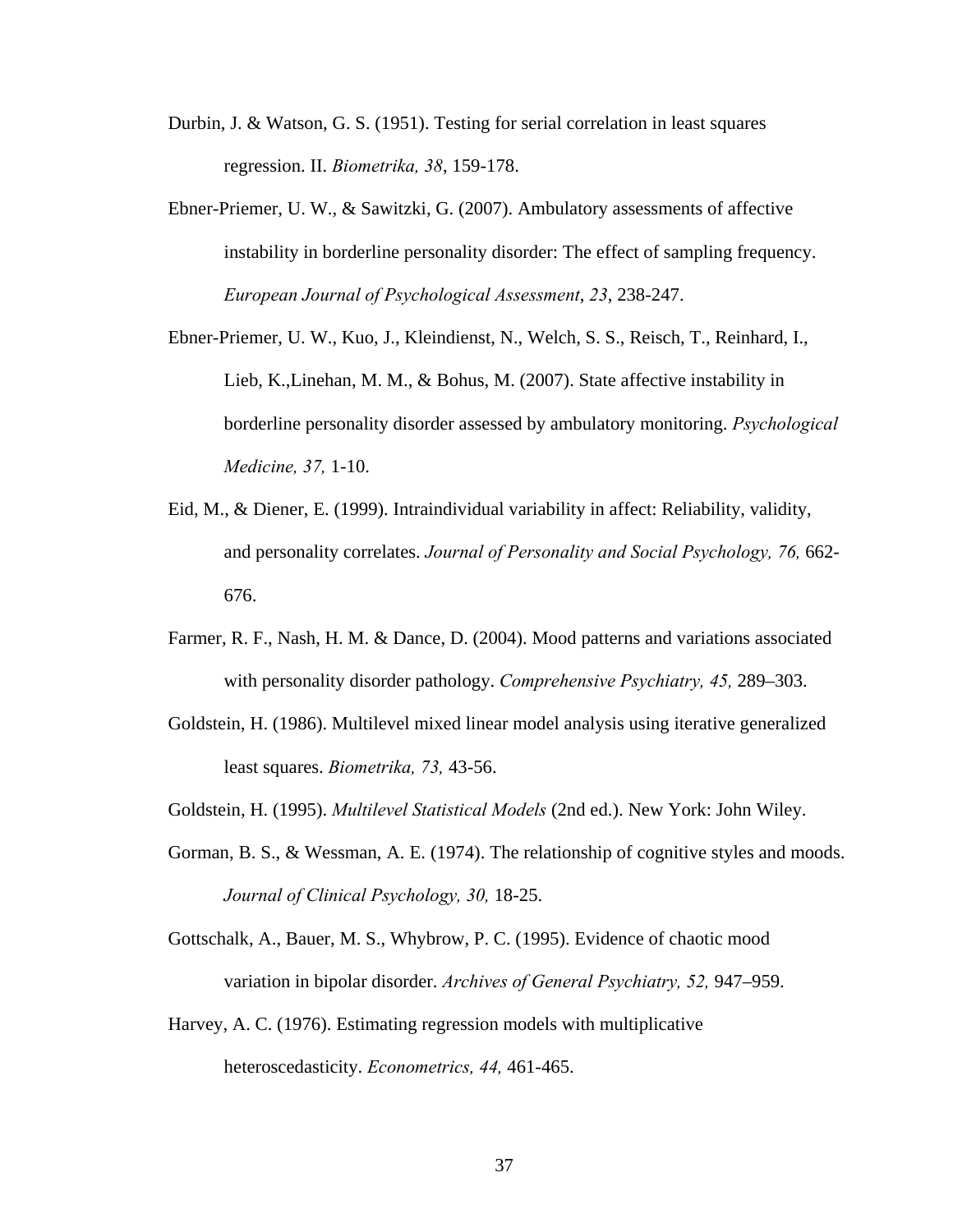- Hedeker & Mermelstein (2007). Mixed-effects regression models with heterogeneous variance: Analyzing ecological momentary assessment (EMA) data. In T. D. Little, J. A. Bovaird, & N. A. Card (Eds.), *Modeling Contextual Effects in Longitudinal Studies* (pp. 183-206). Mahwah, NJ: Erlbaum.
- Hedeker, D., Mermelstein, R. J., & Demirtas, H. (2008). An application of a mixedeffects location scale model for analysis of ecological momentary assessment (EMA) data. *Biometrics, 64,* 627-634.
- Hoffman, B. U., & Meyer, T. M. (2006). Mood fluctuations in people putatively at risk for bipolar disorders. *British Journal of Clinical Psychology, 45,* 105–110.
- Hufford, M. R., Shiffman, S., Paty, J., & Stone, A. A. (2001). Ecological momentary assessment: real-world, realtime measurement of patient experience. In J. Fahrenberg, & M. Myrtek (Eds.), *Progress in ambulatory assessment: Computerassisted psychological and psychophysiological methods in monitoring and field studies* (pp. 69-92). Kirkland, WA: Hogrefe & Huber.
- Jahng, S., Wood, P. K., & Trull, T. J. (2008). Analysis of affective instability in ecological momentary assessment: Indices using successive difference and group comparison via multilevel modeling. *Psychological Methods, 13,* 354-375.
- Laird, N. M., & Ware, H. (1982). Random-effects models for longitudinal data. *Biometrics, 38,* 963-974.
- Larsen, R. (1987). The stability of mood variability: a spectral analytic approach to daily mood assessments. *Journal of Personality and Social Psychology, 52,* 1195–1204.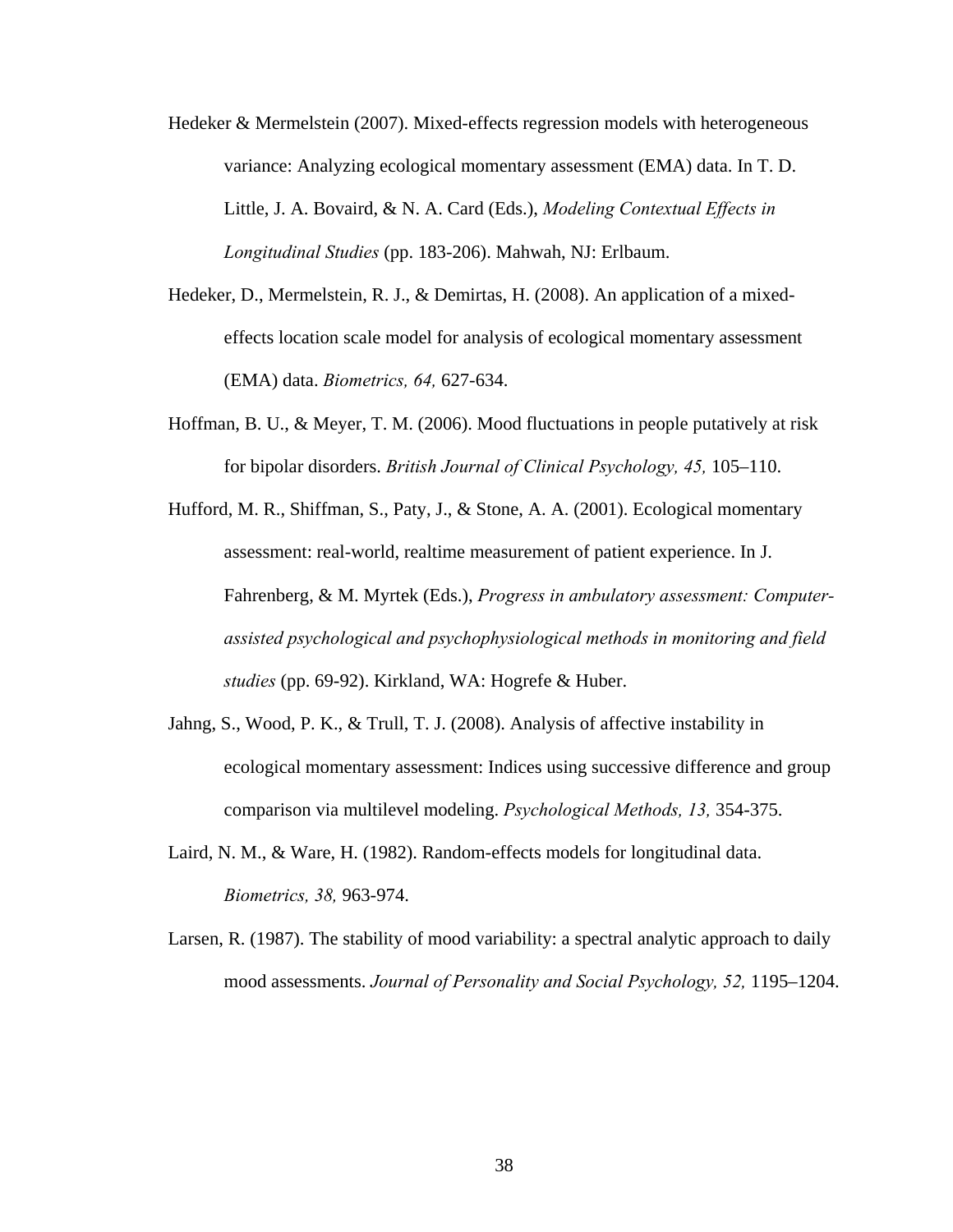- Larson, R. W., Csikzentmihalyi. M., & Graef. R. (1980). Mood variability and the psychosocial adjustment of adolescents. *Journal of Youth and Adolescences, 9,*  469-489.
- Larson, R., & Csikszentmihalyi, M. (1983). The Experience sampling method. *New Directions for Methodology of Social & Behavioral Science, 15,* 41-56.
- Molenaar, P. C. M., Huizenga, H. M., & Nesselroade, J. R. (2003). The relationship between the structure of inter-individual and intraindividual variability: A theoretical and empirical vindication of Developmental Systems Theory. In U. M. Staudinger & U. Lindenberger (Eds.), *Understanding human development* (pp. 339-360). Dordrecht, The Netherlands: Kluwer.
- Penner, L. A., Shiffman, S., Paty, J. A., & Fritzsche, B. A. (1994). Individual differences in intraperson variability in mood. *Journal of Personality and Social Psychology, 66,* 712-721.
- Pinheiro, J. C., & Bates, M. D. (2000). *Mixed-effects models in S and S-plus*. New York: Springer.
- Raudenbush, S. W., & Bryk, A. S. (1986). A hierarchical model for studying school effects. *Sociology of Education*, *59*, 1-17.
- Raudenbush, S. W., & Bryk, A. S. (1987). Examining correlates of diversity. *Journal of Educational Statistics*, *12*, 241-269.
- Raudenbush, S. W., & Bryk, A. S. (2002). *Hierarchical Linear Models: Applications and Data Analysis Methods.* Thousand Oaks, CA: Sage.
- Schwartz, J. E. & Stone, A. A. (2007). The analysis of real-time momentary data: A practical guide. In A. Stone, S. Shiffman, A. Arienza, & L. Nebeling (Eds.), *The*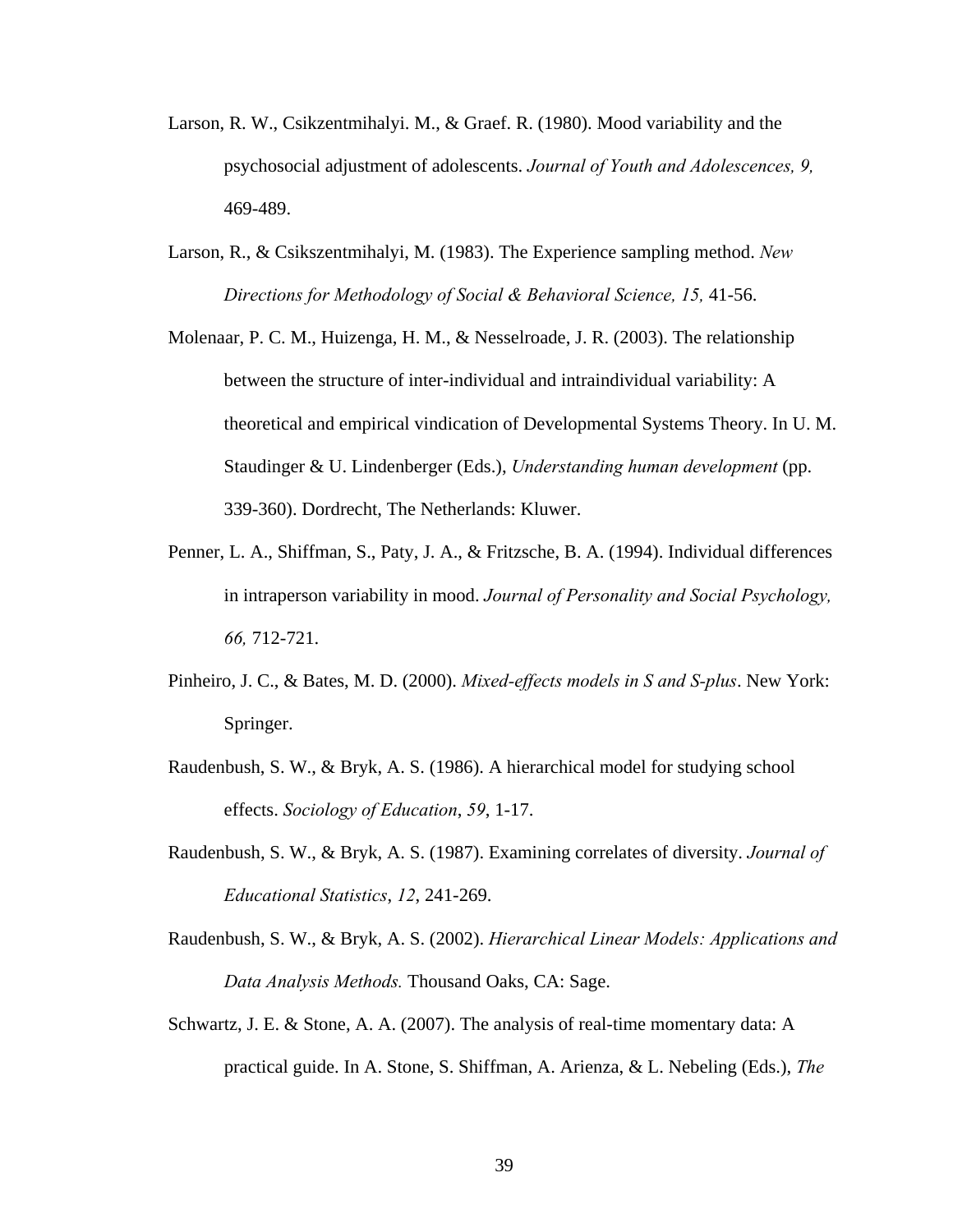*science of real-time data capture: Self-reports in health research*. New York: Oxford University Press.

- Scollon, C. N., Kim-Prieto, C., & Diener, E. (2003). Experience sampling: Promises and pitfalls, strengths and weaknesses. *Journal of Happiness Studies, 4,* 5-34.
- Stein, K. F. (1996). Affect instability in adults with a borderline personality disorder. *Archives of Psychiatric Nursing, 10,* 32–40.
- Trull, T. J., Solhan, M. B., Tragesser, S. L., Jahng, S., Wood, P. K., Piasecki, T. M., & Watson, D. (in press). Affective Instability: Measuring a Core Feature of Borderline Personality Disorder Using Ecological Momentary Assessment. *Journal of Abnormal Psychology*.
- von Neumann, J. (1941). Distribution of the ratio of the mean square successive difference to the variance. *The Annals of Mathematical Statistics*, *12*, 367-395.
- von Neumann, J., Kent, R. H., Bellinson, H. R., Hart, B. I. (1941). The mean square successive difference. *The Annals of Mathematical Statistics, 12,* 153–162.
- Walls, T. A. & Schafer, J. L. (Eds.). (2006). *Models for Intensive longitudinal data*. New York: Oxford University Press.
- Watson, D., & Clark, L. A. (1999). *The PANAS-X: Manual for the Positive and Negative Affect Schedule-Expanded Form*. Retrieved from University of Iowa, Department of Psychology Web

site: [http://www.psychology.uiowa.edu/Faculty/Watson/Watson.ht](http://www.psychology.uiowa.edu/Faculty/Watson/Watson.html)ml.

Woyshville, M. J., Lackamp, J. M., Eisengart, J. A. & Gilliland, J. A. (1999). On the meaning and measurement of affective instability: Clues from chaos theory. *Biological Psychiatry, 45,* 261–269.